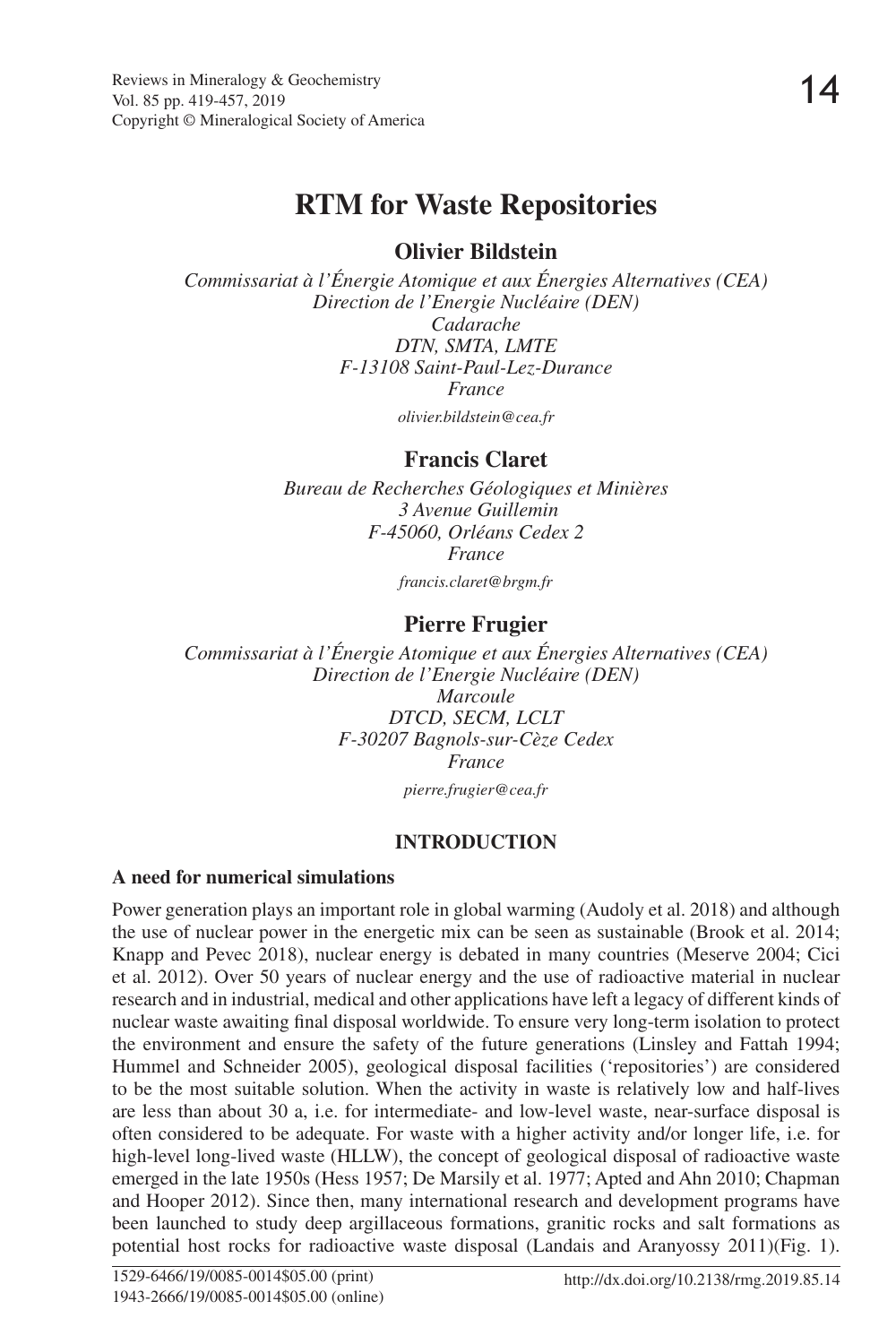

**Figure 1.** Schematic view of repository concepts/disposal cells in clay host rock **a)** without concrete (modified from Andra 2005), **b)** with concrete Supercontainer (modified from Ondraf/Niras 2009), and **c)** in granitic host-rock (modified from SKB 2006).

Based on their outcomes, there is a broad technical consensus that geologic disposal will meet the safety requirement to minimize safety and environmental impacts, now and far into the future (Grambow and Bretesché 2014), meaning a hundred thousand to million years into the future. Demonstrating safety over time comparable to geological timescales relies on a rigorous, complex and iterative scientific approach referred to as "long-term behavior science" that is based upon three pillars: experiments, modeling, and natural/archaeological analogs (Poinssot and Gin 2012; Dillmann et al. 2014; Alexander et al. 2015; Martin et al. 2016). Today, numerical models are ubiquitous tools that can be used either for long-term predictive evaluation of solute transport or design optimization of nuclear waste geologic repositories (Tsang et al. 1994; Johnson et al. 2017). They are also used to make predictive multi-physical assessments within a timeframe and space scale larger than experiments can cover (Bredehoeft 2003; Bildstein and Claret 2015). These numerical simulations require integrating, in a consistent framework, an increasing amount of scientific knowledge (Geckeis and Rabung 2008) acquired for each of the individual components of such repositories. This implies considering couplings of different non-linear processes, applied to a wide range of materials with contrasting properties as a function of time and space in ever-larger systems. Reactive transport modeling (Yeh and Tripathi 1989) has established itself as a powerful, versatile and essential tool for tackling the complexity of the multi-space and temporal-scale issues engineers and scientists face. This includes describing the evolution of the components constituting the so-called "multiple-barrier system" between the waste matrix and the biosphere (Apted and Ahn 2010; Chapman and Hooper 2012). Predicting how (i) the waste matrices (e.g., glass, bitumen, cement), (ii) waste overpacks (e.g., metal canisters, concrete), (iii) engineered barriers such as bentonite (Sellin and Leupin 2013), (iv) and natural geological barriers will evolve with time in response to physical and chemical perturbations is of prime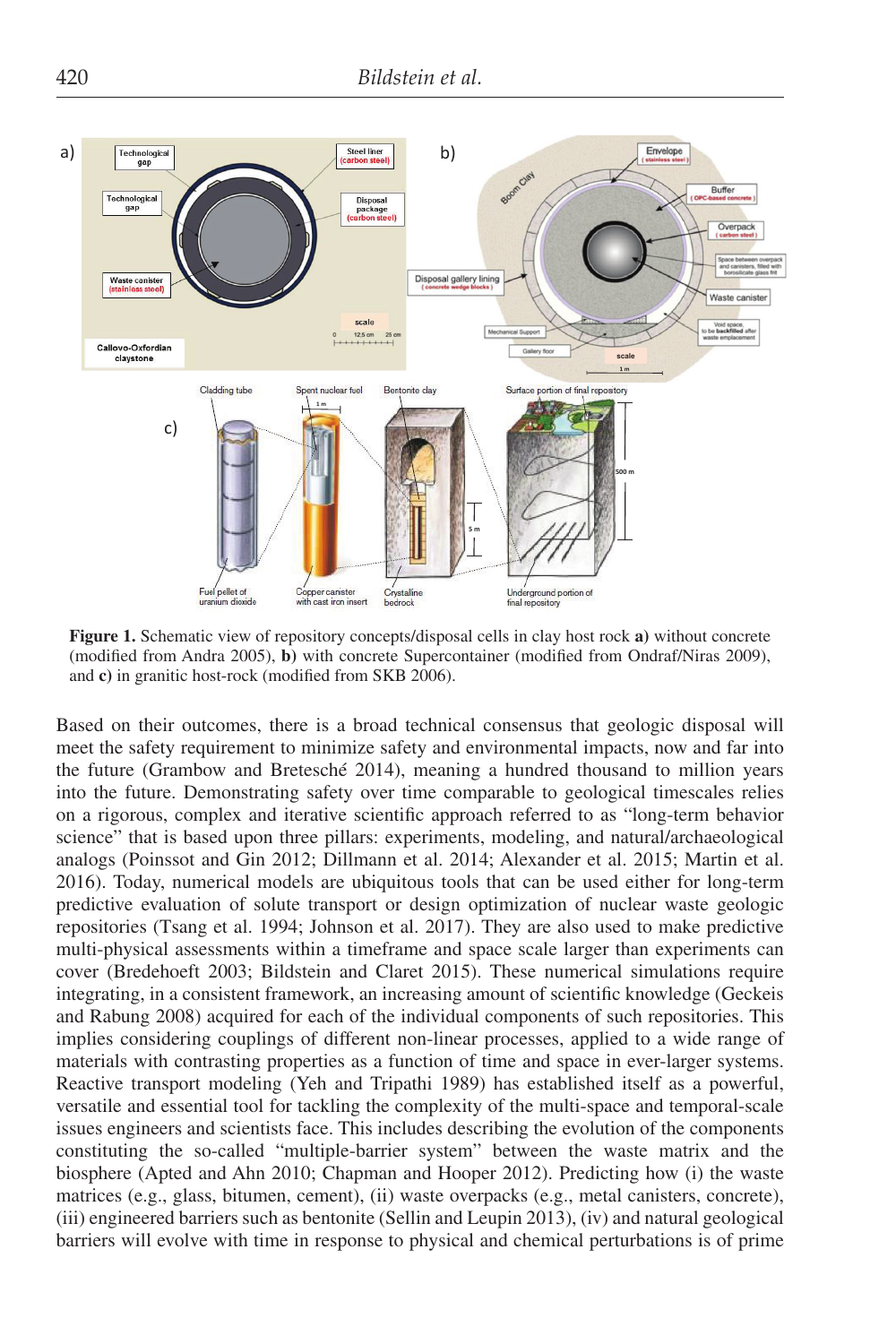importance for performance and safety evaluations of the repository concepts. This chapter summarizes recent improvements and discusses future challenges in the application of reactive transport to deep geological nuclear waste disposal focusing on disposal in clay formations.

# **A need to consider coupled processes**

The long-term safety of geological disposal is based on the multi-barrier concept consisting of a combination of natural (host rocks) and engineered (waste form, package, backfill and seal materials) barriers that will have mutual interactions during the lifetime of the repository. Predicting the effects of these interactions entails understanding, evaluating and prioritizing the pertinent thermal, hydraulic, mechanical, chemical and radiological (THMCR) processes (Fig. 2).

Thermal effects arise principally from heat generated by waste that is both dissipated in the over-packs and the geological medium, and evacuated by air ventilation (Benet et al. 2014a).The hydraulic stage and gas-related effects are a combination of repository resaturation and of gas generation. (e.g.,  $H_2$  production by anaerobic corrosion of metals or through water radiolysis). The hydraulic transient is also impacted upon by the ventilation systems used during the operation period to ensure adequate gallery aeration for the workers and for the infrastructure. It will create heat and vapor exchanges with walls and storage packages, pressure variations and evaporation, and sometimes vapor condensation (Benet et al. 2014b). Mechanical effects can be induced during construction and excavation of underground drifts that will cause both tunnel convergence (Lisjak et al. 2015) and damage to the rock in the vicinity of the opening, with the formation of an associated excavated disturbed zone (EDZ) (Armand et al. 2014). There are also numerous chemical effects as foreign materials like borosilicate glasses (Poinssot et al. 2010; Gin et al. 2015), metallic canisters (King and Shoesmith 2010), and concrete (Alonso et al. 2010) that are introduced into the repository will induce chemical gradients across the repository components (Nagra 2002; Andra 2005, 2009). Because of these chemical gradients, perturbations such as pH and redox changes may alter the performance of the barriers over time



**Figure 2.** Phenomenological evolution of the repository in high-level long-lived waste (HLLW) and intermediatelevel long-lived waste (ILLW) quarters showing timescale of THMC processes (modified from Andra 2005).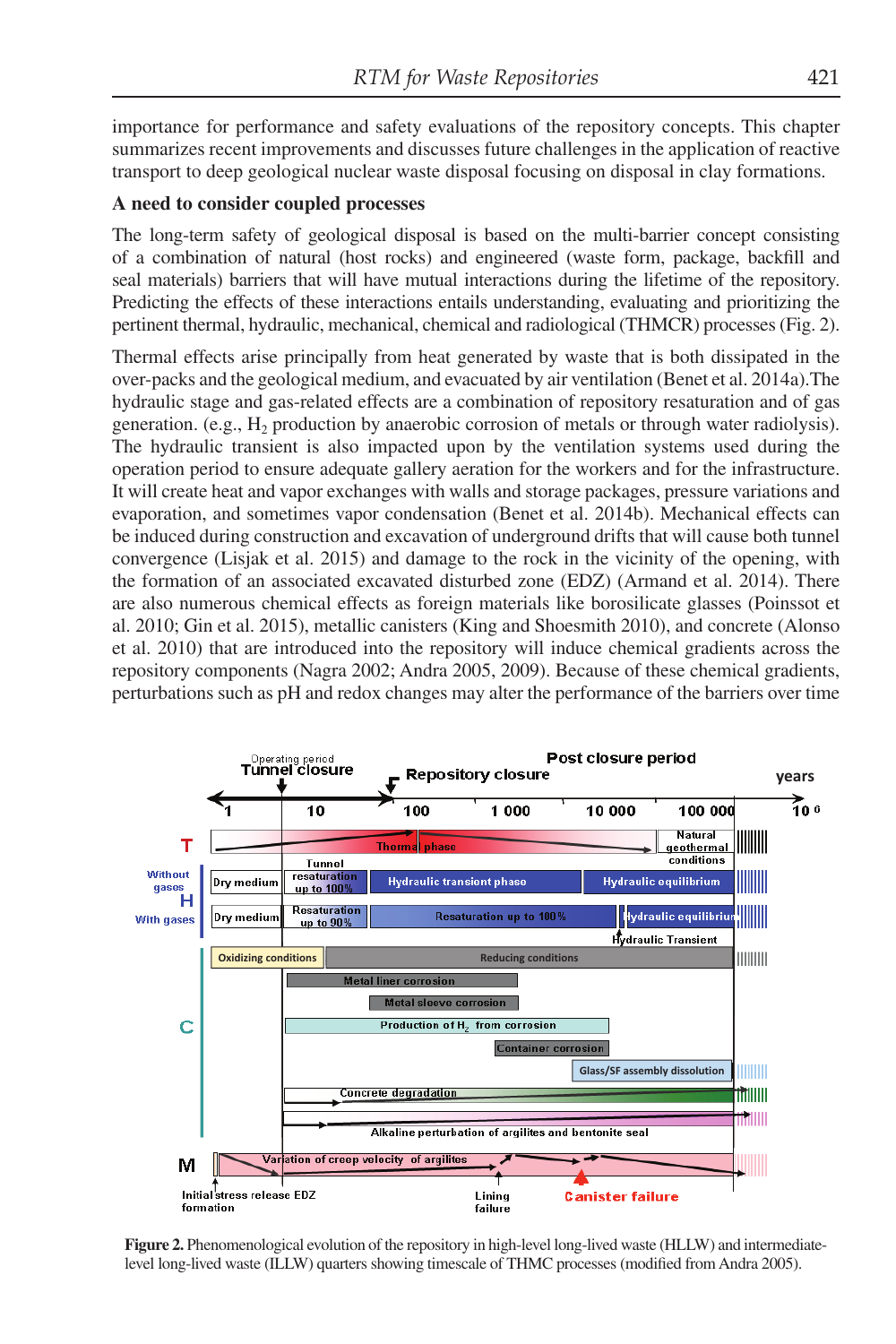(Bildstein and Claret 2015). Last but not least, radiological effects also exist in association with the radiological inventory of waste independently from the technological solution, retreatment or direct disposal of irradiated fuels (Odorowski et al. 2017) or after reprocessing (Gong et al. 1999; Berner et al. 2013). Moreover, an additional challenge arises because all of the THMC phenomena described above are coupled. The coupling of physical and chemical phenomena can be either weak or strong and may vary in time and space scales. As an illustration, excavation induces a mechanical rock effect producing an EDZ. The change in rock microstructure in the EDZ compared to pristine rock might impact radionuclide (RN) transport parameters if this damage zone acts as a preferential pathway for fluid flow and RN transport. However, issues are more complicated as the EDZ can heal and seal itself depending on hydraulic conditions (Thatcher et al. 2016). Another example of a coupled process is the evolution of redox conditions, a key parameter for RN solubility (Duro et al. 2014) which can be modified in connection with hydraulic and mechanical process. The oxidation event that will also occur in the repository near field (Matray et al. 2007; Craen et al. 2008; Vinsot et al. 2013; De Windt et al. 2014; Vinsot et al. 2014) as result of excavation and ventilation will change redox conditions. These conditions could also been modified if radiological effects are considered. The radiolysis effects of water under alpha irradiation simultaneously producing oxidizing species (e.g., hydrogen peroxide), and reducing species like hydrogen might play a role when competing with redox active species from the ambient environment (Odorowski et al. 2017). Many other examples of features and processes and their relevance in performance assessment and safety cases are given by (Bernier et al. 2017), including microbiological effects. These combined processes may be detrimental or favorable to the overall performance of a repository system over time. Since the combinations will occur on time-scales that are not accessible to experimentation, we must develop modeling approaches that can help to predict how barriers will evolve in time and space (Claret et al. 2018b). Reactive transport modeling is probably one of the most efficient techniques used to account for and quantify the complexity of coupling processes over a long period of time. Many codes exist (see Steefel et al. 2015b for a recent review) and to our knowledge, none of them are able to integrate all coupled THMCR effects. However, since the 34th volume of *Reviews in Mineralogy* (dedicated to reactive transport in porous media) was published about 20 years ago, numerical codes have continuously improved and are capable of representing more and more complex situations. Active topics of research dealing with RTM include the development of pore scale and hybrid, or multiple continua, models to capture the scale dependence of coupled reactive transport processes (Steefel et al. 2005). In this chapter, most of the reviewed studies that are described are based on continuum models (Lichtner 1996), although other kinds of approaches will be addressed at the end.

# **REACTIVE TRANSPORT MODELING**

#### **Governing equations**

The reactive transport constitutive equations rely on the description of the porous medium of interest (e.g., one of the component of the multi-barrier system) at the continuum scale, with respect to its macroscopically measurable properties such as permeability, dispersivity and diffusability (Steefel et al. 2014, 2015b). In this framework, a generic equation for advective/ dispersive transport in the liquid phase coupled to bio-geochemical reactions can be written:

$$
\frac{\partial (\phi S_{\rm L} \Psi_i)}{\partial t} = \nabla (\phi S_{\rm L} D_i^* \nabla \Psi_i) - \nabla (q \Psi_i) - \sum_{r=1}^{N r} v_{ir} R_r - \sum_{m=1}^{N m} v_{im} R_m - \sum_{s=1}^{N s} v_{is} R_s - \sum_{l=1}^{N l} v_{il} R_l \tag{1}
$$

$$
\Psi_i = C_i + \sum_{j=1}^{N_x} v_{ji} \cdot C_j \tag{2}
$$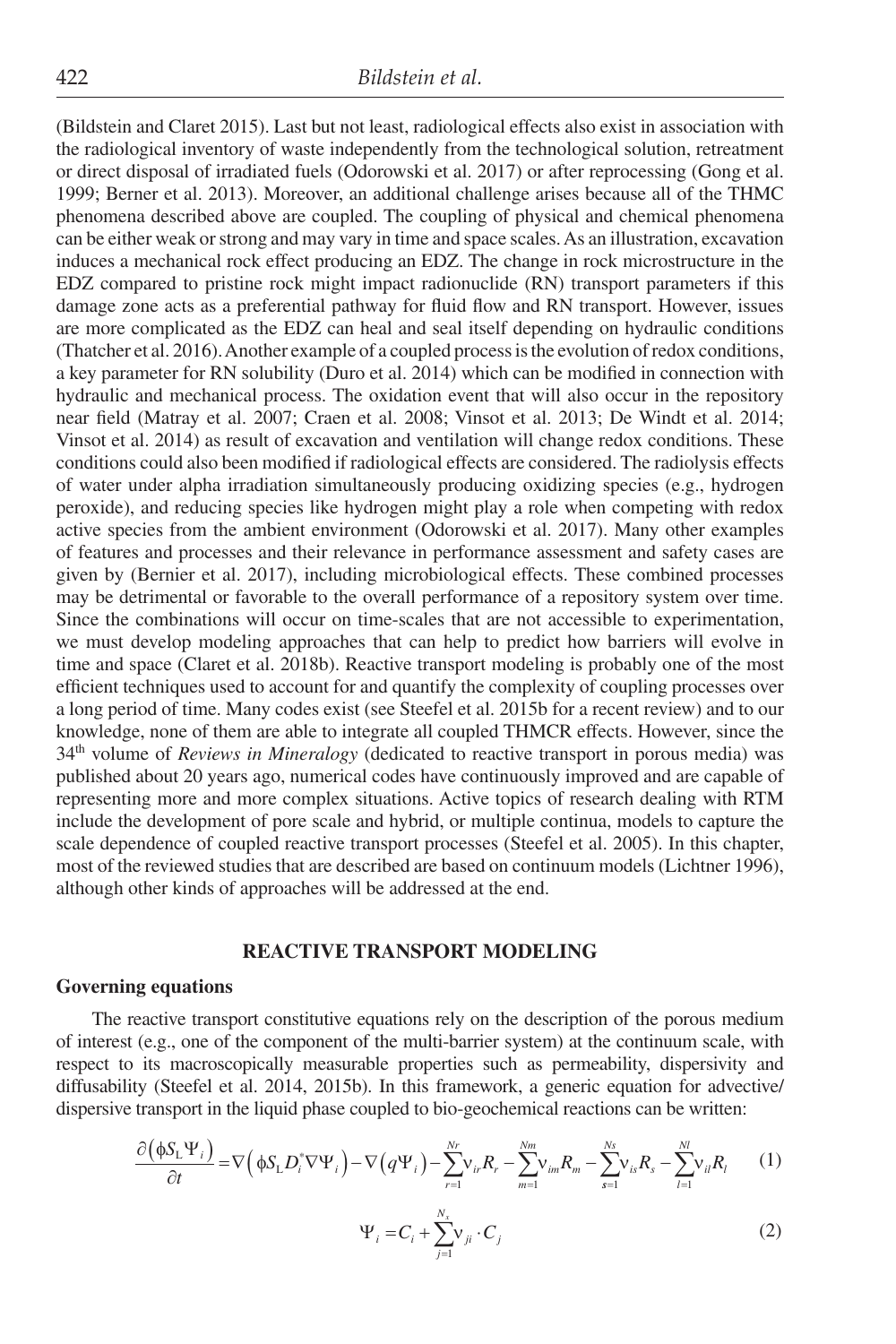where  $\phi$  is the porosity (m<sup>3</sup><sub>void</sub>·m<sup>-3</sup><sub>medium</sub>), *S*<sub>L</sub> is the liquid saturation (unitless),  $\emptyset$ <sub>i</sub> (mol·m<sup>-3</sup><sub>water</sub>) is the total concentration term that integrates the distribution between primary species (with concentration  $C_i$ ) and secondary species ( $\sum_{i=1}^{N}$ in the porous media (m<sup>2</sup>·s<sup>−1</sup>), *q* is the volumetric (or Darcy flux) of water (m<sup>3</sup><sub>water</sub>·m<sup>−2</sup><sub>medium</sub>·s<sup>−1</sup>), *ji j*  $\sum_{j=1}^{N_x} V_{ji} \cdot C_j$ ),  $D_i^*$  is the diffusion coefficient for species *i* and  $R_r$ ,  $R_m$ ,  $R_s$ , and  $R_l$  are the aqueous phase, mineral, surface, and gas reactions (mol·m<sup>3</sup><sub>medium</sub>·s<sup>-1</sup>) respectively.  $v_{ii}$  is the number of moles of component *i* in one mole of secondary species *j*.  $v_{ik}$  with  $k = r$ , *m* or *l* is the number of moles of component *i* in one mole of phase *k*.

These equations can be expanded to consider (i) transport in phases other than the liquid (e.g., gases), (ii) a dispersion term, or (iii) the Nernst–Planck Equation, instead of Fick's Equation, to model diffusional transport. A comprehensive description of these equations can be found in Steefel et al. (2015b). Recently, the significance of the parameters in Equations (1) and (2), their relationship in case of mutual dependence (e.g., diffusion and saturation permeability and saturation) and the way they can be approximated using different empirical or based on theory laws have been reviewed (Claret et al. 2018b). Therefore, it will not be detailed again here. Equation (1) also highlights the fact that a porosity has to be defined for the considered materials. However, some of them (e.g., steel and other metals, glass) are not porous materials, and, unfortunately, reactive transport models are, by definition and according to Equation (1), not suited to include non-porous media (Bildstein et al. 2007; Claret et al. 2018b). To unravel this problem, the volume clearance that exists at the interface between the canister or the glass and the surrounding material, also known as the "technological gap", is often included in the numerical cells that represent these materials.

#### **The critical need for thermodynamic databases**

Inherently, to model reactivity and couple it with transport, geochemical databases are needed. To illustrate this point, let us consider the transport of contaminants in a repository and its relationship with geochemistry. Speciation of the considered element will be a key parameter controlling the species distribution among the different phases and their solubility limits. While the solute species can diffuse with the porewater through the barriers, their precipitation represents an appreciable retardation mechanism (Wanner 2007). Speciation also controls sorption processes that can induce retardation mechanism for transport (Grenthe 1991; Grambow 2008). Nonetheless, it is not only a question of speciation. Transport is also governed by porosity change, and this is why thermodynamic databases should also account for minerals that constitute the barriers and secondary minerals that are able to precipitate when different barriers are in contact. In the field of nuclear energy, database comprehensiveness and consistency are key issues that have been initiated by Nuclear Energy Agencies and later prioritized at the national level (see Ragoussi and Costa 2019 for a review). In addition, the pivotal importance of databases for RTM calculation has recently been the focus of a special issue of *Applied Geochemistry* (Kulik et al. 2015). Within the framework of national radioactive waste disposal projects, database development has focused on consistent data for actinides, lanthanides, and chemotoxics, among other potential contaminants. When modeling disposal conditions, there is also a need to describe the evolution of the materials constituting the barriers. This research effort combines new thermodynamic data acquisition, especially for clay minerals (Gailhanou et al. 2007, 2009, 2012, 2013, 2017; Blanc et al. 2015a) and cement phases (Roosz et al. 2018), critical data selection for repository materials such as cement phases (Blanc et al. 2010; Walker et al. 2016; Lothenbach et al. 2019) and how to evaluate their capacity to describe interactions between materials (Blanc et al. 2015a). In addition, kinetic databases with kinetic rate parameters are being built (Marty et al. 2015a), as well as a sorption database (Brendler et al. 2003). An important constraint for kinetic rate parameters is consistency with the associated thermodynamic database for stoichiometry and solubility values, so that we can calculate how rates depend on saturation states.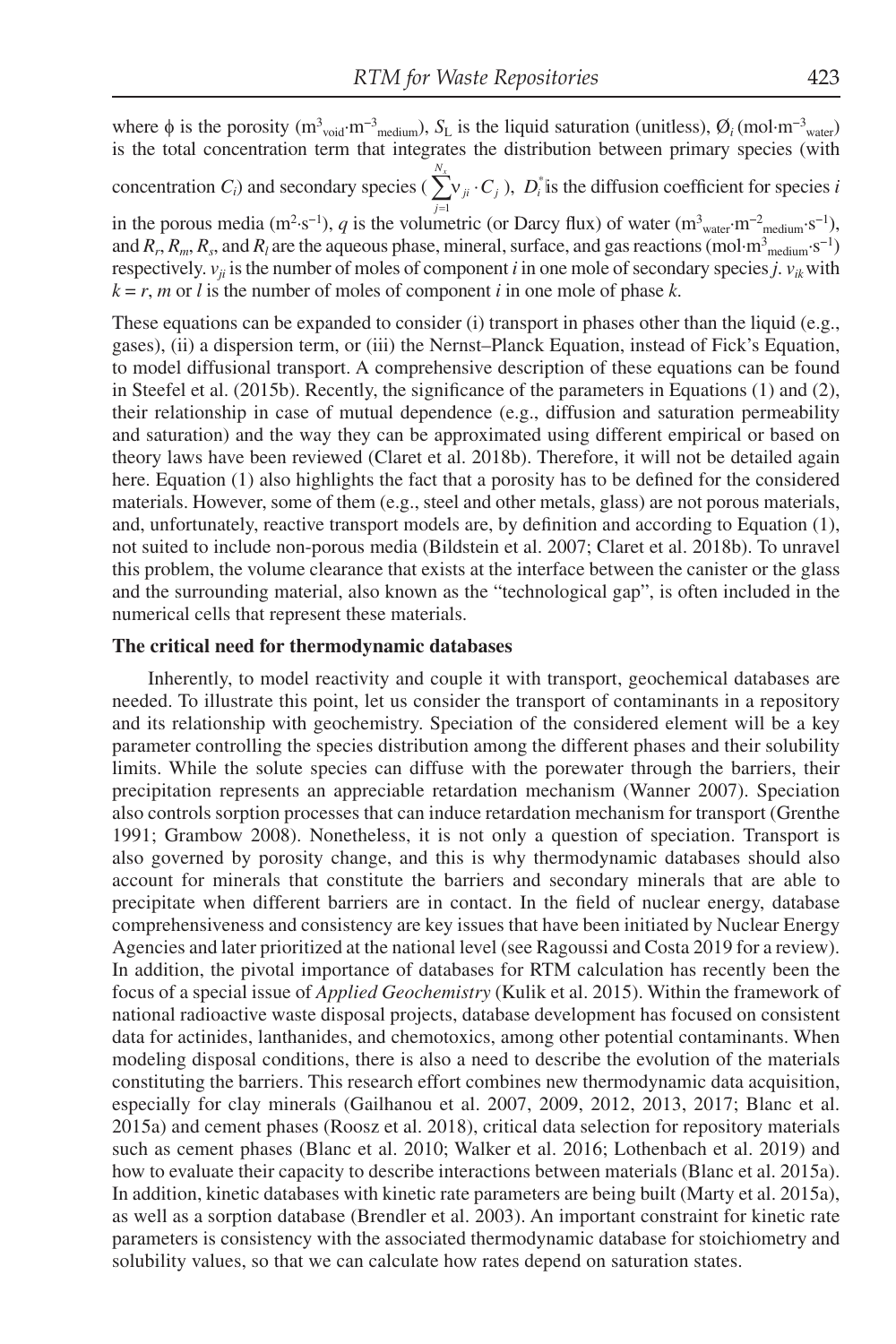# **Modeling materials and reactive interfaces**

Studies on deep geological storage show that most of the physical and chemical reactivity will be concentrated close to the interface between the different materials. A first challenge therefore consists of predicting the extent of the alteration and the distance at which the perturbations will progress into the barriers and, in case of failure, into the waste matrices. Another challenge is to predict the evolution of the material properties in these barriers resulting from their alteration, and to assess the impact on the overall performance and safety of the system.

A non-exhaustive list of interfaces is given in Table 1 with a description of their occurrence in different disposal concepts including clay formations (e.g., in Belgium, France, Spain, and Switzerland) and crystalline host rocks (note that bentonite is used as a barrier between the containers and granite in this case, e.g., in Canada, Spain, and Switzerland). Another degree of complexity is added in HLLW repository concepts from Sweden and Finland where the use of copper containers is envisaged, as well as in France where a bentonitic cement may be emplaced at the extrados of the steel liner to avoid early corrosion in acidic conditions.

Concerning waste matrices, only the specific behavior of vitrified waste (glass) will be detailed in this chapter. For the alteration of spent fuel (SF), the authors refer the reader to the recent review of these aspects by (Ewing 2015). Waste matrices for ILLW *per se* are not detailed in this chapter, but most of the conclusions will be applicable to cementitious and metallic waste types. For bituminous and organic waste, the authors refer the reader to the modeling work of Sercombe et al. (2006), von Schenck and Källström (2014), and De Windt et al. (2015).

The direct interaction of materials with groundwater is not treated specifically in this chapter, even though the authors acknowledge that many interesting studies related to waste disposal in fractured hard rocks, where this issue is particularly relevant, have been conducted. In the disposal concepts that rely upon a chemical buffer of high pH (mainly ILLW), the issue of the interaction of groundwater with cement/concrete has been addressed (see (Wilson et al. 2018) for a recent review). RTM studies of cement-groundwater interactions have been reported with results concerning pH evolution, and chemical and mechanical degradation of concrete barriers (Höglund 2001, 2013; Bamforth et al. 2012; Cronstrand 2014; Wilson et al. 2018). In HLW disposal concepts, the bentonite buffer surrounding waste packages will evolve with time due to progressive reaction with saturating ambient groundwater, including ion exchange, dissolutionprecipitation of accessory (gypsum, halite quartz, calcite) and clay minerals potentially affecting properties such as the hydraulic conductivity and the swelling pressure. RTM studies regarding these aspects have evolved from simple exchange models to more complex 1- and 2-D problem setup, including the effect of advection in a fracture intersecting the disposal cell (e.g., Arcos et al. 2003, 2008; Sena et al. 2010; Benbow et al. 2019).

Perturbations from atmospheric  $O_2$  and  $CO_2$  during the construction and ventilation stages of the repository life constitute a particular type of interface, a physical contact with air, where the aggressive agent is a gaseous component instead of interstitial water and minerals.

The modeling of the behavior of each type of material and the relevant interfaces (Table 1) will be detailed in this chapter with a particular emphasis on the evolution of the RTM approaches and achievements over the past two decades.

# **MATERIALS IN PHYSICAL CONTACT WITH AIR**

This "interface" is characterized by the direct physical contact between materials and air containing reactive gases (essentially  $O_2$  and  $CO_2$ ). In this situation, porous media are generally partially saturated with water and therefore fast diffusional transport of gas (four orders of magnitude faster than in water) can possibly occur into the pore network. The water saturation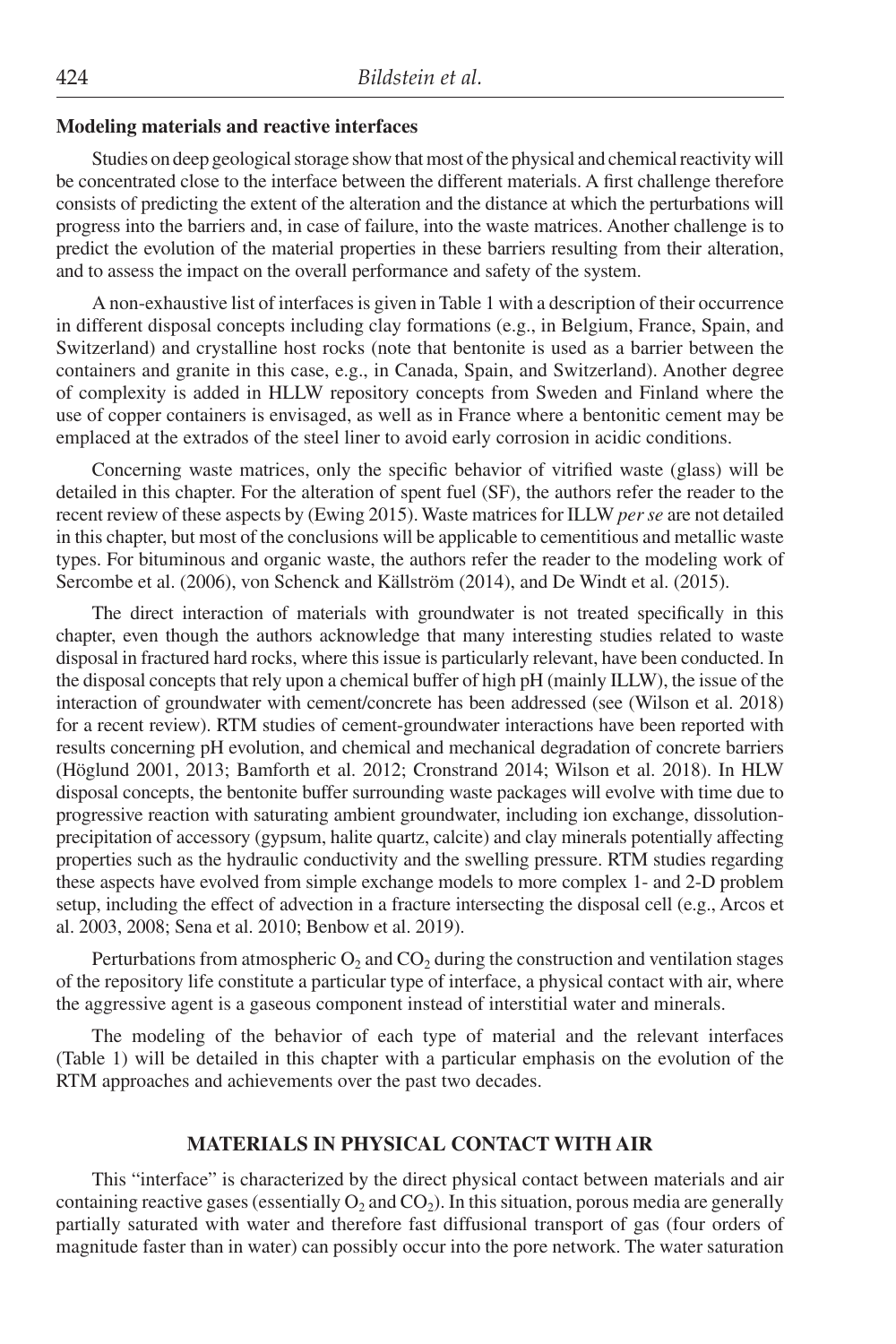| <b>Material interface</b>                                      | <b>HLLW</b> in clay<br>formation                                                                             | <b>HLLW</b> in crystalline<br>formation                            | <b>ILLW</b> in clay<br>formation                                                      |
|----------------------------------------------------------------|--------------------------------------------------------------------------------------------------------------|--------------------------------------------------------------------|---------------------------------------------------------------------------------------|
| Clay-atmospheric $O_2$                                         | Construction phase<br>(disposal cell)                                                                        | Bentonite handling and<br>emplacement                              | Construction phase<br>(disposal cell)                                                 |
| Concrete-atmospheric<br>CO <sub>2</sub>                        | Construction and<br>ventilation phase (wells,<br>tunnel)                                                     | Construction and<br>ventilation phase<br>(tunnel)                  | Construction and<br>ventilation phase (wells,<br>tunnel, disposal cell,<br>container) |
| Iron-clay                                                      | Corrosion phase<br>(metallic structure<br>components, container)                                             | Corrosion in bentonite<br>after failure of copper<br>container     |                                                                                       |
| SF-clay                                                        | SF alteration after<br>failure of container                                                                  | SF alteration in<br>bentonite after failure<br>of copper container |                                                                                       |
| Glass-iron                                                     | Matrix alteration after<br>water intrusion                                                                   |                                                                    |                                                                                       |
| Glass-(iron)-clay                                              | Matrix alteration after<br>container corrosion                                                               | Matrix alteration after<br>container corrosion                     |                                                                                       |
| Iron-concrete                                                  | Metallic structure<br>corrosion (tunnel) and<br>overpack corrosion in<br>supercontainer (Belgian<br>concept) |                                                                    | Container and metallic<br>structure corrosion                                         |
| Concrete-clay                                                  | Repository lifetime<br>(wells, tunnel, disposal<br>cell) and supercontainer<br>in Belgian concept            |                                                                    | Repository lifetime<br>(wells, tunnel, disposal<br>cell, container)                   |
| Glass-concrete-(clay)                                          | Matrix alteration after<br>container corrosion in<br>Belgian supercontainer<br>concept                       |                                                                    |                                                                                       |
| Bituminous,<br>cementitious, metallic<br>waste-concrete-(clay) |                                                                                                              |                                                                    | Matrix alteration after<br>container corrosion                                        |

**Table 1.** Types of material interfaces in different repository concepts (SF, bituminous, and cementitious waste are not detailed here).

conditions will change with time resulting from the resaturation process with water coming from the surrounding host-rock and invading the tunnels, shafts, and wells. Resaturation will be initially impeded by ventilation during the operation phase and then by the generation of gas that may accumulate in the disposal cells (mainly  $H_2$ ) after closure. These two stages will produce very different geochemical environments, with contrasting reactivity, during which oxic vs. anoxic redox conditions will prevail. Long timespans with oxic conditions are to be avoided to limit the corrosion rate and to make sure reduced conditions are settled when radionuclides are released (because their oxidized forms tend to be more mobile). Calculating the duration of this stage is therefore important, but it is not thought to be very long once the disposal cell is closed (tens to thousands of years) due to the numerous oxygen consuming reactions that will occur in the vicinity of the disposal cell such as iron corrosion, dissolution of reducing mineral, and microbial respiration (see following sections).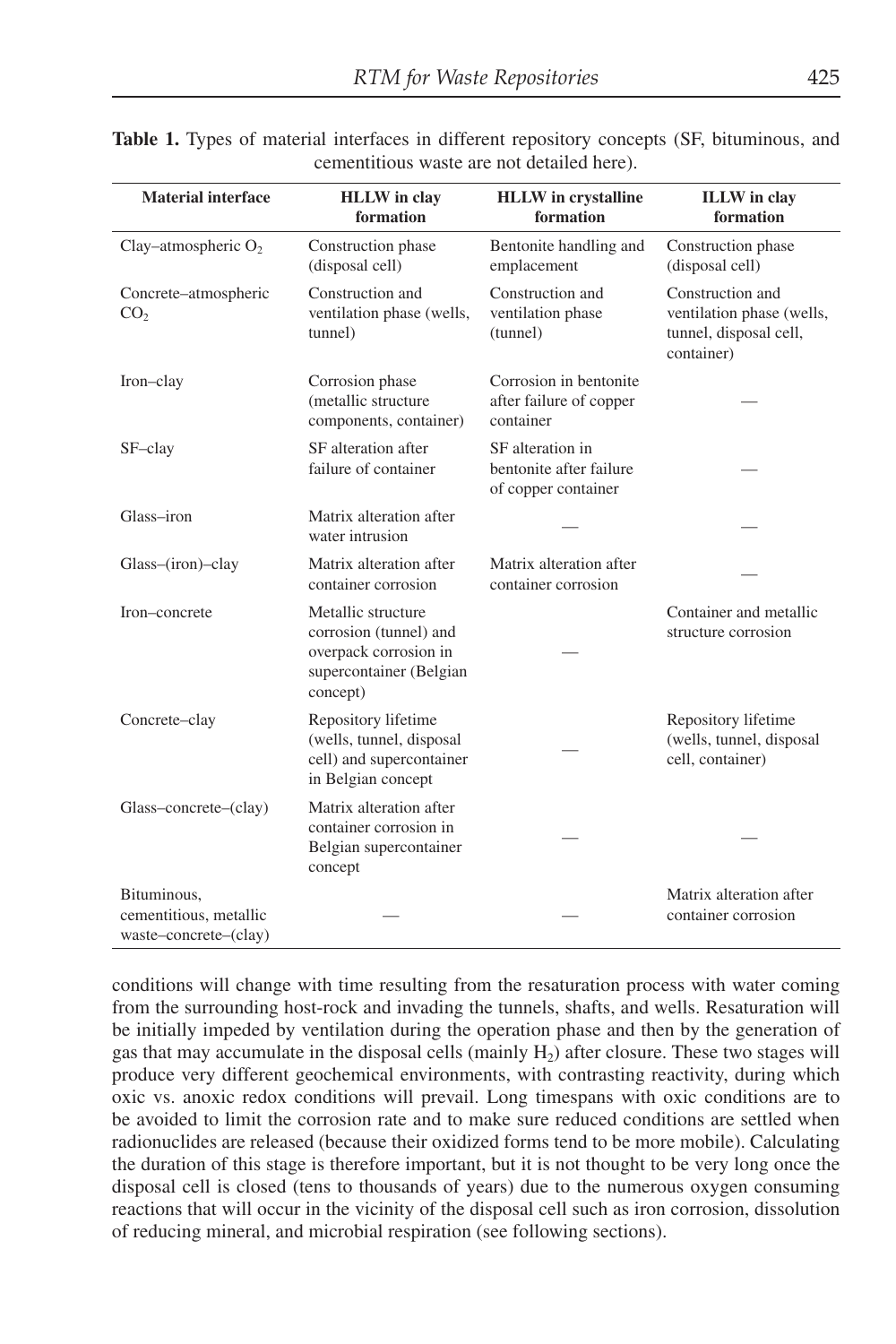The duration of the resaturation stage is difficult to predict because it strongly depends on the relative importance of the two counteracting processes (Marschall et al. 2005). It has been studied by conducting numerical simulations at disposal cell scale where the focus was to predict the transport and fate of hydrogen. The resaturation time calculated in the near field for different repository concepts varies in a very broad range from hundreds to hundreds of thousand years. It was found to be strongly linked to the diffusivity of dissolved hydrogen and the  $H_2$  production rate in the HLLW cells (Xu et al. 2008; Poller et al. 2011; Senger et al. 2011; Enssle et al. 2014; Brommundt et al. 2014; Sedighi et al. 2015) and was even longer in the ILLW cells where the degradation of waste matrices is also susceptible to produce  $H<sub>2</sub>$  (Talandier et al. 2006; Poller et al. 2011; Avis et al. 2013). Note that flow and reactive transport in unsaturated conditions have also been extensively studied and modeled, though in a very different geological context and repository concept, in the framework of the Yucca Mountain project (USA); in this concept, the HLLW repository was envisaged in a fractured volcanic tuff formation at a depth approximately 300 m above the water table (e.g., Glassley et al. 2003; Spycher et al. 2003).

#### **Corrosion of carbon steel components in oxic conditions**

In repository conditions, metallic iron is not thermodynamically stable in the presence of water, and the corrosion of metallic iron occurs both in oxic (operation phase) and reduced conditions (post-closure period). In the first case, corrosion leads to the release of ferric iron and hydroxide in solution (Reaction 3), whereas in the second case corrosion produces aqueous ferrous iron, hydrogen and hydroxide (Reaction 4).

$$
4 \text{Fe}(s) + 6 \text{H}_2\text{O} + 3 \text{O}_2(aq) \rightarrow 4 \text{Fe}^{3+} + 12 \text{OH}^{-}
$$
 (3)

This reaction leads either to a pH increase with an increase in redox potential or to a pH increase with a decrease in redox potential. While anoxic corrosion is often taken into account in RTM studies (see dedicated section below), oxic corrosion is seldom tackled, despite a much higher corrosion rate (Féron et al. 2008; Johnson and King 2008) and the development of more aggressive mechanisms such as pitting or crevice corrosion (Barnichon et al. 2018). This phenomenon is also observed in experiments with sequential aerobic–anaerobic conditions (Sherar et al. 2011; El Hajj et al. 2013).

There are few modeling studies dealing with corrosion during the oxic phase in the context of a disposal cell. The first attempts were dedicated to the assessment of the evolution of  $O_2$  and  $H_2$  content during the ventilation period using a 2D domain containing the container-EDZ-argillites system (Hoch and Wendling 2011). They used a TH(C) model where the only reaction is iron corrosion, and the model uses a water saturation-dependent formulation for the corrosion rate in oxic (consuming  $O_2$ ) and anoxic (producing  $H_2$ ) conditions. The results showed that oxygen diffusing from the tunnel is rapidly consumed by corrosion (with a rate  $\sim$ 100  $\mu$ m/y) and the propagation front was limited to  $\sim$ 10m (in a 40m disposal cell). With the production of  $H_2$  on the other side (corrosion rate of 10 $\mu$ m/y), the mole fraction increased to 0.3 at the end of the cell, but the fraction of both gases reached only  $\sim$ 0.1 where they mixed.

In their study, De Windt et al. (2014) added the kinetics of pyrite oxidative dissolution as an oxygen consuming reaction. They first checked the robustness of their RTM approach to reproduce an in situ experiment conducted in a borehole in the Tournemire URL (France). The predicted mineralogical evolution (goethite/magnetite) qualitatively matched the *in situ* experiment. Applying the model to the repository scale, they show that the gas diffusion coefficient in the partially saturated zones plays a major role in the location of the oxidizing/ reducing front inside the engineered barriers with oxic corrosion of steel on one side and anoxic steel corrosion accompanied by hydrogen production on the other side. A similar study was performed by (Bond et al. 2013), matching the sulfate concentration from pyrite dissolution in an *in situ* experiment in the Mont-Terri underground research laboratory (Switzerland).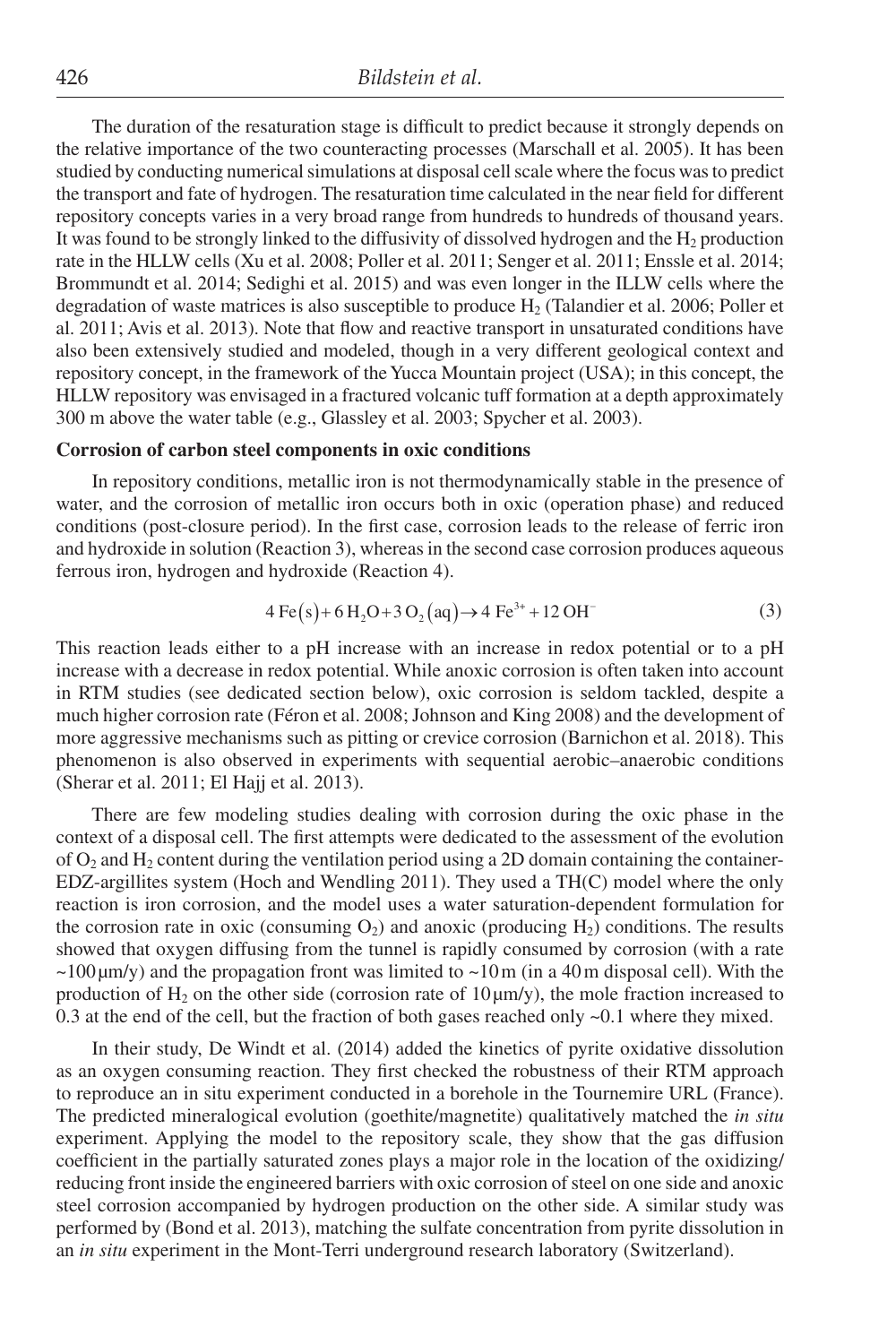Recent studies tend to integrate more phenomenological models to determine the corrosion rate in oxic and anoxic conditions. The oxic corrosion model takes into account the thickness of the water film on the iron surface, and the diffusion of  $O<sub>2</sub>$  in a goethite/lepidocrocite layer as the rate-limiting step (Hoerlé et al. 2004). The onset of corrosion happens when a critical amount of water condenses on the iron surface. The results of calculations at the disposal cell scale show in particular that corrosion concentrates in locations where the relative humidity is highest, especially where water "leaks" from fractures, with corrosion rates up to 200µm/y locally.

#### **Oxic transient: impact on claystone**

Argillaceous rocks react with meteoric carbon dioxide  $(CO<sub>2</sub>)$  and oxygen  $(O<sub>2</sub>)$  from the atmosphere and nested chemical reaction fronts form in the subsurface in response to acid– base and redox reactions (Brantley et al. 2013). In a geological repository, similar phenomena will occur in the anaerobic host rock during construction (excavation, drilling operations) and operations (gallery ventilation). Under these conditions, the prevailing reducing conditions will be perturbed and redox-sensitive minerals (e.g., Fe-bearing minerals) will react. The expected chemical changes have been recently reviewed (Bildstein and Claret 2015) and the main weathering effects to be expected are recalled here. In claystone, oxidation mainly affects pyrite, which is ubiquitously found in the mineral assemblage. As it oxidizes with exposure to oxygen and water, pyrite releases sulfate and protons. The overall reaction under oxic conditions is expressed as:

$$
\text{FeS}_2 + 0.5 \text{ H}_2\text{O} + 3.75 \text{ O}_2\text{(aq)} \rightarrow \text{Fe}^{3+} + 2 \text{ SO}_4^{2-} + \text{H}^+ \tag{4}
$$

While the release of ferric ions causes the precipitation of iron (oxy)hydroxides, carbonates will play a major role in the buffering of proton release concomitantly affecting the population of the clay exchanger. At the laboratory scale, flow-through oxidation experiments conducted on COx tailings can be reproduced using RTM studies (Claret et al. 2018a). Recently an *in situ* experiment (OXITRAN) has been set up in the Tournemire underground research laboratory in which the time evolution of oxygen partial pressure in a measurement chamber isolated from the atmosphere has been recorded (Barnichon et al. 2018). Although pyrite is present and can buffer an oxygen plume while  $CO<sub>2</sub>$  is produced (Vinsot et al. 2017), oxygen was never completely depleted in the test chambers. The key controlling parameters are the thickness of the Excavated Disturbed Zone and the ratio between the effective diffusion coefficient and the oxygen consumption first-order effective rate. In contrast, the 'Full-Scale Emplacement' (FE) experiment that was initiated at the Mont Terri rock laboratory aims to simulate, as realistically as possible, the construction, waste emplacement, backfilling and early post-closure evolution of a spent fuel/vitrified high-level waste disposal tunnel according to the Swiss repository concept. First results indicate rapid oxygen consumption at locations not affected by  $O_2$  inflow from the access tunnel (Müller et al. 2018). In addition to oxygen diffusion, drilling is also associated with desaturation and water evaporation, leading to increased salt concentration in the pore water (Zheng et al. 2008; Lerouge et al. 2013). A multiphase flow and reactive transport model of a ventilation experiment performed on Opalinus Clay indicates that changes in the clay mineral porosity caused by oxidation and the associated mineral dissolution/precipitation may seem weak (Zheng et al. 2008). The pore water seeping into the drifts and the gallery (e.g., after closure of the repository) will however interact with the oxidation products and the salts inherited by water evaporation. This more saline water will interact first with the repository materials.

#### **Atmospheric concrete carbonation**

This interface is relevant for concrete waste packages and cell structures (in most ILLW and the Belgian HLLW concepts) and for concrete components found in parts of other HLLW repositories (tunnels). Studies concerning this interface have benefited from the work that has been conducted for the atmospheric carbonation of buildings and civil engineering structures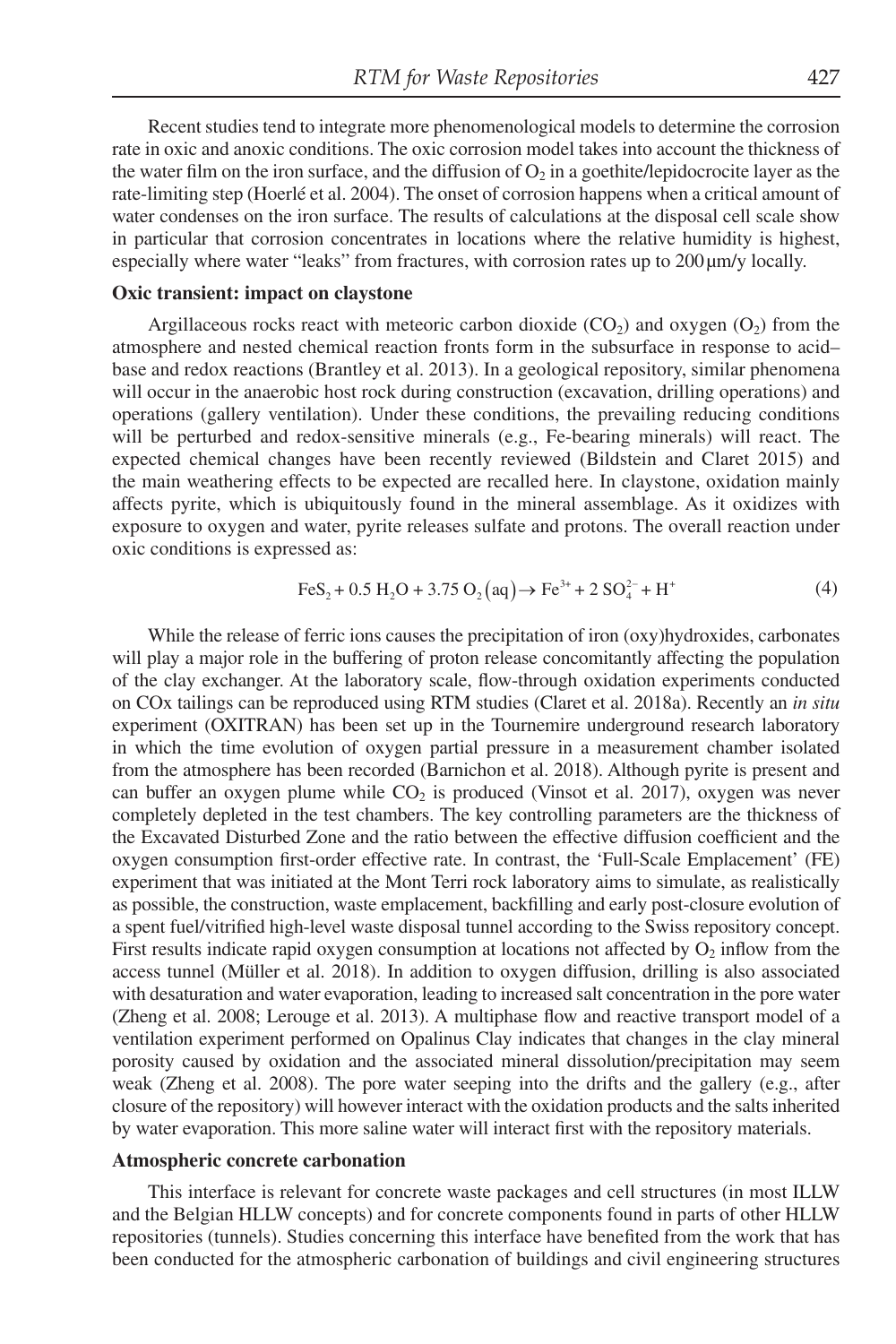(see Ashraf 2016, for a review). In the carbonation process, the main chemical reaction is the acid attack caused by  $CO<sub>2</sub>$  dissolving in water and triggering the dissolution of portlandite and the initial calcium-silicate-hydrate (C-S-H) phases to form calcium carbonate minerals (calcite, aragonite, vaterite) (Reaction 5), and new C-S-H phases with progressively decreasing Ca/Si ratio (amorphous silica being the ultimate alteration product, Reaction 6). Sulfate-bearing minerals are also affected by carbonation with the initial ettringite dissolving to form basanite  $(CaSO_4.0.5H_2O)$  or gypsum  $(CaSO_4·H_2O)$ , depending on the relative humidity.

$$
\text{Ca(OH)}_{2} + \text{CO}_{2}\text{(aq)} \rightarrow \text{CaCO}_{3} + \text{H}_{2}\text{O}
$$
 (5)

$$
(\text{CaO})_x(\text{SiO}_2)_y(\text{H}_2\text{O})_z + x\text{CO}_2(\text{aq}) \rightarrow
$$
  

$$
x \text{CaCO}_3 + y \text{SiO}_2 \cdot t \text{H}_2\text{O} + (x - t + z)\text{H}_2\text{O}
$$
 (6)

The models taking into account the coupling of  $CO<sub>2</sub>$  diffusion in the gas phase with the drying process are of particular interest for atmospheric carbonation at the disposal cell scale. During the ventilation period, air will be forced into the tunnels at a constant, low relative humidity  $(\sim 40\%)$ at a temperature close to 25 °C (or may be slightly heated, up to 40 °C, in preliminary concepts from Andra 2005). The drying process is mainly controlled by water flow out of the concrete, the driving force being water evaporation at the surface. It can be described via full multiphase RT models or alternatively with Richards' Equation (depending on the concrete properties).

Most of the experiments conducted up to 2005 focused on carbonation "kinetics," looking for the location of the carbonation front (identifying the pH front at  $\sim$ 9 with the phenolphthalein test) without providing quantitative mineralogical information. These experiments were modeled with simplified chemical models (e.g., Bary and Sellier 2004; Burkan Isgor and Razaqpur 2004). Only recently have experimental studies looked more closely at mineralogical changes, starting with portlandite and calcite, then adding aragonite and vaterite (Drouet 2010; Drouet et al. 2018), and ettringite, gypsum, and basanite (Auroy et al. 2018). The first modeling work actually using RTM was proposed by (Bary and Mügler 2006) with the objective of matching the portlandite and calcite profiles observed in experiments. They used a full multiphase flow code and developed a shrinking core model for the dissolution of portlandite and precipitation of calcite with a diffusion-limited rate. They also took into account the changes in porosity and the effect on permeability (through Kozeny–Carman relationship). The model only solves for the mass conservation of water, calcium and carbonate without full chemical treatment. Modeling results reproduce the observed carbonation front and a decrease in porosity for a series of experiments for three cement types at three different liquid saturations (0.65, 0.80, and 0.95). This model was then extended to account for the complete chemistry by Leterrier and Bary (2011), but was only calibrated on the carbonation front for the same experiment. A similar modeling approach was used by (Park 2008), although without the shrinking core model.

RTM studies of concrete carbonation at the disposal cell scale are scarce, especially those covering typical ventilation times  $(\sim 100 \text{ years})$  and coupling carbonation with concrete drying (Trotignon et al. 2011; Thouvenot et al. 2013). In these two studies, the geometries of the waste package and the tunnel structure were simplified and handled as a 1D problem. The evolution of the complete mineralogy of concrete is investigated (see dedicated section below) and the problem is treated with full multiphase flow and transport using TOUGHREACT. It includes the feedback of porosity and phase saturation on diffusion using the Millington-Quirk relationship (with specific parameters for concrete) and a slipping factor to account for the larger gasintrinsic permeability compared to water (Thiery et al. 2007; Zhang et al. 2015). Results show that the carbonation of concrete develops over 1 to 10cm/100 years depending on the concrete properties and that, in the carbonated zone, the primary minerals dissolve all the way to the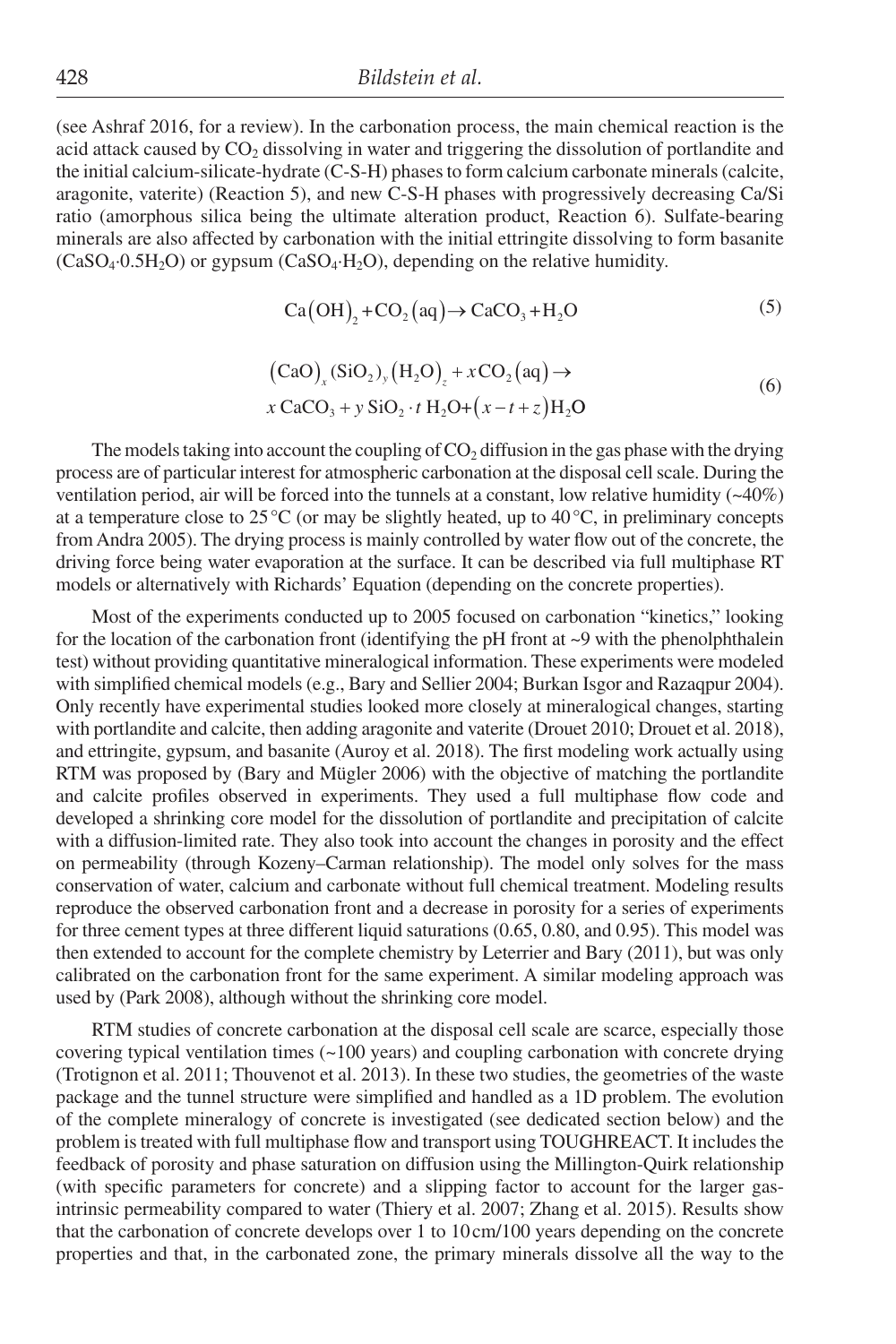"ultimate" secondary minerals (calcite, amorphous silica, gypsum, gibbsite, ferric hydroxide), with no intermediate minerals (e.g., C-S-H). In contrast with previous results, porosity changes in these simulations are not significant (a few percent at most). It is noteworthy that these results are sensitive to the way the atmospheric cell in contact with concrete is implemented in codes as it has a direct impact on the flux of gaseous  $CO<sub>2</sub>$  entering into concrete: size of the cell, diffusive properties in the gas and the aqueous phase.

The modeling results do not integrate some of the features observed in experiments. For instance, C-S-H carbonation may overrun CH carbonation (Groves et al. 1990), which is not predicted in numerical simulations. Some portlandite also remains, even after a long time in some experiments (Drouet 2010; Auroy et al. 2018; Drouet et al. 2018). Further tests with the shrinking core model may succeed in reproducing these observations. In combination with this phenomenon, the decrease of reactivity when liquid saturation is below 0.3–0.4 has been observed (Thiery 2005; Thiery et al. 2013) and implemented by Thouvenot et al. (2013) but to calibrate such a function in codes requires more data.

Another noteworthy feature of this type of simulation is that the computing time can be quite long. For instance, due to the lack of an implicit scheme for the coupling of transport in the gas phase and RT in the aqueous phase in TOUGHREACT, the CPU time can be one to several months for 100 years of physical time (Trotignon et al. 2011; Thouvenot et al. 2013). Note that a recent development proposes an interesting "look-up table approach" for the two-phase reactive transport, which could partly help solve the simulation CPU time (Huang et al. 2018).

Finally, some important effects of carbonation on the properties of concrete that have been largely observed are not actually taken into account in modeling (Czarnecki and Woyciechowski 2015; Ashraf 2016; Savija and Lukovic 2016): changes in porosity, transport properties, microand macro-mechanical properties, shrinkage and cracking. Experimental data has been recently acquired on changes in water retention properties and permeability (Auroy et al. 2013, 2015, 2018). The impact of carbonation is not the same for the different types of concrete (Auroy et al. 2015), which would also constitute an interesting challenge for RTM.

#### **THE IRON–CLAY INTERFACE**

The iron–clay interface is studied in almost all countries where deep geological disposal of HLLW is envisaged. Significant amounts of metallic components (drift liner, structure, and containers) are used to ensure mechanical resistance of the waste package and to retard contact of waste matrices with water during the initial thermal stage, whereas clay barriers are used to retard RN migration. Although a variety of metallic alloys are envisaged in repositories (King and Shoesmith 2010; King 2014), the corrosion of these components in anoxic conditions is often simplified in the modeling studies into iron corrosion and takes place according to Reaction (7).

$$
Fe(s) + 2H_2O \to Fe^{2+} + 2OH^- + H_2(aq)
$$
 (7)

#### **First modeling studies at the scale of the disposal cell**

The first modeling studies concerning this interface attempted to implement the knowledge acquired in experiments on iron–clay interactions in deep geological conditions initially conducted in batch systems with powdered materials starting in the late 1990's (see Bildstein and Claret 2015 for a recent review). These experiments focused on understanding the processes, identifying the corrosion products (magnetite, siderite) and the secondary minerals resulting from the alteration of clay minerals (Fe-serpentine, and zeolites and Fechlorite at higher temperature), and quantifying the corrosion rate (in the order of 1µm/year). The calculations presented in the study of Montes-H et al. (2005) were performed at the scale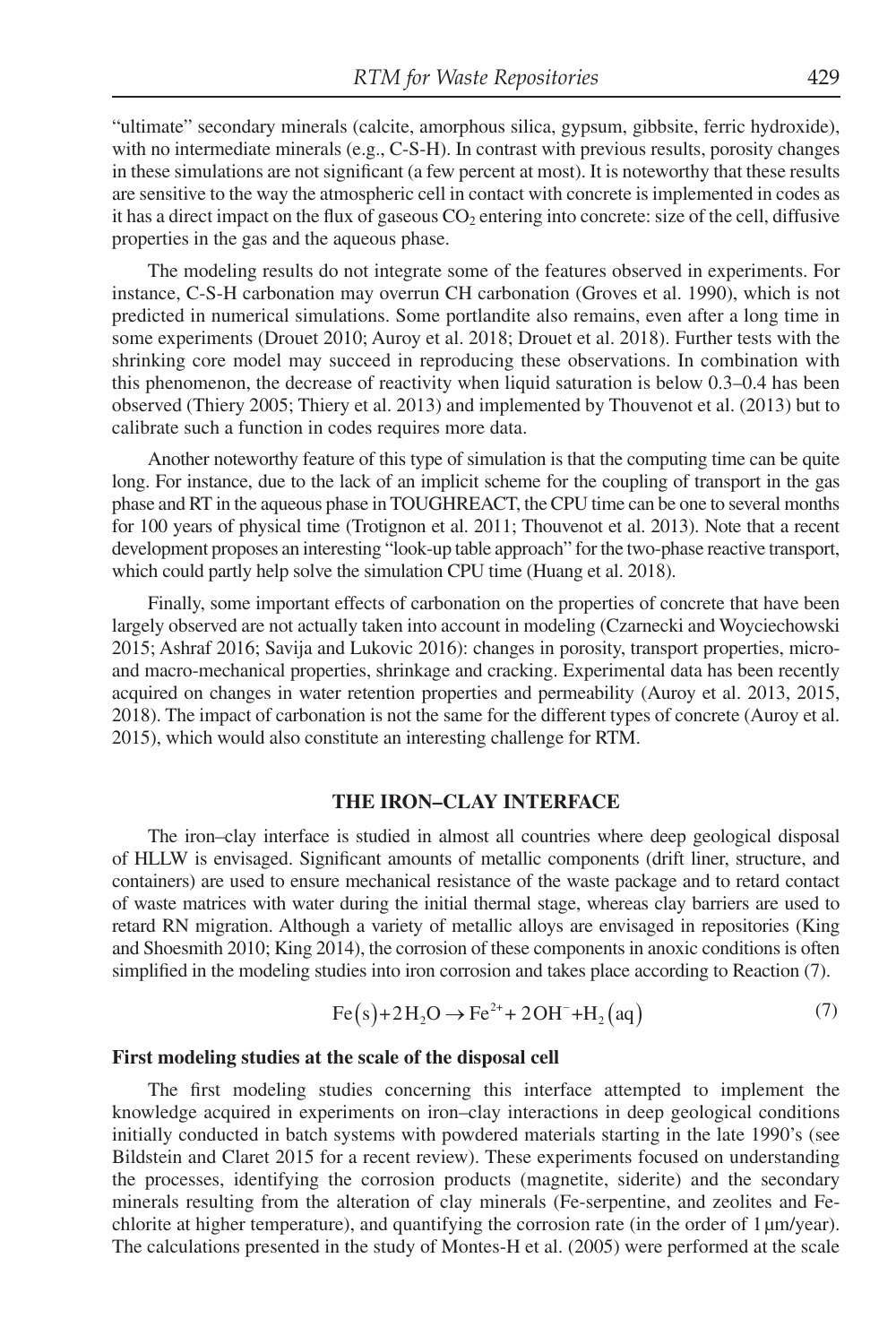of the bentonite barrier perturbed by a source of iron on one side and *in situ* groundwater on the other side; mineral dissolution used the kinetics law, precipitation occurred at equilibrium, looking in particular at the montmorillonite-to-chlorite conversion.

Modeling studies then turned to a geometry closer to that of a disposal cell by including the iron canister into the calculation domain, adding a full kinetics approach, and focusing on porosity change and feedback on diffusional properties (Bildstein et al. 2006). The authors obtained the first result on porosity clogging after 5 000 years at the interface with bentonite and 15,000 years in the iron grid cell at the interface with the Callovo–Oxfordian claystone.

Both studies showed converging results in terms of pH increase, Eh decrease, and mineralogical evolution, although the presence of iron in the calculation domain produced stronger changes in the second study: pH from an initial circum-neutral value to  $\sim$ 10.5 and Eh from an initial −200mV down to −800mV during corrosion.

# **First modeling attempts to fit batch experiment results**

Because significant uncertainties in the parameters used in the previous studies were highlighted (surface area, kinetics, evolution of the corrosion rate), the first experimental study to include modeling results came early with the objective of calibrating these parameters, at least partly, by matching the mineral paragenesis and the chemical indicators (pH, Eh, iron aqueous concentration) observed in the experiments. De Combarieu et al. (2007) used a mean corrosion rate (1.4 $\mu$ m/year) measured in his batch experiments at 90 $^{\circ}$ C using powdered materials and iron foils. Modeling results matched the experimental data (pH=10.5, Eh=−700mV, precipitation of magnetite, Fe-serpentine, and Fe-silicate) using reactive surface areas calculated based on the particle size for primary minerals and the local equilibrium assumption for secondary minerals.

In a study looking at the diffusion of iron in bentonite, Hunter et al. (2007) were the first to introduce ion exchange and surface complexation in the modeling approach, using the corrosion rate measured in their experiments at 30°C. Simple 1D calculations were performed to model the profile of iron measured into the bentonite; matching the amount of iron required making assumptions on the diffusion coefficient, surface complexation and magnetite precipitation.

Finally, Pena et al. (2008) introduced the first attempt to model a variable corrosion rate using a semi-analytical approach, hypothesizing that corrosion is controlled by diffusion through a growing magnetite film. The authors were able to match the data reported for corrosion in bentonite in batch experiments by (Smart et al. 2006) on a time scale of 0.5 year using a solid phase diffusion coefficient of  $10^{-20}$  m<sup>2</sup>/s for the Fe<sup>2+</sup> and  $10^{-19}$  m<sup>2</sup>/s for H<sub>2</sub>, H<sub>2</sub>O, and OH<sup>-</sup> species.

# **A decade of RTM evolution of simulations at the scale of the disposal cell**

Later, a long series of modeling studies came back to the scale of the disposal cell; see review in Claret et al. (2018a) for a detailed description of the modeling set-up of the different studies.

While the previous studies focused on corrosion rate and mineral paragenesis, the subsequent studies at the disposal cell put the focus on full ion exchange and surface complexation with proton and Fe<sup>2+</sup> (Samper et al. 2008; Wersin et al. 2008). While a 1D grid is used by Wersin et al. (2008) for the iron-bentonite system, the first 2D-axisymetric calculations are proposed by Samper et al. (2008) with an application to the iron–bentonite–granite system. Note that in both studies, the mineralogical system is simplified (no reactivity for clay minerals) and a constant corrosion rate is used in both cases, the emphasis being put on the role of sorption. The results show the importance of the surface protonation of bentonite, which reduces the pH increase during corrosion (from 11 to 9 in the bentonite), and a decrease of porosity in bentonite. The mass balance of iron shows that the precipitation of magnetite, and to a lesser extent siderite, accounts for most of the iron immobilization (iron sorbed on complexation surface is anecdotal). Note that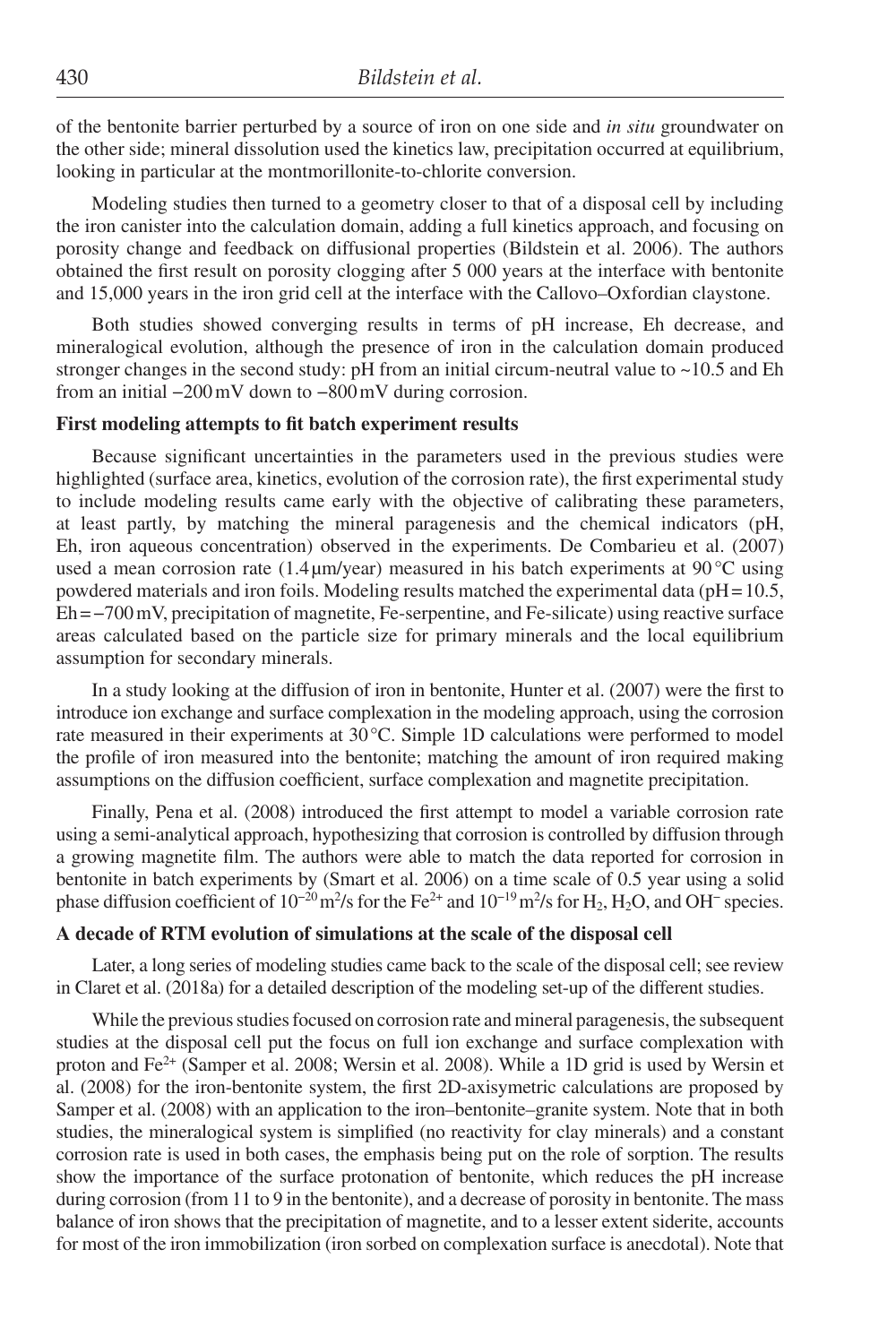Samper et al. (2008) introduced an interesting "progressive", cell-by-cell, corrosion process. This is also the first study to perform a thorough sensitivity analysis of uncertain parameters (corrosion rate, protonation sites, and surface complexation vs. exchange of  $Fe^{2+}$ ).

In a series of simulations with a constant corrosion rate, Savage et al. (2010) tried to tackle the tricky issue of the long-term evolution of the Fe-minerals in the mineralogical assemblage in the iron-bentonite system by using evidence for mineral parageneses from analogous natural systems. They allowed for faster minerals to precipitate initially and other more stable minerals to take over through nucleation and Oswald ripening, based on the early work of (Steefel and Vancappellen 1990). This is the only work where the authors were able to describe a magnetite  $\rightarrow$  cronstedtite  $\rightarrow$  berthierine  $\rightarrow$  chlorite mineralogical sequence at the iron–clay interface over a period of 1 My (according to experimental results reviewed by Mosser-Ruck et al. 2010).

It was only a couple of years after the first attempt to develop a model corrosion rate depending on the chemical environment by Peña et al. (2008), that non-constant iron corrosion rates were introduced in large-scale calculations, and to date only Wilson et al. (2015) have implemented a corrosion rate controlled by diffusion. In most other cases, a simpler model was adopted, in the form of a "standard" rate law, i.e. with a term considering the departure from equilibrium considering reaction (3). This assumption results in a progressive decrease of the corrosion rate, usually by an order of magnitude over a period of 100 000 years (Marty et al. 2010; Lu et al. 2011; Ngo et al. 2014). Note that a decrease of the corrosion rate is also achieved, to some extent, by considering that the reactive surface area depends on the amount of iron and on porosity (Bildstein et al. 2006; Savage et al. 2010; Wersin and Birgersson 2014). Interestingly, in most of these studies (except Lu et al. 2011 and Wilson et al. 2015), ion exchange and surface complexation were not included in the calculations. This choice was motivated either by the fact that the focus was put on other processes (mineralogical changes, effect of transport), or because explicit surface reactions were considered to create mass by double-counting the counter ions when the mineral-bearing surface sites dissolves away in significant amounts (see sensitivity analysis in (Bildstein et al. 2012). This problem was recently treated by creating specific thermodynamic data for surface-bearing minerals to reconcile ion exchange and dissolution/precipitation processes (Benbow et al. 2019). However, note that very few data exist for surface reactions at temperature higher than  $25^{\circ}$ C, which undermines the robustness of the interpretation.

Non-isothermal calculations were introduced into simulations quite recently by imposing a variable temperature field calculated by a TH code (Bildstein et al. 2012) or using a full THC modeling tool (Samper et al. 2016; Mon et al. 2017). This additional feature usually tends to stiffen the calculations, because RT processes and temperature are not implicitly coupled and temperature changes affect both the reactive processes (creating a thermodynamic disequilibrium and modifying kinetics) and transport.

Table 2 provides a synoptic view of the results of these studies and shows that the most abundant corrosion product predicted by the models in the long term is magnetite, sometimes with Fe-carbonates (siderite), and Fe-silicates (greenalite), sometimes incorporating Al (berthierine, cronstedtite). Primary minerals in clay are often destabilized in favor of Fephyllosilicates or zeolites if they are allowed to precipitate. Numerical studies often differ on the precise nature of the secondary minerals. The transformation of clay minerals into Fe-chlorite, and the timing, very much depend on whether (i) it is included as a secondary mineral, in which case it is the most stable phase and precipitates from the beginning of the simulation (e.g., Marty et al. 2010, or (ii) it results from a ripening process, taking the place of a precursor mineral in Savage et al. 2010). One of the most sensitive parameter remains the corrosion rate. The extent of the perturbation is always predicted to be limited to a few centimeters, up to 20 centimeters into the clay barrier.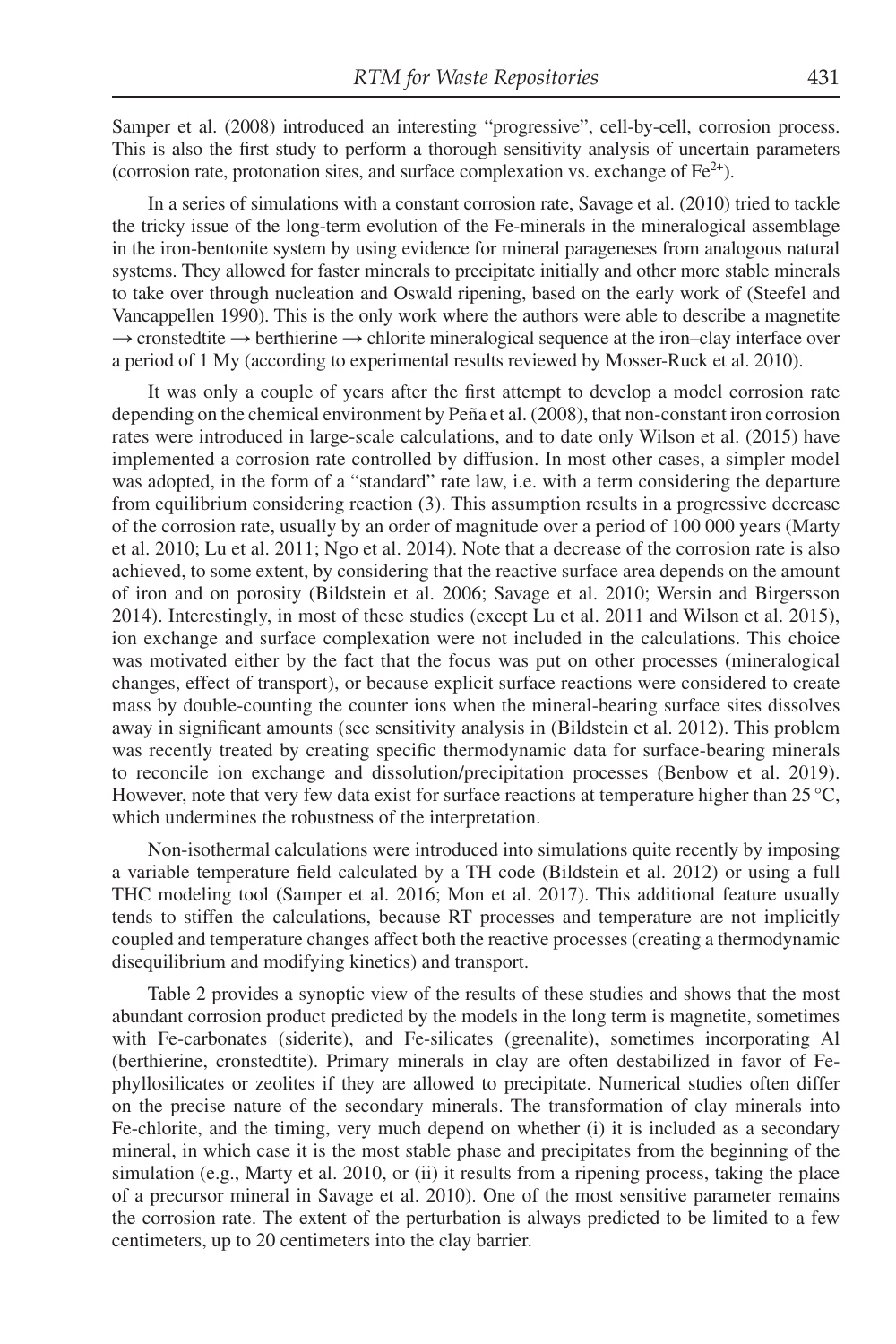| <b>Interfaces</b>                                    | <b>Maximal</b><br>perturbation<br>extent | <b>Main corrosion products</b>                                                      | <b>Main secondary</b><br>minerals                         | Ref.              |
|------------------------------------------------------|------------------------------------------|-------------------------------------------------------------------------------------|-----------------------------------------------------------|-------------------|
| Iron-bentonite<br>$(100^{\circ}C)$                   | (not explicit)                           | (not explicit)                                                                      | Chlorite                                                  | $[1]$             |
| Iron-claystone                                       | $5 \text{ cm}$                           | Magnetite, cronstedtite<br>clogging after 16,000 y                                  | Chamosite,<br>Fe-smectite,                                | $\lceil 2 \rceil$ |
| Iron-bentonite<br>$(50^{\circ}C)$                    | $5 \text{ cm}$                           | clogging after 5,000 y                                                              | scolecite,<br>Ca-zeolite                                  |                   |
| Iron-bentonite<br>$(100^{\circ}C)$                   | 7 cm                                     | Magnetite                                                                           | $Fe2+$ exchange only                                      | $\lceil 3 \rceil$ |
| Iron-bentonite<br>$(100^{\circ}C)$                   | few cm                                   | Magnetite                                                                           | Cronstedtite,<br>berthierine                              | [4]               |
| Iron-bentonite<br>$(100^{\circ}C)$                   | 15cm                                     | Magnetite<br>clogging after 100,000 y                                               | Fe-chlorite,<br>Fe-saponite                               | $\lceil 5 \rceil$ |
| Iron-bentonite<br>$(T$ not explicit)                 | (not explicit)                           | $Magnetic \rightarrow \text{c}$<br>$\rightarrow$ berthierine $\rightarrow$ chlorite | Berthierine,<br>cronstedtite                              | [6]               |
| Iron-bentonite<br>$(25^{\circ}C)$                    | (not explicit)                           | Magnetite                                                                           | Siderite                                                  | [7]               |
| Iron-claystone<br>(variable $T$ )                    | $20 \text{cm}$                           | Magnetite<br>(Ca-siderite, greenalite)                                              | Vermiculite,<br>saponite,<br>pyrrhotite                   | [8]               |
| Iron-claystone<br>Iron-bentonite<br>$(100^{\circ}C)$ | $15 \text{ cm}$<br>10cm                  | Magnetite                                                                           | Greenalite,<br>Fe-saponite,<br>Fe-chlorite,<br>bethierine | [9]               |
| Iron-bentonite<br>$(25^{\circ}C)$                    | $2 \text{ cm}$                           | Test cases with only<br>$Fe3(OH)7$ , $Fe(OH)2$ ,<br>goethite or magnetite           | Na-phillipsite,<br>chabazite,<br>berthierine              | [10]              |
| Iron-bentonite<br>$(70^{\circ}C)$                    | $2 \text{ cm}$                           | (not explicit)                                                                      | Berthierine,<br>greenalite,<br>Fe-saponite                | $[11]$            |
| Iron-bentonite<br>(variable T)                       | up to 14cm                               | Magnetite                                                                           | Fe-phyllosilicates,<br>zeolites                           | [12]              |
| Iron-bentonite<br>(variable $T$ )                    | 1 cm                                     | Magnetite                                                                           | Brucite,<br>gypsum                                        | [13]              |

**Table 2.** Recent RTM studies at the disposal scale with salient results.

#### **References**

[1] Montes-H et al. 2005 [2] Bildstein et al. 2006 [3] Samper et al. 2008 [4] Wersin et al. 2008 [5] Marty et al. 2010 [6] Savage et al. 2010 [7] Lu et al. 2011 [8] Bildstein et al. 2012 [9] Ngo et al. 2014 [10] Wersin and Birgersson 2014 [11] Wilson et al. 2015 [12] Samper et al. 2016 [13] Mon et al. 2017.

Concerning porosity clogging, a major assumption was made in some simulations: because the phenomenology is not known when porosity vanishes, porosity update was disabled in order to reach the end of the corrosion stage (~50,000 years) (Bildstein et al. 2012). A complete inhibition of the corrosion process has never been observed in experiments, even if a dense corrosion product layer is often identified. In addition, the ubiquity of magnetite in simulation results as the dominant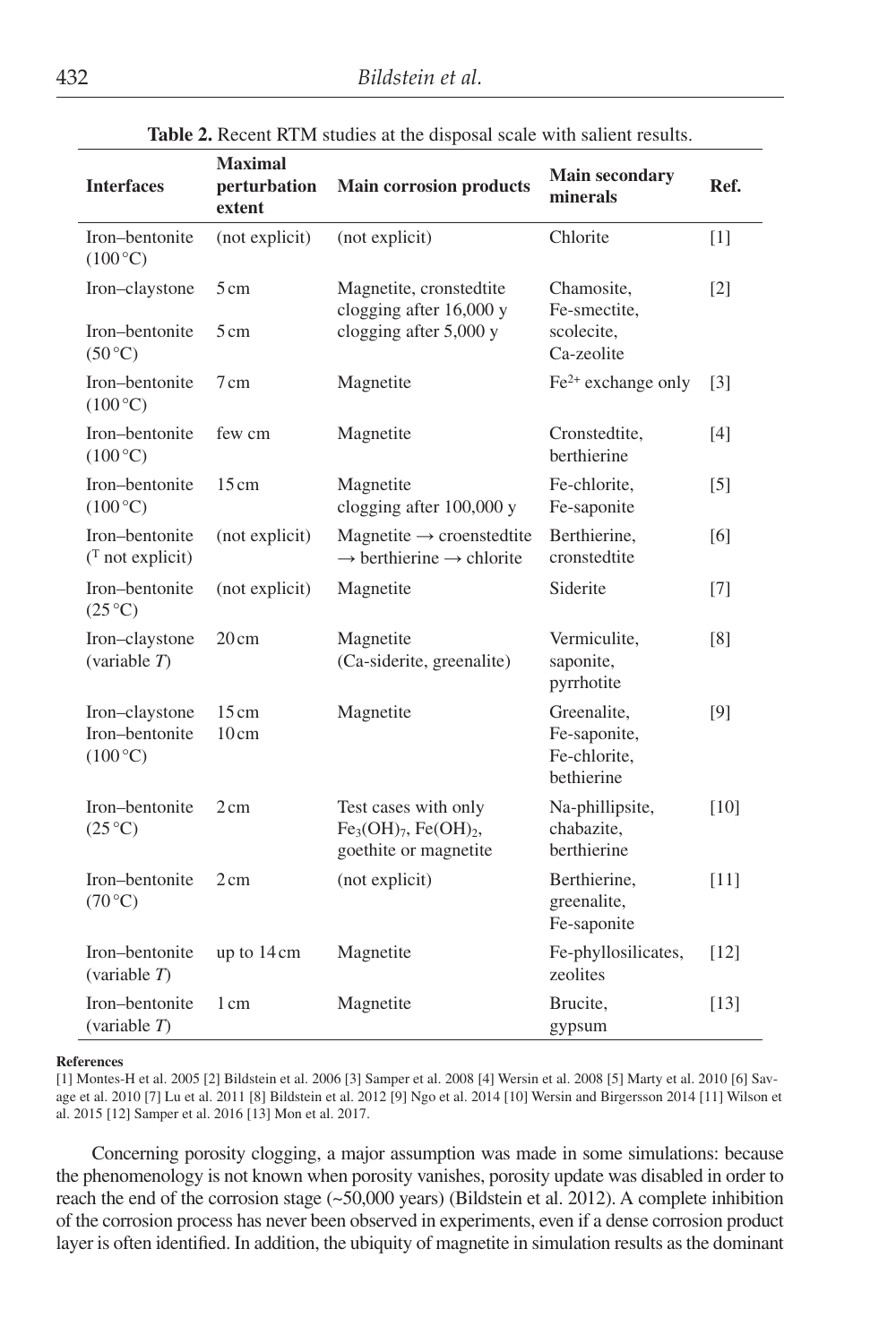corrosion product in the long term is questioned by many experimental results and archeological analogs. These issues, along with recent experimental work (Martin et al. 2008; Bourdelle et al. 2014, 2017), motivated the modelers to come back to modeling experimental results.

#### **A recent return to modeling experimental results**

Two of the most recent modeling studies revisited interactions at the experimental scale to refine the understanding and modeling of this interface. In the first work, Ngo et al. (2015) modeled iron-COx claystone interaction results obtained from the batch experiment with powdered material at 90°C for 90 days (Bourdelle et al. 2014). Using a mean corrosion rate (determined from the experiment), standard and diffusion-controlled kinetics for mineral dissolution, and the local equilibrium assumption for precipitation, they were able to match the low pH (value  $\sim$ 7) and the evolution of aqueous species concentrations. They also matched the set of secondary minerals observed at the end the experiment: Ca-saponite, and greenalite. Interestingly, no magnetite was observed or simulated in these conditions. This particular feature, also observed by Bourdelle et al. (2017), was attributed to the high reactive surface area in the powdered system, producing a high precipitation rate for greenalite in the experiment (and matched by the modeling with equilibrium precipitation). Note that the simulation also predicted the transient precipitation of chukanovite, a Fe-hydroxyl-carbonate recently observed in experiments (Schlegel et al. 2010) and archeological analogs (Saheb et al. 2012), which disappears after the corrosion stage to form Ca-saponite.

In the second study, the modeling of iron corrosion in a Callovo–Oxfordian claystone block (machined from a core plug) at 90°C for 2 years (Martin et al. 2008) was conducted by Bildstein et al. (2016). The objective was to reproduce the mineralogical paragenesis identified by (Schlegel et al. 2014) using the evolution of the corrosion rate measured in the experiment using electrochemical impedance spectroscopy (from 100 to 0.1µm/year). The sequence of minerals observed from the contact with iron towards the claystone was as follows: magnetite, Fe-silicate, and Ca-siderite. This sequence could not be matched with the standard simulation setup (typical parameters for mineral dissolution and precipitation kinetics data, evolution of diffusion coefficient using Archie's law). The sensitivity analysis performed on the kinetic parameters (quartz dissolution, precipitation) was unsuccessful in generating the correct sequence. It was particularly difficult to maintain magnetite at the iron surface as the corrosion rate decreased with time. The observed mineral paragenesis could only be reproduced by using a cell-by-cell corrosion process and by attributing very slow diffusional transport properties to pre-corroded cells (i.e. by using a large value for the cementation factor). This layer "isolated" the iron surface from the claystone, allowing specific chemical conditions to develop at this location favoring magnetite precipitation.

The RTM simulations of iron corrosion will evolve in the short future to integrate more phenomenological corrosion models that calculate the evolution of the corrosion rate as a function of the geochemical conditions. Such electrochemical corrosion models have already been developed (Bataillon et al. 2010; King et al. 2014) and have to be coupled to RTM codes. This approach will be useful to simulate and interpret the existing laboratory experiments and also *in situ* results obtained recently (Necib et al. 2016; Schlegel et al. 2016, 2018).

#### **THE CLAY CONCRETE INTERFACE**

# **A brief materials mineralogy overview and associated chemical gradient at the materials interface**

Before dealing with the interaction between clay and concrete, it might be interesting to recall briefly the mineralogy of these two materials. In a deep geological disposal, clay materials can be the clay-rock itself where clay minerals are the main constituents of these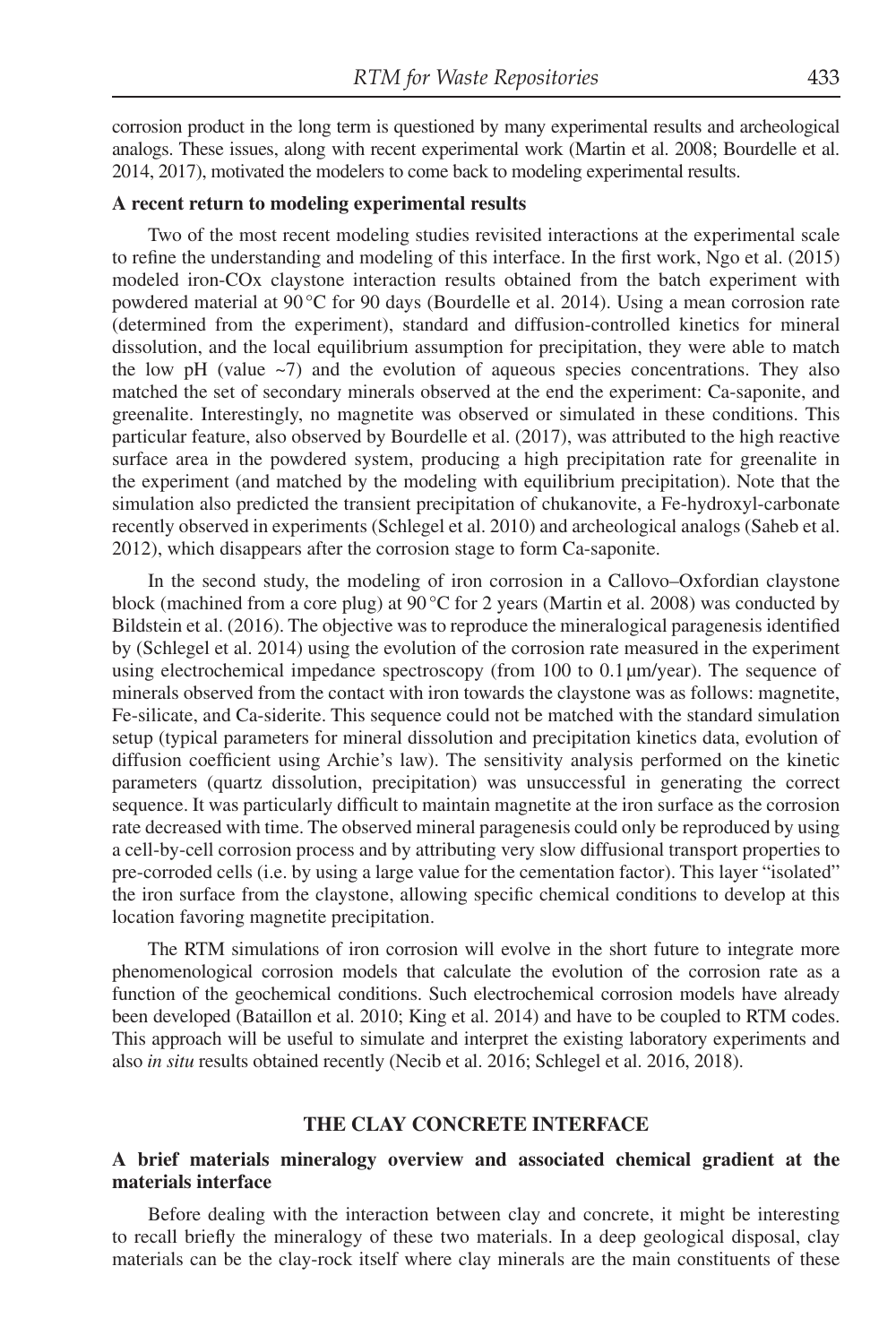rocks, but also the bentonites used for the construction of engineered barriers (Sellin and Leupin 2013). The mineralogy of clay-rocks is complex, meaning that its clay fraction not only contains pure clay mineral end-members, such as kaolinite, smectite and illite, but also mixed layer minerals (Claret et al. 2004). In addition, carbonate minerals with a range of chemical compositions and structures are present (see for example (Lerouge et al. 2013), and pyrite, along with organic matter and quartz (Gaucher et al. 2004a; Jenni et al. 2014; Zeelmaekers et al. 2015). Proportions of total phyllosilicates, carbonates, quartz, pyrite and organic matter can be found in the literature for various clay formations (e.g., Opalinus Clay, Boom Clay, Callovian-Oxfordian formation, and Boda Clay, in Altmann et al. (2012)) and can be very different from bentonites (e.g., Ufer et al. 2008; Savage and Cloet 2018).

The mineralogical composition of cementitious materials is also complex. Concrete is a composite material made of a porous matrix (the hydrated binder) filled with water, into which are embedded filler materials such as quartz and calcite, which act as a granular skeleton. As the hydration reaction proceeds due to the cement–water interaction, the anhydrous phases, calcium silicates (C3S or C2S) and calcium aluminates (C3A and C4AF) are converted into hydrates such as portlandite, C-S-H (calcium silicate hydrate), ettringite, monosulfate or monocarbonate. This decreases the bulk porosity, since the molar volume of the hydrates is much larger than that of the anhydrous phases (Van Damme et al. 2013; Gaboreau et al. 2017; Claret et al. 2018b). Concrete has a long history that began in the pre-Roman age, and its formulation, which was greatly improved at the beginning of nineteenth century with the invention of Portland cement, has recently become more and more sophisticated. Within the framework of nuclear waste disposal, such sophistication has been introduced with the development of low alkaline concrete (Codina et al. 2008). The idea behind this development was to improve concrete compatibility with the repository environment, yet it remains a high-strength concrete. On one hand, low alkaline concrete (often called "low pH" cement) has a lower alkali content than that of ordinary Portland-based cement material, which may reduce the pH gradient at the interface and therefore the changes in clay in contact with the concrete. On the other hand, it has a low-heat hydration temperature, which minimizes the microcracking that can have negative consequences on cement's long-term durability. One must also keep in mind that whatever the formulation, the hydration of cement-based material is kinetically driven, and thus the composition of its pore water evolves with its curing time.

While the measured pH in concrete is in the range 10.4 to 13.6 depending on time and formulation (Lothenbach and Wieland 2006; Luke and Lachowski 2008; García Calvo et al. 2010; Lothenbach 2010; Bach et al. 2012; Lothenbach et al. 2012, 2014), the pH of pore water in clay materials is generally in the range of 7 to 9 (Bradbury and Baeyens 2003, 2009; Wersin 2003; Bildstein and Claret 2015; Lerouge et al. 2018). Therefore, even for low-pH concrete material, the pH difference at the interface may be as much as two pH units. When the pH is above 13, the alkali  $(Na^+, K^+)$  concentrations in pore water are higher in cement material than in clay-rocks. The reverse is true for  $K^+$  when the cement material is made of low-pH cement. Still, in relation to the pH values, partial  $CO<sub>2</sub>$  pressures are far lower in cement materials than in the pore water of clay-rocks, where partial pressures of  $CO<sub>2</sub>$  that are higher than the atmospheric pressure  $({\sim}10^{-3}$  to  ${\sim}10^{-2}$  bars) are reported (Gailhanou et al. 2009; Lassin et al. 2016). Redox conditions are reducing in both claystone (Brendler et al. 2003) and in reinforced steel cement materials (Aréna et al. 2018). Nevertheless, in the latter, a strong Eh gradient exists from the steel surface outward to the bulk concrete. As described just above, a steep geochemical gradient exists at the clay–concrete interface. In the 90's, early calculations based on mass balance assumptions only, and reported in Gaucher and Blanc (2006) and Savage et al. (2007), led to the conclusion that  $0.2-1 \text{ m}^3$  of bentonite are needed to buffer the chemical perturbation created by  $1 \text{ m}^3$  of concrete. If true, this conclusion would have been problematic for the storage concepts that rely on the properties of unaltered clay materials, and this explains why so much effort has been put in reactive transport modeling studies of both experiments that mimic clay–concrete interfaces and the long-term evolution of clay–concrete interfaces.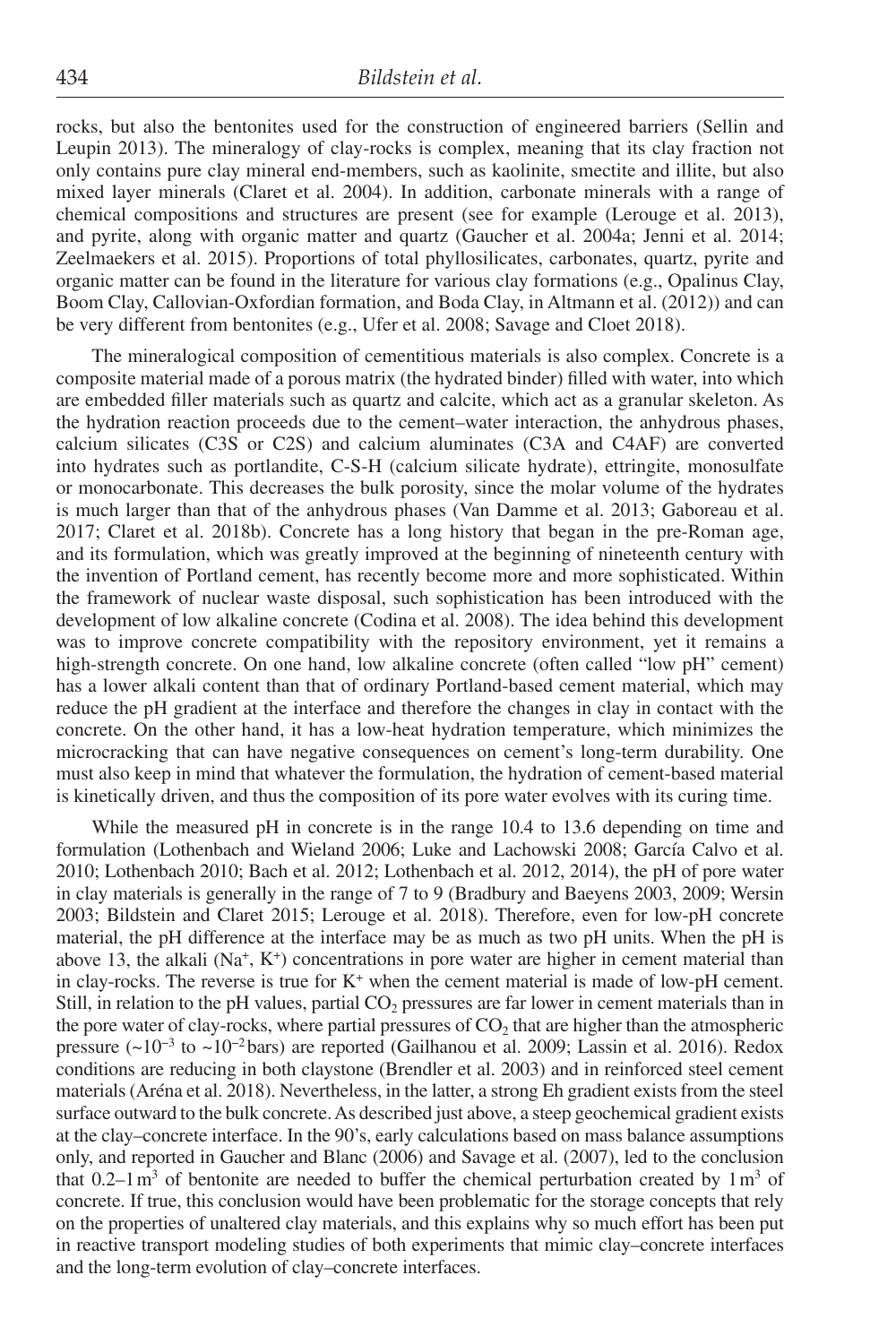Before their use for large-scale simulation and long-term evolution, reactive transport models and computer codes have to be tested against experimental data in order to test and improve their robustness. Experimental data can be obtained in the laboratory with experimental apparatus that mimic storage situations (e.g., column experiment), *in situ* to better reproduce field conditions (this is possible thanks to many underground research laboratories that are in operation) or gathering data from natural analogs for which hydrogeology and geochemical conditions reproduced phenomena that are expected in the repository. In Table 2, reactive transport studies that are compared against experimental data dealing with clay–concrete interaction are reported. The focus of our chapter is claystone, which is why experimental studies that deal with high-pH plume but in granite (e.g., (Soler 2003; Pfingsten et al. 2006; Soler and Mader 2007)) have not been reported here. In addition, when some geochemical modeling is made without coupling chemistry and transport (e.g., Lalan et al. 2016) these references are also not mentioned as the focus is on reactive transport. Among the thirteen references discussed in Table 2, three deal with column laboratory experiments (two focusing on the same experiment), four are *in situ* experiments and four focus on the same natural cement analog. The latter is the Maqarin natural analog in the north of Jordan (Khoury et al. 1985; Alexander et al. 1992; Khoury et al. 1992; Chaou et al. 2017). In this area, hyperalkaline groundwater compositions are the product of low-temperature leaching of an assemblage of natural cement minerals produced as a result of high-temperature/low-pressure metamorphism of marls (i.e. clay biomicrites) and limestones. On the hydraulic downstream of the cement zone, alkaline groundwaters circulated through fractures within the biomicrite clay. On the edge of the fractures, calcite, kaolinite, silica, low amounts of illite, albite and organic matter dissolved. Within the fractures, different opening/clogging stages may have occurred, leading to a complex mineralogical pathway. Two of the modeled cement claystone interfaces were sampled during the Cement–Opalinus Clay Interaction (CI) Experiment at the Mont Terri rock laboratory (Jenni et al. 2017). This is a long-term passive diffusion-reaction experiment between contrasting materials of relevance to engineered barrier systems/near-field for deep disposal of radioactive waste in claystone (Opalinus Clay). The sampled interfaces have been (and are still) extensively characterized from the mineralogical and petrophysical point of view (Jenni et al. 2014, 2017; Dauzeres et al. 2016; Lerouge et al. 2017). The two other *in situ* interfaces were sampled in the Tournemire underground research laboratory. Again, these interfaces have been extensively investigated (Tinseau et al. 2006; Gaboreau et al. 2011; Bartier et al. 2013). In one of the column laboratory experiments, bentonite was exposed on one face to a solution that mimic cementitious pore water, while the opposite face was a homo-ionization solution. In the second, concrete and bentonite plugs were juxtaposed. For the column laboratory experiments, heat was applied either in isothermal conditions (60°C or 90 $\degree$ C) or by applying a thermal gradient. These are the only studies in where temperature plays a role. Except for (i) the hydration concrete-bentonite column test, where non-saturated conditions and thermal gradients imply the use of a THMC coupled model, (ii) the natural cement analog and one *in situ* experiment where fractures play a role, a diffusive regime was the main dominant transport process in all other experiments. The column experiments and *in situ* experiments were sized in the 10 cm range, whereas for the Maqarin natural analog site a ~100m fracture was considered in simulation, but matrix diffusion perpendicular to the fracture was in the 10 cm range. In most of the publications described in Table 2, the thermodynamic data used come from existing databases that are either merged together (i.e. a clay-oriented database with a cement-oriented database) or completed with some missing data (e.g. zeolite, M-S-H). Depending on the reactive transport code used, the C-S-H representation is made either by considering a discrete calcium to silica ratio (e.g.  $1.6$ ,  $1.2$  and  $0.8$ ), or by considering a jennite-tobermorite solid solution. The latter approach was used for the studies that used GEM (Wagner et al. 2012; Kulik et al. 2013) for the reactive part. The main findings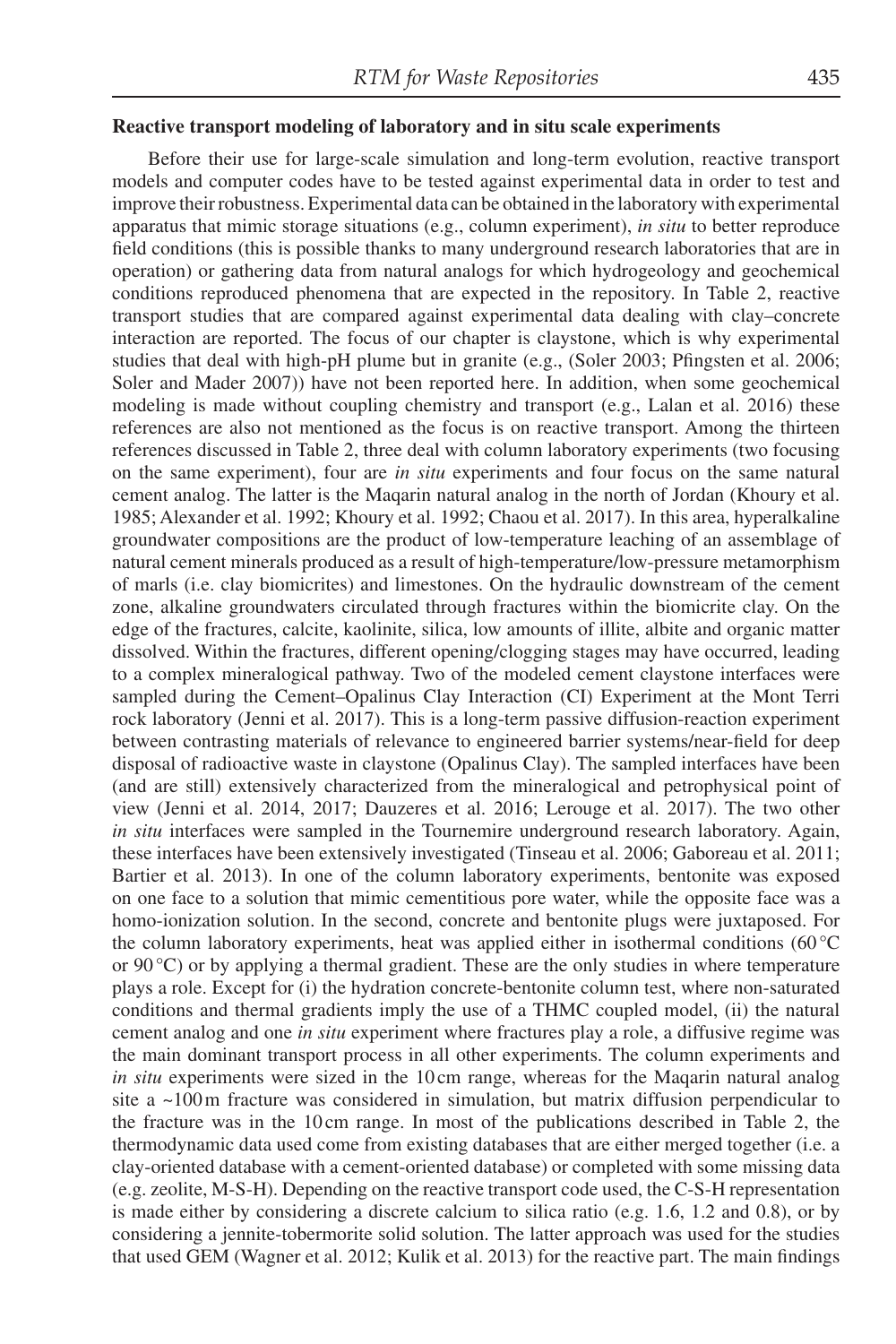Table 2. Review of the experiments that mimic clay/concrete interaction and that have been modeled using reactive transport modeling.

| <b>Experiment</b>                                                                                                                                                                                                                | <b>Main conclusion</b>                                                                                                                                                                                                                                                                                                                                                                                                                                                                                                                                                                                                                                    | Ref.              |
|----------------------------------------------------------------------------------------------------------------------------------------------------------------------------------------------------------------------------------|-----------------------------------------------------------------------------------------------------------------------------------------------------------------------------------------------------------------------------------------------------------------------------------------------------------------------------------------------------------------------------------------------------------------------------------------------------------------------------------------------------------------------------------------------------------------------------------------------------------------------------------------------------------|-------------------|
|                                                                                                                                                                                                                                  | In qualitative agreement with observations at the Maqarin site,<br>the simulations predicted that ettringite with lesser amounts<br>of hillebrandite and tobermorite are the dominant alteration<br>products formed at the expense of the primary silicates in the<br>rock matrix and fracture. Depending on the rate constant for<br>secondary mineral precipitation reactions (either the same in both<br>the rock matrix and fracture or one order of magnitude higher<br>in the fracture compared to the rock matrix), the simulations<br>suggested two possible scenarios for porosity reduction (either<br>the matrix first or the fracture first). | $[1]$             |
| Mineral fluid<br>interactions occurring<br>at the Maqarin site in<br>Jordan (natural cement<br>analog)                                                                                                                           | Simulations indicated that the pore clogging caused by<br>precipitation of ettringite and C-S-H minerals occurred after<br>several hundred years at a distance of 5-10 mm from contact with<br>the hyper-alkaline solution. Sensitivity analysis shows that clay<br>minerals controlled the availability of Al, which is needed for<br>ettringite and C-S-H phase precipitation. Therefore, temporal<br>evolution of porosity changes was controled by clay dissolution.                                                                                                                                                                                  | $\lceil 2 \rceil$ |
|                                                                                                                                                                                                                                  | Major secondary minerals (e.g., ettringite, C-S-H) were<br>controlled by the dissolution of primary silicates. Extension of<br>porosity reduction along the fracture and in the fracture-wall<br>rock interface depended on assumptions regarding flow velocity<br>and composition of the high-pH solution.                                                                                                                                                                                                                                                                                                                                               | $[3]$             |
|                                                                                                                                                                                                                                  | RTM predicted that ettringite, thaumasite, jennite and tobermorite<br>dominate the fracture filling materials. Alteration of the marl led<br>to scolecite, ettringite, C-S-H and a small amount of sepiolite. If<br>an armored layer was considered in the fracture, only calcite and<br>jennite precipitate. Fracture sealing is complex.                                                                                                                                                                                                                                                                                                                | [4]               |
| For about 2 years, a<br>cylindrical compacted<br>bentonite column was<br>in contact with a 0.6<br>$MgCl2$ solution and<br>either a young cement                                                                                  | Major mass transfer and mineral transformation pathway<br>(including the diffusion of alkaline cations through ion exchange<br>reaction) experimentally observed were reproduced by RTM.<br>For the most reactive system (YCW), partial dissolution of<br>montmorillonite and precipitation of Mg-Silicate, hydrotalcite<br>and brucite were predicted                                                                                                                                                                                                                                                                                                    | $[5]$             |
| water (YCW, $pH =$<br>12.4 at $60^{\circ}$ C) or an<br>evolved cement water<br>$(ECW, pH = 11.5$ at<br>$60^{\circ}$ C)                                                                                                           | In this case modeling was blind because it was done prior to the<br>experiment. The model reproduced well the porosity decrease<br>induced by secondary mineral precipitation as well as ion<br>exchange. The kinetic dissolution model played an important<br>role in the outcome of the simulations.                                                                                                                                                                                                                                                                                                                                                    | [6]               |
| Two cylinders of<br>bentonite and concrete<br>were put into contact<br>for 54 months in<br>hermetic cells that<br>allowed both heating<br>up to 100 °C on the<br>bottom (bentonite<br>side) and water<br>circulation on the top. | On-line measured temperature, relative humidity data, water<br>content and porosity data were well reproduced by the THMC<br>model. Except for ettringite and C-S-H phase, for which the<br>predicted precipitation was smaller than experimental data, RTM<br>captured the main trend of the mineralogical pathway. Increasing<br>the specific surface area of ettringite improved the model.                                                                                                                                                                                                                                                            | $[7]$             |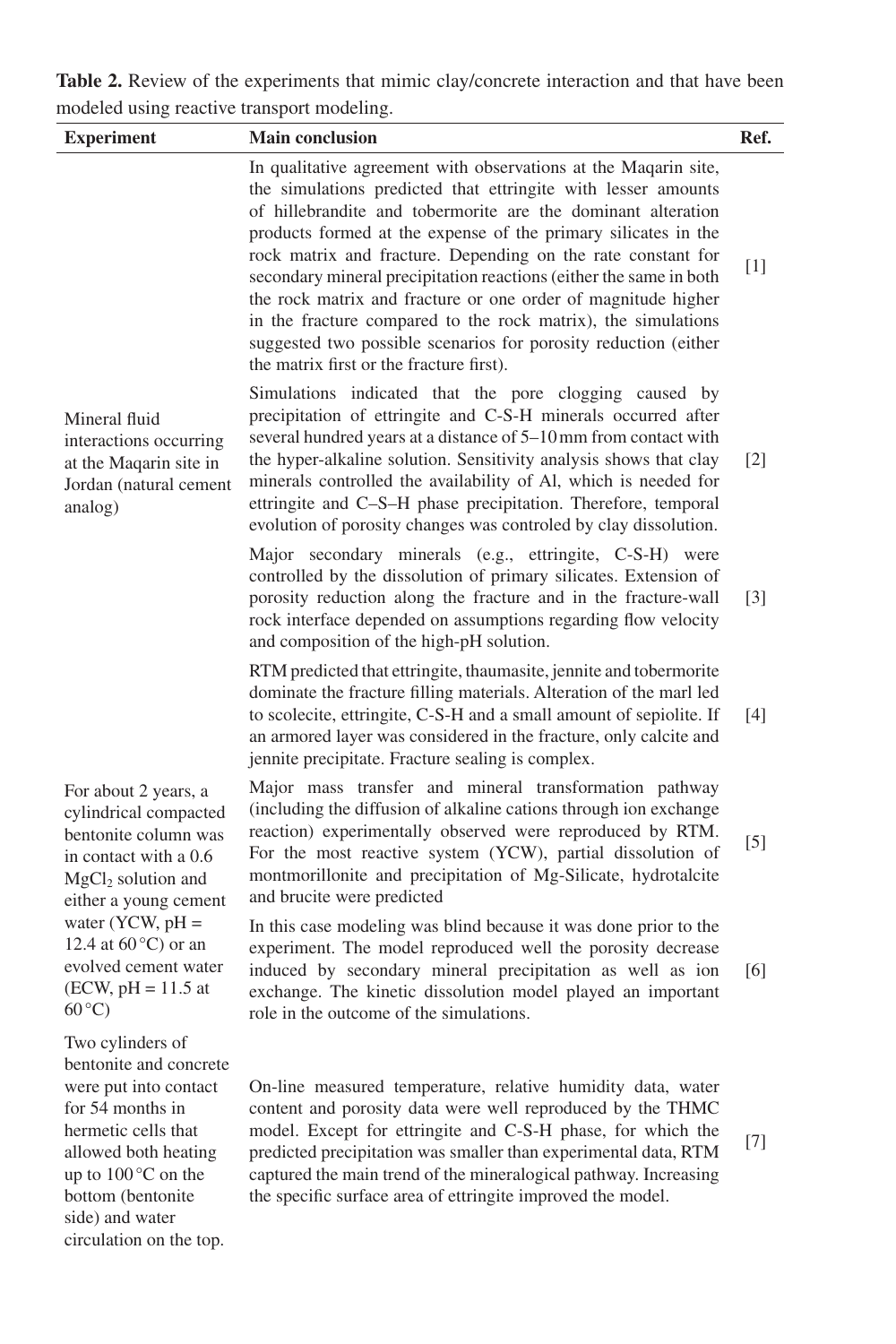| Table 2 (cont'd). Review of the experiments that mimic clay/concrete interaction and that |  |  |  |  |
|-------------------------------------------------------------------------------------------|--|--|--|--|
| have been modeled using reactive transport modeling.                                      |  |  |  |  |

| <b>Experiment</b>                                                                                                                                                                                       | <b>Main conclusion</b>                                                                                                                                                                                                                                                                                                                                                                                                                                                                                                                                                                                                      | Ref.   |
|---------------------------------------------------------------------------------------------------------------------------------------------------------------------------------------------------------|-----------------------------------------------------------------------------------------------------------------------------------------------------------------------------------------------------------------------------------------------------------------------------------------------------------------------------------------------------------------------------------------------------------------------------------------------------------------------------------------------------------------------------------------------------------------------------------------------------------------------------|--------|
| A 15-year in situ<br>claystone /Ordinary<br><b>Portland Concrete</b><br>(OPC) interface<br>was sampled in<br>the Tournemire<br><b>Underground Research</b><br>Laboratory                                | While profiles calculated at local equilibrium or using<br>kinetics are very similar in concrete, kinetics really improved<br>the representation of experimental data in the claystone.<br>Mineralogical transformation simulated in the claystone matrix<br>and in the fracture filling were quite comparable as observed<br>on the field. C-S-H, ettringite and carbonates (predominance<br>of metastable vaterite over calcite) were modeled at the OPC/<br>claystone interface, followed by a zone of clay-likes phases and<br>calcite and a last zone with precipitation of calcite (going deeper<br>in the fracture). | [8]    |
| An eighteen-year<br>in situ experiment<br>putting CEM II and<br>Toarcian claystone in<br>contact at Tournemire<br><b>Underground Research</b><br>Laboratory was<br>dismantled, analyzed<br>and modeled. | RTM was used to test one hypothesis, namely the introduction<br>of a sedimentary fluid into the macroporosity of the cement<br>paste to explain the formation of part of these secondary phases.<br>Simulations indicate that such transport could have occurred<br>near the argillite/cement paste contact at a very early stage.<br>After this stage, the transport was reversed and "cementitious"<br>fluids flowed from the cement paste to the argillite. Experimental<br>observations of C-S-H neoformation in the claystone, carbonate<br>formations at the interface were well reproduced by simulation.            | [9]    |
| Five and 2.5-year in<br>situ interaction of<br>two different low-pH<br>cements (ESDRED<br>and LAC) with<br>Opalinus Clay (OPA)                                                                          | RTM corroborated calcite precipitation, C-S-H decalcification<br>and M-S-H formation at the interface.                                                                                                                                                                                                                                                                                                                                                                                                                                                                                                                      | $[10]$ |
| Five-year in situ<br>interaction of Ordinary<br><b>Portland Cement</b><br>(OPC) with Opalinus<br>Clay (OPA)                                                                                             | RTM reproduced well the decalcification of the cement at the<br>interface, the Mg enrichment in OPA detached from the interface<br>and the sulfur enrichment in the OPC detached from the interface.                                                                                                                                                                                                                                                                                                                                                                                                                        | $[11]$ |
| Six-year interaction<br>between a hardened<br>Portland cement and<br>water-conducting                                                                                                                   | Two RTM models were used, one in 1D and one in 2D. They<br>did not properly represent all the concentration evolutions as a<br>function of time. However, the main parameters like pH and Ca<br>were captured. Both models evidenced dissolution of the fault<br>gouge minerals. The 2D model indicated an associated secondary<br>mineral precipitation and a porosity reduction. Ettringite, C-A-<br>S-H, and hydrotalcite also precipitated.                                                                                                                                                                             | [12]   |
| shear zone. In situ<br>experiment conducted<br>at the Grimsel Test<br>Site in Switzerland                                                                                                               | In comparison to Chaparro et al. (2017), a 3D model was used<br>here. Although some elements' concentration as a function<br>of time (like Mg) were poorly reproduced, RTM captured the<br>essential features of the cement leaching (e.g., portlandite<br>dissolution) and carbonate mineral precipitation. In addition, the<br>model results highlighted uncertainties surrounding cement solid                                                                                                                                                                                                                           | [13]   |

dissolution rates and rates of secondary mineral formation.

#### **References**

<sup>[1]</sup> Steefel and Lichtner 1998 [2] Shao et al. 2013 [3] Soler 2016 [4] Watson et al. 2016 [5] Fernandez et al. 2010 [6] Watson et al. 2009 [7] Samper et al. 2018 [8] De Windt et al. 2008 [9] Bartier et al. 2013 [10] Dauzeres et al. 2016 [11] Jenni et al. 2017 [12] Chaparro et al. 2017 [13] Watson et al. 2018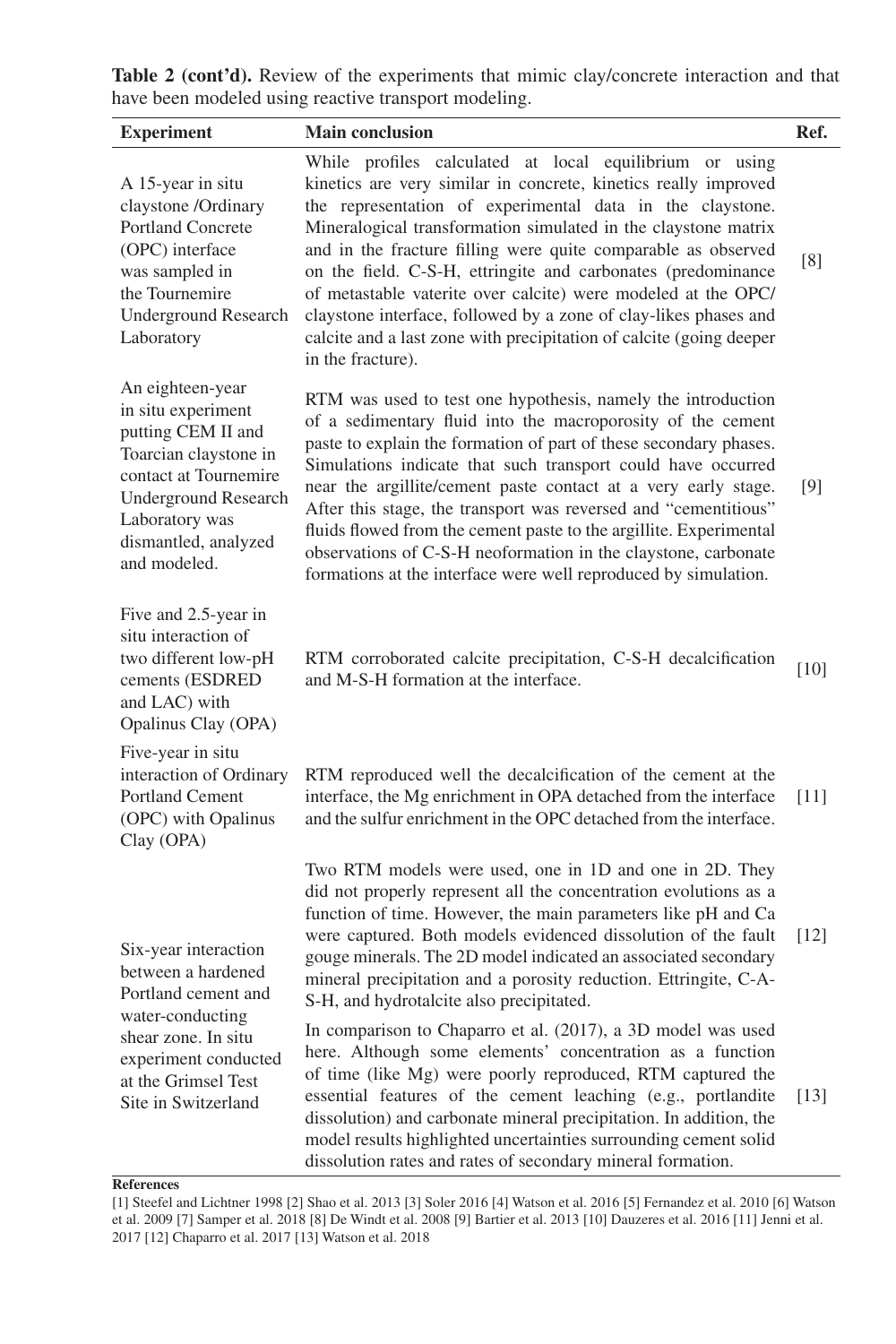and conclusions of the various studies are given in Table 2; therefore, they will not be detailed in the text. However, general conclusions can be drawn. Although some discrepancies between models and experiments could appear because new or completed datasets become available after modeling (Chaou et al. 2017), reactive transport modeling shows a great capability for reproducing the experiments (e.g., mineralogical transformation pathway and clogging processes). It is also a very useful tool for performing sensitivity analyses of input parameters and testing hypotheses. One of the most critical parameters that has been described in reported studies deals with kinetics and reactive surface areas that can play a large role in sequential minerals' appearance or disappearance, as well as the localization of porosity reduction.

# **Reactive transport modeling of the long-term evolution of clay–concrete interfaces**

As previously stated, reactive transport modeling is a powerful tool for describing and reproducing phenomena that occur at both the time and space experimental scale. However, these scales are at least four or five orders of magnitude lower than the one we have to deal with for the long-term evolution of clay–concrete interfaces with geometries that are relevant for the repository gallery scale. In that case, reactive transport models are used to bridge the scale and make predictions about long-term evolution. Our literature review (which might not be fully exhaustive) found about twenty reactive transport studies addressing these issues during the past two decades (Table 3). In these studies, anionic exclusion in clay and multi-components diffusion were not considered. The complexity of the phenomena that were modeled lay more in considering an exhaustive mineralogy and steep chemical gradients that are not always easy to handle from a numerical point of view, even for modern reactive transport codes. The number of reactive transport codes used was also considerable: PRECIP (Savage et al. 2002), GIMRT (Lichtner 1996), HYTEC (van der Lee et al. 2003), PHREEQC (Parkhurst and Appelo 1999),TOUGHREACT (Xu et al. 2004 ; Burnol et al. 2006), ALLIANCES (PHREEDC/MT3D, (Montarnal et al. 2007), CORE2D V4 (Samper et al. 2003), CRUNCH (Bildstein and Claret 2015), OpenGeoSys-GEM (Kolditz et al. 2012), ORCHESTRA (Meeussen 2003), MIN3P-THCm (Mayer et al. 2002). A detailed description of most of the above-mentioned codes and their history can be found in Steefel et al. (2015b). Many databases have also been used: EQ3/6 (Wolery 1983), CEMDATA2007 (Lothenbach and Wieland 2006; Lothenbach and Winnefeld 2006), Nagra/PSI database (Hummel et al. 2002), THERMOCHIMIE (Blanc et al. 2015a,b), THERMODDEM (Bartier et al. 2013). The geometries (1D or 2D Cartesian, 1D radial, 1D or 2D axisymmetric and 2D with cylindrical coordinates), the mesh size (usually in the cm range), the transport parameters, the way mineral dissolution or precipitation was accounted for (either at local equilibrium and/or in kinetics) have been recently reviewed (Claret et al. 2018b). Otherwise, in the case of the mass balance calculations reported earlier in this chapter, all reported studies are consistent with very limited spatial extension, in terms of mineral precipitation and dissolution, of cement perturbation in clay materials and vice versa. Not all the reported studies consider exactly the same starting mineralogical assemblages, the same secondary potential mineral phases, the same transport properties, or the same geometries (see (Table 3). This is inherent to the starting conceptualization, but also to the quality and completeness of the databases that have been improved with time, as well as the code capability. For example, in earlier calculations, cement material was not represented as a porous medium but rather as an alkaline plume imposed as a boundary condition on one side of the clay domain. Therefore, in order to evaluate the impact of different modeling assumptions among available studies, Marty et al. (2014) carried out calculations with a consistent set of data and input parameters arranged with increasing order of complexity (e.g., the considered geometry, the representation of porous media, the choice of secondary minerals phases). This standardized approach allowed for a proper comparison of numerical results and showed that modeled reaction pathways were mostly independent of the modeling assumptions for simulations carried out in the presence of water-saturated conditions. To compare the results of the various simulations after 100,000 years, concrete and clay degradation indicators were selected. In the concrete zone, the simulations were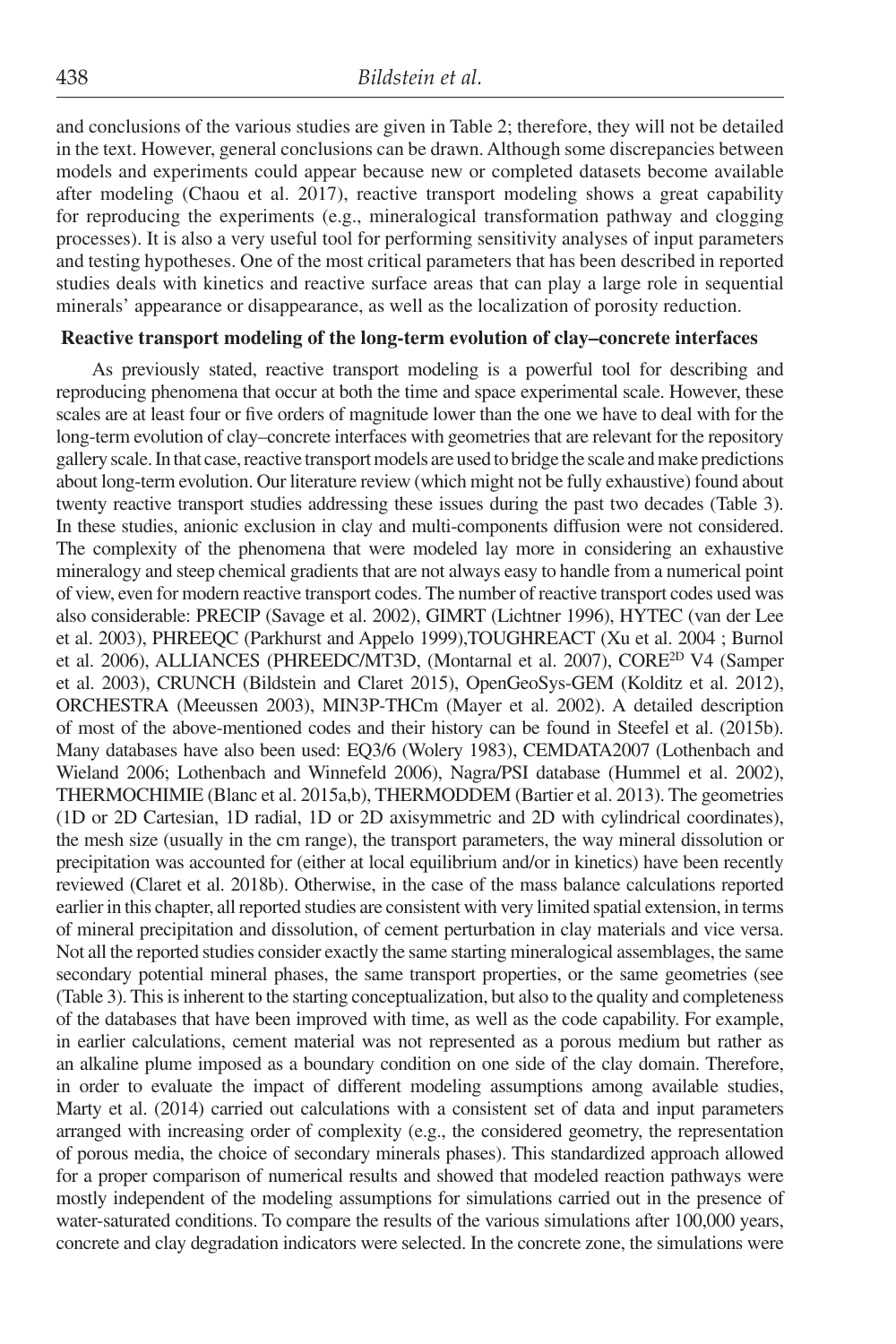|                                                                                                                              |                                                                                                 | Table 3. Review of the experiments that mimic clay/concrete interaction and that have been modeled using reactive transport modeling.                                                                                                                                                                                                                                                                      |                                   |
|------------------------------------------------------------------------------------------------------------------------------|-------------------------------------------------------------------------------------------------|------------------------------------------------------------------------------------------------------------------------------------------------------------------------------------------------------------------------------------------------------------------------------------------------------------------------------------------------------------------------------------------------------------|-----------------------------------|
| <b>Interfaces</b>                                                                                                            | Maximal perturbation<br>extent                                                                  | Main mineralogical changes                                                                                                                                                                                                                                                                                                                                                                                 | Ref                               |
| Hyperalkaline fluids-<br>$(25$ and $70^{\circ}\mathrm{C})$<br>bentonite                                                      | after 1000 yr<br>$60 \text{ cm}$                                                                | Some growth of primary bentonite minerals (analcime, chalcedony, calcite and montmorillonite) was<br>C-S-H neoformation close to the interface, while zeolites and sheet silicates precipitate further away.<br>observed under certain conditions. Porosity clogging.                                                                                                                                      | Ξ                                 |
| Hyperalkaline fluids<br>fractured marl<br>$(25^{\circ}C)$                                                                    | along the fracture<br>after 5000 yr for the<br>higher pH<br>$6 \text{ m}$                       | Replacement of dolomite by calcite and precipitation of secondary minerals such as brucite, sepiolite,<br>analcime, natrolite and tobermorite led to decreased porosity in the fracture.                                                                                                                                                                                                                   | $\Xi$                             |
| Ordinary Portland<br>cement-Toarcian<br>claystone<br>$(25^{\circ}C)$                                                         | Depends on the selected<br>plume is a buffer close<br>minerals but alkaline<br>to the interface | on, the interface dolomite dissolve and calcite precipitate. Depending on the hypothesis, precipitation of<br>Close to the interface portlandite dissolution, C-S-H, brucite (hydrotalcite) precipitation, while further<br>Clogging occurs after 2500 years in the claystone, whereas porosity increases in the concrete at the<br>secondary phases such as illite and zeolite might occur.<br>interface. | $\boxed{3}$                       |
| cement liner/wall-OPA<br>Waste pckage-MX80<br>bentonite-Portland<br>claystone                                                | 0.5 m in cement after<br>in bentonite and<br>100,000 yr<br>$\mathbb{I}$                         | Portlandite dissolution with sequential precipitation of C-S-H with decreasing Ca/Si ratio. Precipitation of<br>brucite, calcite, hydrotalcite and illite in relatively low concentrations. Montmorillonite is almost unaltered<br>whereas kaolinite and quartz are partly dissolved.<br>Change in the exchanger population                                                                                | $\boxed{3}$                       |
| Hyperalkaline fluids-<br>CO <sub>x</sub> claystone<br>(25°C)                                                                 | 70 cm after 100,000 yr                                                                          | First a change in the exchanger population (Na is replaced by K and then by Ca) occurs. Then illitization<br>precipitate. Finally, cement phases (e.g. tobermorite, ettringite) replace zeolites at the concrete interface<br>of the montmorillonite occurs. Between the illitized zone and the concrete interface, zeolite phases<br>leading to porosity reduction.                                       | $\boxed{4}$                       |
| non-saturated condition<br>Portland concrete-COx<br>Non isothermal and<br>claystone                                          |                                                                                                 | Tobermorite precipitation induced porosity clogging after 900 yr. In concrete, hydrogarnet and portlandite<br>dissolve and monosulfoaluminate is transformed into ettringite. In clay, dolomite is replaced by calcite<br>while illite and a calcic saponite are precipitating to the detriment of montmorillonite and quartz                                                                              | $\begin{bmatrix} 5 \end{bmatrix}$ |
| CEM I/ CEM V cement<br>paste-either interstitial<br>CO <sub>x</sub> pore water or<br>claystone<br>$(25\,^{\circ}\mathrm{C})$ | 1.3 m after 400,000 yr<br>$0.2$ m after $400,000$ yr<br>for CEM V<br>for CEM <sub>1</sub>       | For CEM I, the porosity reduction is driven by zeolites, illite, quartz and calcite precipitation.<br>For CEM V, secondary smectite and calcite precipitation are described.                                                                                                                                                                                                                               | $\overline{6}$                    |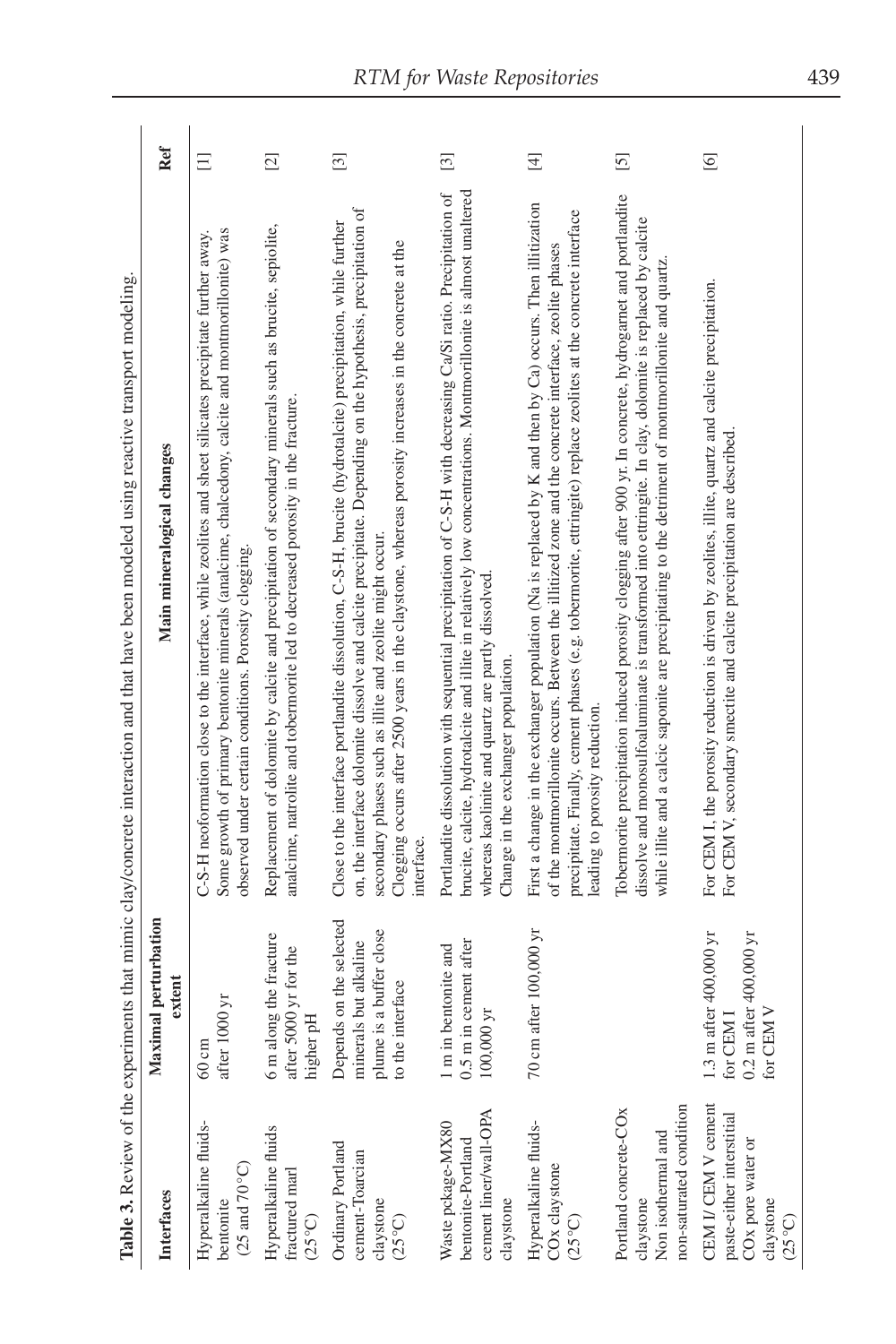|                                                                                                     |                                                                                                    | Table 3. (cont'd). Review of the experiments that mimic clay/concrete interaction and that have been modeled using reactive transport modeling.                                                                                                                                                                                                                                                                                                                                                                                                                                                                                                                                                                                                                                                 |                                    |
|-----------------------------------------------------------------------------------------------------|----------------------------------------------------------------------------------------------------|-------------------------------------------------------------------------------------------------------------------------------------------------------------------------------------------------------------------------------------------------------------------------------------------------------------------------------------------------------------------------------------------------------------------------------------------------------------------------------------------------------------------------------------------------------------------------------------------------------------------------------------------------------------------------------------------------------------------------------------------------------------------------------------------------|------------------------------------|
| <b>Interfaces</b>                                                                                   | Maximal perturbation<br>extent                                                                     | Main mineralogical changes                                                                                                                                                                                                                                                                                                                                                                                                                                                                                                                                                                                                                                                                                                                                                                      | Ref                                |
| Bentonite-concrete-<br>Callovo Oxfordian<br>claystone<br>(25°C)                                     | explicit<br>Xot                                                                                    | Portlandite dissolution and C-S-H precipitation. In clay, an exchange reaction (Ca replacing Na) is<br>observed. Montmorillonite dissolved but remains despite the alkaline plume                                                                                                                                                                                                                                                                                                                                                                                                                                                                                                                                                                                                               | $\Box$                             |
| interstitial CO <sub>x</sub> pore water<br>Portland cement-either<br>or claystone<br>$25^{\circ}$ C | Less than 2 m after<br>100,000 yr                                                                  | Cement-CO <sub>3</sub> : Portlandite dissolution, reduction of Ca/Si ratio in C-S-H (jennite to tobermorite), ettringite,<br>Both porosity opening and reduction depending on the position from the interface and time. Mg speciation<br>hydrogamet and brucite precipitate. Dissolution of illite and montmorillonite and tobermorite and zeolite<br>Cement-interstitial CO <sub>v</sub> porewater: Portlandite dissolution, reduction of Ca/Si ratio in C-S-H. Calcite,<br>brucite, sepiolite and hydrotalcite representing the final stage of cement alteration.<br>and illite and quartz kinetic parameters are key parameters.<br>precipitation.                                                                                                                                           | $\boxed{8}$                        |
| Bentonite-concrete-<br>claystone 25°C                                                               | cm in both concrete<br>clay side<br>$-30$<br>and                                                   | phillipsite, illite and calcite. In concrete, portlandite dissolution, Ca/Si ratio decrease in C-S-H, ettringite<br>precipitation. Porosity clogging localization and appearance times depends on the modeling assumption<br>Dissolution of primary silicate minerals (e.g. montmorillonite and quartz) and precipitation of saponite,<br>(local equilibrium, kinetic rates)                                                                                                                                                                                                                                                                                                                                                                                                                    | $\begin{bmatrix} 9 \end{bmatrix}$  |
| Portland cement-FEBEX<br>bentonite 80°C                                                             | cm after 100 000 yr<br>few                                                                         | Precipitation of hydroxides, zeolites secondary clay minerals and cement hydration phases (e.g. C-S-H) in<br>bentonite                                                                                                                                                                                                                                                                                                                                                                                                                                                                                                                                                                                                                                                                          | $[10]$                             |
| Portland cement-COx<br>claystone 25 °C                                                              | cm in both concrete<br>and clay side<br>~20                                                        | phillipsite, illite and calcite. In concrete, portlandite dissolution, Ca/Si ratio decrease in C-S-H, ettringite<br>precipitation. Porosity clogging localization and appearance times depends on the modeling assumption<br>Dissolution of primary silicate minerals (e.g. montmorillonite and quartz) and precipitation of saponite,<br>(local equilibrium, kinetic rates).                                                                                                                                                                                                                                                                                                                                                                                                                   | $\Xi$                              |
| CEM I cement-COx<br>claystone                                                                       | Non isothermal, non<br>saturated conditions                                                        | precipitation. Brine formation and salt (e.g. syngenite, burkeite) deposition in the parts of the concrete<br>Portlandite dissolution and calcite precipitation. C-S-H with Ca/Si=1.6 dissolution and katoite<br>where drying occurs.                                                                                                                                                                                                                                                                                                                                                                                                                                                                                                                                                           | $\begin{bmatrix} 12 \end{bmatrix}$ |
| Bentonite-ESRED "low<br>pH" concrete-OPA<br>claystone<br>$25^{\circ}$ C                             | less 10 cm at bentonite-<br>ESDRED and OPA or<br>tens cm both in<br><b>ESDRED</b> interface<br>Few | In the concrete liner zone close to the interface, the complete degradation of the low Ca/Si-ratio C-S-H phases is<br>kaolinite and illite are transformed into a substitute for smectite-like phases. Depending on the coordinate in<br>In bentonite, the main mineralogical transformations are the precipitation of calcite and hydrotalcite and the<br>space and time, quartz, calcite and pyrite may dissolve, but partial neo-formation of calcite and illite is also<br>In OPA claystone, two alteration regions are observed (inclusion of clogging). Very close to the interface,<br>predicted, accompanied by the precipitation of hydrotalcite, zeolites, clay minerals, gypsum and calcite.<br>replacement of the [Na,Mg]-montmorillonite by a [Ca,K]-montmorillonite.<br>possible. | $[13]$                             |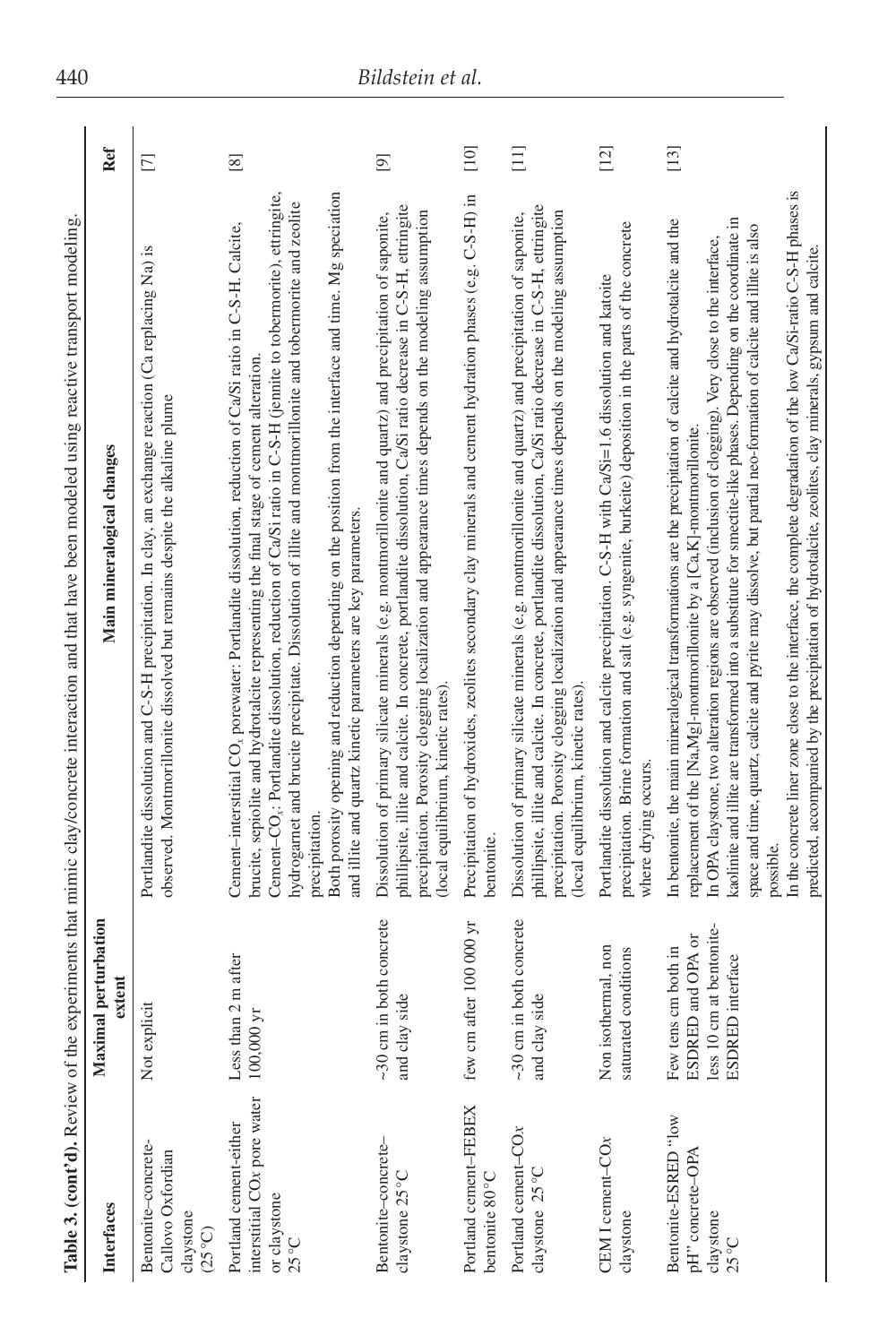| Interfaces                                                                                                                                                                                                               | Maximal perturbation<br>extent                                                               | Main mineralogical changes                                                                                                                                                                                                                                                                                                                                                                                                                                                                                               | Ref    |
|--------------------------------------------------------------------------------------------------------------------------------------------------------------------------------------------------------------------------|----------------------------------------------------------------------------------------------|--------------------------------------------------------------------------------------------------------------------------------------------------------------------------------------------------------------------------------------------------------------------------------------------------------------------------------------------------------------------------------------------------------------------------------------------------------------------------------------------------------------------------|--------|
| Member or Palfris<br>formation-CEM 1<br>OPA or Effingen<br>concrete<br>$25^{\circ}$ C                                                                                                                                    | (depends slightly on the<br>considered claystone)<br>10 cm in claystone<br>20 cm in concrete | In claystone, phillipsite (Na, K or Ca), illite, calcite, hydromagnetite, hydrotalcite precipitation.<br>In concrete, C-S-H, ettringite, calcite precipitation.<br>Montmorillonite and portlandite dissolution.<br>Clogging occurs in all cases.                                                                                                                                                                                                                                                                         | $[13]$ |
| Interstitial Boom clay<br>Portland cement-<br>pore water<br>$25^{\circ}$ C                                                                                                                                               | mm<br>Few 1                                                                                  | Portlandite dissolution, Ca/Si ratio decreases in C-S-H. Dissolution of AFm and Aft. Large amount of<br>calcite precipitation leads to the clogging of porosity.                                                                                                                                                                                                                                                                                                                                                         | $[14]$ |
| Portland cement-COx<br>Hyperalkaline fluid/<br>claystone                                                                                                                                                                 | Depends on the selected<br>scenario (from m to cm<br>indicators and the<br>range             | In the concrete, zone alteration front is followed based on portlandite and ettringite dissolution, while in<br>claystone dolomite, montmorillonite are used.                                                                                                                                                                                                                                                                                                                                                            | $[15]$ |
| CEM I concrete-COx<br>claystone                                                                                                                                                                                          | Not explicit                                                                                 | Interest of the paper lies in the benchmark. All codes described the same minerals paragenesis at the<br>interface as well as clogging.                                                                                                                                                                                                                                                                                                                                                                                  | $[16]$ |
| representative of<br>Cement backfill-<br>Groundwater (2)<br>crystalline rock                                                                                                                                             |                                                                                              | chloride-rich solid (e.g. Friedel's salt) precipitation, along with some brucite forming and pore clogging<br>For the higher ionic strength (0.48 mol/kg), cement alteration (e.g. hydrogarnet) led to sulfate-rich and<br>after 78 years. In contrast, the lower ionic strength (0.005 mol/kg) led to leaching and the precipitation<br>of calcite, along with saponite, and minor amounts of ettringite, with pore clogging taking 531 years.<br>Thaumasite could also be a byproduct of sulfate attack on the cement. | $[17]$ |
| 2008 [10] Fernandez et al. 2010 [11] Marty et al. 2009 [12] Trotignon et al. 2011 [13] Berner et al. 2013 [14] Ferrand et al. 2014 [15] Blanc et al. 2015b [16] Marty et al. 2015b [17] Watson et al. 2018<br>References |                                                                                              | [1] Savage et al. 2002 [2] Soler 2003 [3] De Windt et al. 2004 [4] Gaucher et al. 2004 [5] Burnol et al. 2006 [6] Trotignon et al. 2007 [7] Montamal et al. 2007 [8] Trotignon et al. 2007 [9] Yang et al.                                                                                                                                                                                                                                                                                                               |        |

[1] Savage et al. 2002 [2] Soler 2003 [3] De Windt et al. 2004 [4] Gaucher et al. 2004b [5] Burnol et al. 2006 [6] Trotignon et al. 2006 [7] Montarnal et al. 2007 [8] Trotignon et al. 2007 [9] Yang et al. 2008 [10] Fernandez et al. 2010 [11] Marty et al. 2009 [12] Trotignon et al. 2011 [13] Berner et al. 2013 [14] Ferrand et al. 2014 [15] Blanc et al. 2015b [16] Marty et al. 2015b [17] Watson et al. 2018E,  $\overline{\phantom{a}}$  $\geq$  $\frac{1}{2}$ Ē,  $+$ [15]  $\pm$ ÷.  $\bar{=}$  $\frac{1}{2}$ Ė, ដូ∫ ÷. Ξ, n<br>Gin Ê. Ė, 5.  $\Xi$ ∣≃ ⊏ ਨ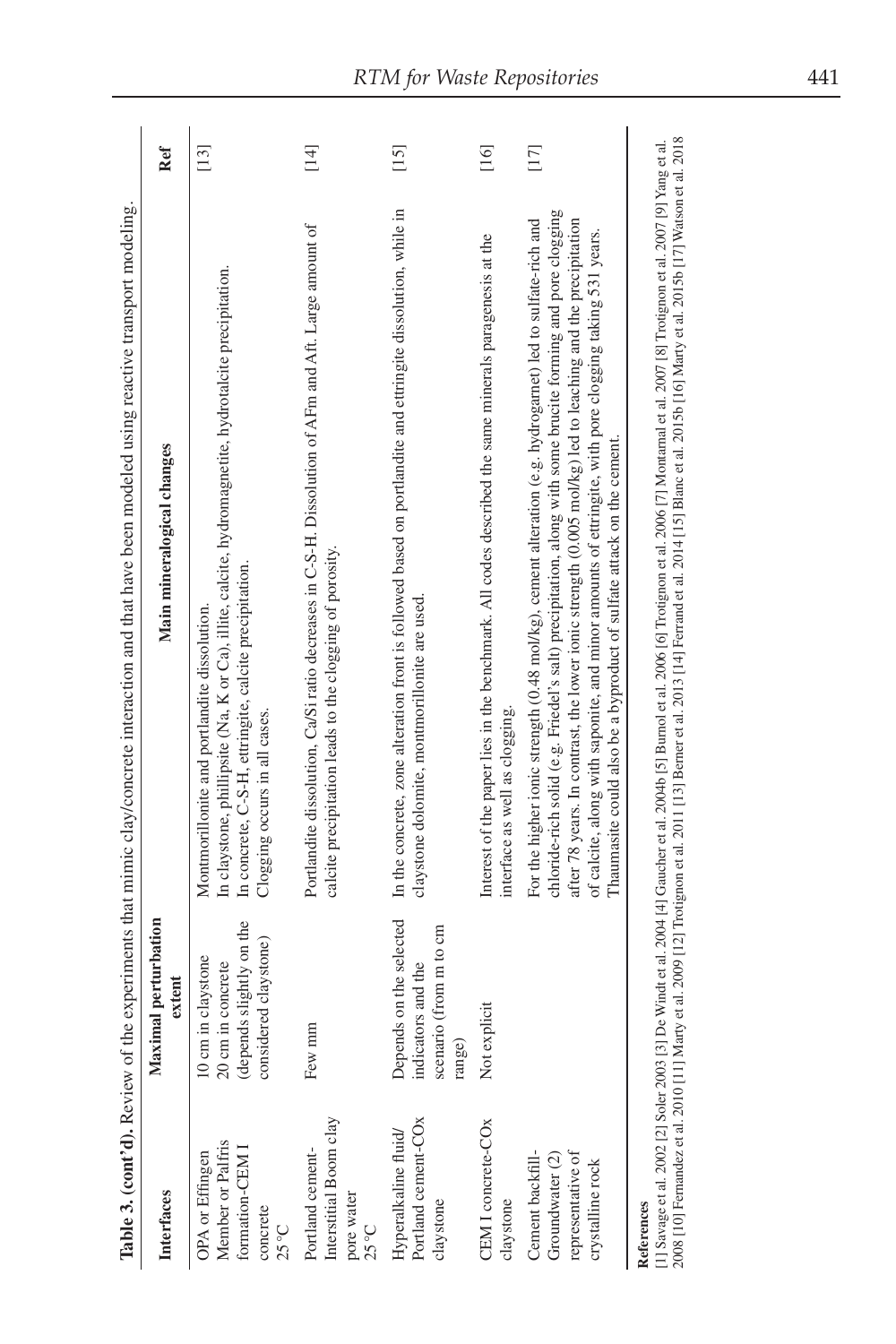compared by examining both the total portlandite-dissolution (accounting for both hydrolysis and carbonation) and (ii) the ettringite-precipitation (volumetric variations above twice the initial volume) front. The dolomite-dissolution front, the smectite-dissolution front (volumetric variations below half of the initial volume) and the pH plume in the clay barrier (pH>9) were chosen to analyze clay-rock alterations. Dolomite is one of the most destabilized minerals in the claystone (Callovo–Oxfordian formation in this study) due to secondary phase formation (e.g., saponite) incorporating magnesium in their structural formulas, while montmorillonite (bearing hydroxyl groups) contributes to the buffer capacity. The criterion chosen for pH corresponds to a limit above which the dissolution rates of many aluminum silicate phases increase significantly. Regardless of the complexity of the simulation, after 100,000 years of interaction, not one of the above criteria indicates a perturbation higher than one meter. For the cases that account for full complexity, the perturbation extension is even 5 times lower. Still, in saturated conditions and besides the simulation conceptualization, the accuracy and numerical stability of the reactive transport codes have been successfully benchmarked (Blanc et al. 2015b). While simulations conducted in saturated conditions are numerous, simulations accounting for non-saturated and nonisothermal conditions are rare, making their results more difficult to evaluate. In these simulations, the main uncertainty lies in the period necessary to reach complete saturation inside the concrete. Considering an initial saturation of 30 %, this period is estimated to be approximately 2,000 years (Burnol et al. 2006), but it may depend on the grid size resolution and on the power exponent of the Millington relationship that describes dependency of pore aqueous and gas diffusion coefficients as a function of saturation and porosity (Trotignon et al. 2011). From the mineralogical point of view, the transformation pathways in concrete were found to be similar to those simulated in saturated conditions (e.g., portlandite degradation, carbonation, Ca to Si ratio decrease in C-S-H), except for sulfate/carbonate salts being deposited where drying takes place.

# **OTHER INTERFACES WITHOUT EXTENSIVE RTM STUDIES**

#### **The glass–(iron)–clay interface**

This interface is studied in countries where the spent fuel is retreated, in total or in part, by removing and recycling uranium and plutonium, e.g., in Belgium, France, Germany, Japan, Russia, UK, and the USA (Gin et al. 2013). In this case, borosilicate glasses are developed as the waste matrix for HLLW. Note that preliminary studies have also been conducted for the use of glass for ILLW (e.g., in France, UK and the USA). This interface is complex, since iron may be present if steel corrosion is still going on when water enters the canister. Once corrosion is finished, corrosion products will be present and have an influence on glass alteration. RN can be considered as traces and are not thought to have a great impact on the glass alteration process.

Numerical studies of glass alteration at the space scale of the disposal cell (50m) and the corresponding time scale (100,000 years) are scarce (Bildstein et al. 2007, 2012). In these simulations, glass alteration follows a very simple "operational" model in which the alteration proceeds in two stages, after a time lag corresponding to the time before canister failure (700 years): a first initial phase where the alteration rate  $(r_0)$  is high and a second stage where a residual, much lower, rate has been established ( $\nu r_0/10,000$ ). The feedback between glass alteration and the chemical environment is indirectly taken into account by the duration of the initial stage, which stops when silica derived from the glass has saturated the "sorption" capacity of the system close to glass (essentially the corrosion products). In these simulations, iron corrosion starts at the beginning of the simulations so that from 700 to 45,000 years, when corrosion is completed, it proceeds simultaneously with glass alteration favoring the precipitation of Fe-silicates.

The most noticeable evolution in the RTM approach to glass alteration in these two studies concerns the complexity of the geochemical and mineral system. Bildstein et al. (2007) took into account only four simple mineral phases as glass alteration products, including one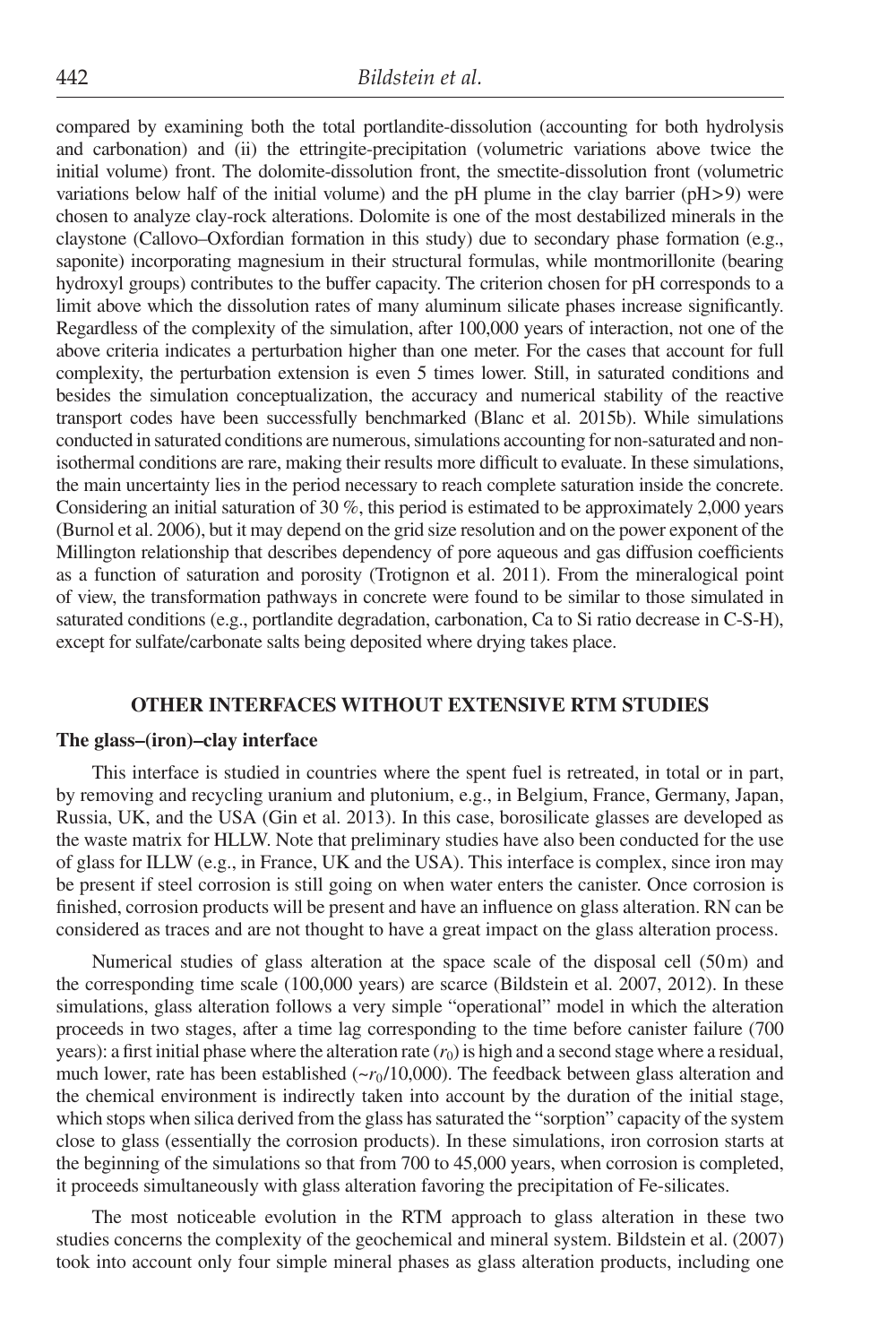

**Figure 3.** Profile of glass alteration products at 100,000 years in a 21 cm radius glass cylinder (Bildstein et al. 2012). Results obtained after alteration 5% of the initial volume of glass. Chalcedony, saponite, and vermiculite dominated in the center of the glass **(left plot)**. Greenalite and nontronite dominate towards the interface with iron, and Ca-siderite **(right plot)**.

zeolite. The second paper (Bildstein et al. 2012) includes 26 secondary minerals, with 14 glass alteration products, some of them determined from experimental studies (including Fe-silicates and Fe-aluminosilicates)(Figure 3). An explicit limitation of the  $H_2$  partial pressure (hydrogen is considered to form a gas phase when  $pH<sub>2</sub>$  reaches 60 bar) was also taken into account as well as the presence of an excavation damaged zone with degraded transport properties in contact with the canister. Finally, to approach realistic conditions, the thermal gradient evolutions determined from THM calculations were included in the calculations, with temperaturedependent thermodynamic, kinetic and transport properties.

The relative simplicity of the simulations, in terms of glass behavior, can be explained by the fact that the alteration of glass in the presence of complex mineralogical environments has been only studied extensively in the last decade, allowing for specific models for glass alteration to be developed and calibrated.

Along with transport by diffusion, the dissolution of corrosion products and clay minerals and the precipitation of secondary crystallized minerals should be the main processes governing the long-term fate of glass. Dissolved cations such as  $Fe^{2+}$ ,  $Mg^{2+}$ , Ni<sup>2+</sup> have been shown to precipitate with silicon (if the pH is sufficiently high), which is the major element of the glass protective amorphous layer, and sustain glass dissolution (Aréna et al. 2016, 2017, 2018). The influence of Mg-rich Callovo–Oxfordian groundwater on glass dissolution has been modeled and fitted to the experimental results in Jollivet et al. (2012). The mechanism hypothesized by Rebiscoul et al. (2015) for modeling the long term alteration rate of glass in the presence of magnetite is slow magnetite dissolution followed by iron silicate precipitation. The ability of magnesium-rich minerals like hydromagnesite, dolomite and the argillite clay fraction to provide magnesium and sustain silicon consumption and glass alteration has been experimentally studied and modeled by (Debure et al. 2012, 2013, 2018). The effect of clay on glass alteration has often been described with a partition coefficient (Kd) of silicon in the clay, reflecting the complexity of the underlying dissolution/precipitation mechanisms (Godon et al. 1989; Gin et al. 2001; Pozo et al. 2007).

Current research in glass alteration modeling focuses on the description of the amorphous layer (formation, structure, composition, solubility) and on the capacity of the amorphous layer to lower the glass dissolution rate (Gin et al. 2016, 2018). Following an approach initiated by Bourcier et al. (1994), the hypothesis of a backward reaction of formation of the amorphous layer from the bulk fluid composition is made in order to build a thermodynamic description of the amorphous layer (McGrail and Chick 1984; Daux et al. 1997; Frugier et al. 2009; Rajmohan et al. 2010; Steefel et al. 2015a; Frugier and Godon 2018). The amorphous layer composition and solubility are currently described by concatenating database minerals or hypothetical phases that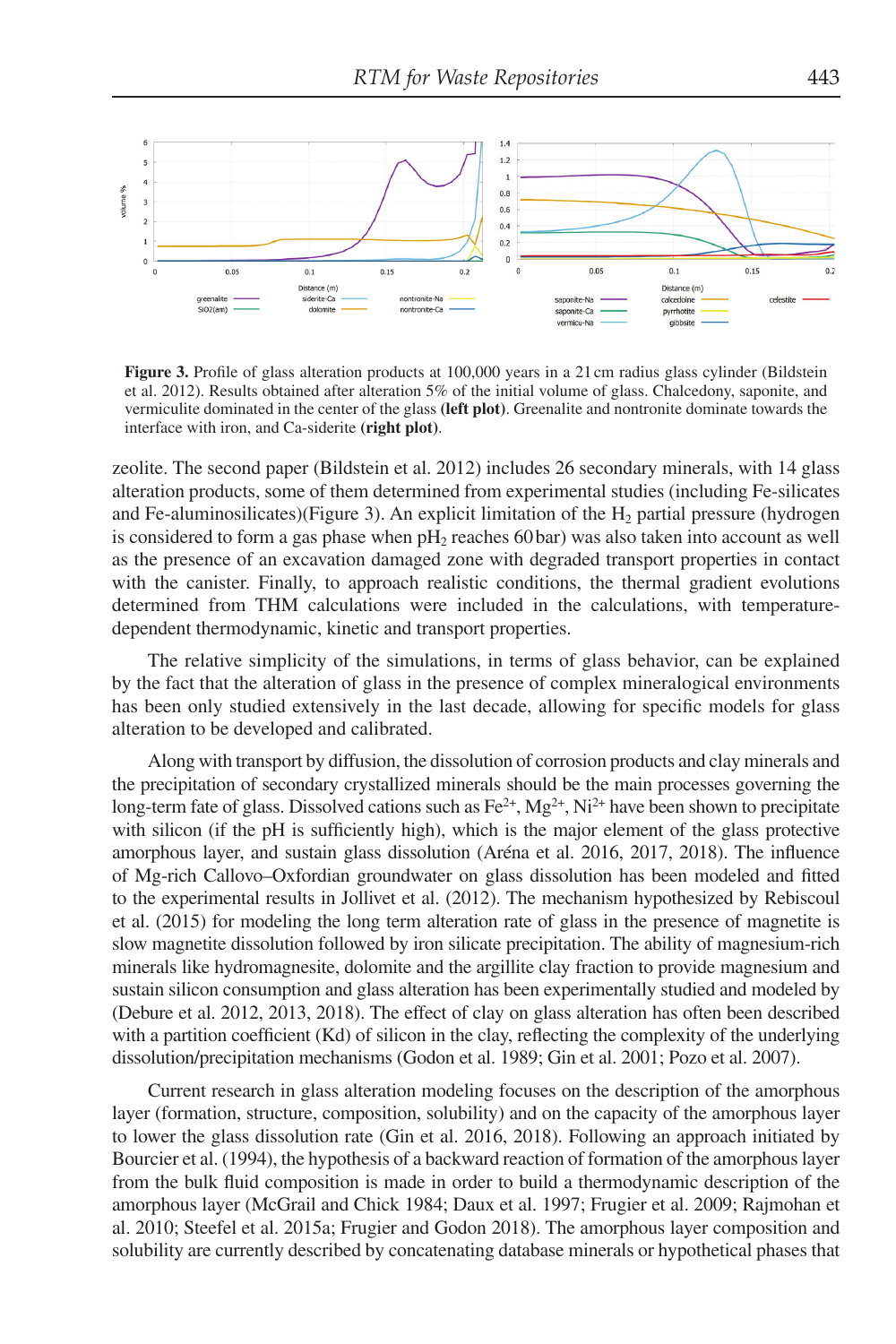account for both the amorphous layer composition and the fluid composition at steady state.The GRAAL model (Frugier 2008; Frugier and Godon 2018) computes the local amount of protective layer to calculate the local thickness of the protective layer and deduce the glass alteration rate.

The remaining challenge is to couple the specific model for glass alteration (e.g., GRAAL) with large-scale RTM simulations including the materials present in the near field of the disposal cell, i.e. to ensure compatibility between the two modeling systems.

#### **The glass–concrete–(clay) interface**

This interface plays a role in deep geological repository, especially in the Belgian concept of concrete supercontainer. Once the overpack (carbon steel) and primary container (stainless steel) have failed, glass will be in direct physical contact with concrete. There are currently no RTM studies of this interface at the scale of the disposal cell, to best of the authors' knowledge. This is partly due to the challenge of understanding the complex behavior of glass in water and its interactions with materials such as concrete, which has only been studied in recent years.

The glass–concrete interface has been a growing field of interest since Belgium proposed the supercontainer concept for the disposal of high-level wastes (Kursten and Druyts 2008). A thick concrete buffer is meant to maintain high pH, to preserve the integrity of the carbon steel overpack at least during the waste's thermal phase. France is studying the option of filling the gap between the rock wall and the casing with bentonite/cement grout. The grout thickness is dimensioned to compensate for acidic fluids coming from the oxidation of iron and sulfur in the clay occurring during the facility's operational period. With high pH for long periods of time, the Belgian concept relies more on the overpack's lifetime, whereas the French concept takes more advantage of the confinement properties of the waste glass. However, both require understanding, deterministic models, and long-term quantification relative to glass alteration close to concrete.

Alteration of glass at a pH higher than 10 results in the precipitation of other secondary crystallized minerals, especially zeolites, as well as C-S-H phases. Zeolite precipitation has been proven to sustain glass corrosion and to change the composition of the protective amorphous layer at the glass surface (Ribet and Gin 2004; Ferrand et al. 2013, 2014; Mercado-Depierre et al. 2013, 2017).

The higher the pH, the faster the zeolite nucleation-growth process and the slower the induction time required for zeolite surface to be high enough to impact the glass dissolution rate (Fournier et al. 2017). Zeolite precipitation consumes Si and Al, two key constituents in the amorphous layer, and therefore sustains glass dissolution. However, zeolites also consume alkali, which in return lowers both the pH and the zeolite precipitation rate. Zeolite-seeded experiments have been a major tool for investigating those experimental conditions where a mineral's precipitation kinetics drive the glass dissolution rate (Fournier et al. 2017). The first time-dependent geochemical modeling of alteration resumption has been achieved with the GRAAL model (Frugier et al. 2017). Only a limited number of modeling studies of glass–cement interactions exist and none of them integrated the transport component. Liu et al. (2015) report simulations of glass alteration in hyperalkaline solution from their 300-day experiments at the laboratory scale, showing a diffusion-controlled glass alteration rate at 30°C and a shift towards a surface reaction-controlled rate after 100 days at 70°C. Baston et al. (2017) performed batch type scoping thermodynamic modeling on the interactions between two illustrative vitrified ILLW products and two cementitious backfill, predicting limited changes in mineralogy and properties of the two materials. Improving knowledge about i) amorphous layer composition and solubility at high pH and ii) zeolite precipitation kinetics is still required before applying the model to the complex chemistry and the long time scales of geological disposal.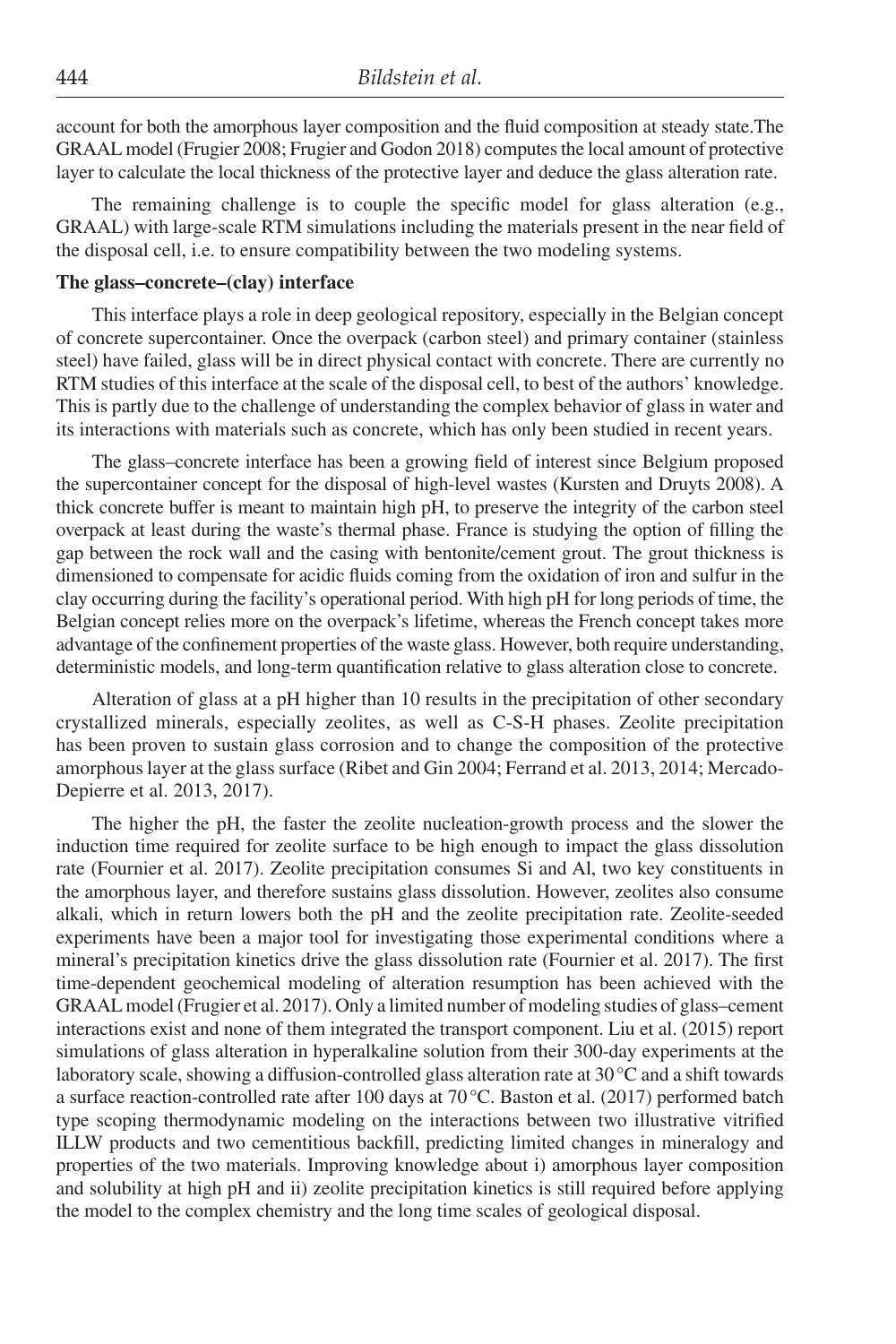## **The iron–concrete interface in anoxic conditions**

This interface will be encountered in the Belgian concept with the concrete supercontainers (steel envelope and overpack) and also in all type of repository concepts where steel reinforced concrete is envisaged. Although experimental studies on iron corrosion in concrete have been performed in the context of waste disposal (e.g., L'Hostis et al. 2011; Kursten et al. 2017), no RTM studies have been found in the literature concerning this interface in anoxic conditions.

In the highly alkaline interstitial solution of Portland concrete, the corrosion of carbon steel is characterized by a low corrosion rate (passive mode) in the order of 0.1  $\mu$ m/yr to 1  $\mu$ m/ yr (Smart et al. 2013; Chomat et al. 2017; Kursten et al. 2017). This corrosion mode is due to the formation of a thin protective layer, with corrosion products similar to those observed at the iron–clay interface: magnetite dominates, accompanied by small amounts of hematite. The stability of this layer depends highly on the solution chemistry: pH, buffering effect, carbonate and sulfate content (Chomat et al. 2017). Corrosion can therefore resume when the conditions are no longer favorable, i.e. when concrete does not buffer the pH at high values (typically upon degradation by carbonation).

Since corrosion models are at the heart of this problematic, significant advances will be achieved in the near future by coupling RTM codes with electrochemical corrosion models (Bataillon et al. 2010; Macdonald et al. 2011).

# **GENERAL CONCLUSION AND PERSPECTIVES**

Over the last two decades, the use of RTM in simulations of the long-term behavior of materials in waste repositories has evolved to consider geochemical systems of increasing complexity, driven by the improvement of numerical codes (more functionalities), and their efficiency (solver, parallelization), as well as the accumulation of data acquired to feed thermodynamic and kinetics databases. Overall, these simulations provide a better understanding of physical and chemical change and how materials interact; they give more confidence in the prediction of the durability of materials by converging on the alteration extent that can be expected at the interfaces between different materials over long periods of time. Benchmarking RTM codes on problems related to waste repositories (e.g., Marty et al. 2015b) and continuous database development (Blanc et al. 2012, 2015b; Giffaut et al. 2014; Lothenbach et al. 2019) also improve the robustness of the predictions. This is not to say that we fully understand all the physical and chemical phenomena or that modeling is fully representative of all the processes occurring in such complex systems. These are two different aspects to be considered which call for different treatment: either acquiring more scientific knowledge through experiments, or new developments or approaches in numerical codes. Often, both issues have to be tackled together.

An example of the "lack of knowledge" issue is the question of how redox conditions are controlled in deep geological environments (e.g., see the results of redox measurements in European project RECOSY (Duro et al. 2014). Oxygen is a very reactive chemical compound, readily producing oxic conditions along its diffusive pathway during the operational stage (see dedicated section in this chapter). These oxic conditions will not remain long after the closure of the disposal cells and the onset of the corrosion phase. The re-establishment of reduced conditions in the host rock is expected within a few hundreds to thousands of years. Moreover, reduced conditions do not mean reducing conditions, i.e. the formation of reactive reductants: the reactivity of hydrogen is low, sulfate reduction is thought to be very slow and only catalyzed by microorganisms (Truche et al. 2009) and argillaceous rocks only contain small amounts of ferric compounds (e.g., in the Callovo–Oxfordian claystone). The question therefore remains about the buffering capacity of the host rock with respect to additional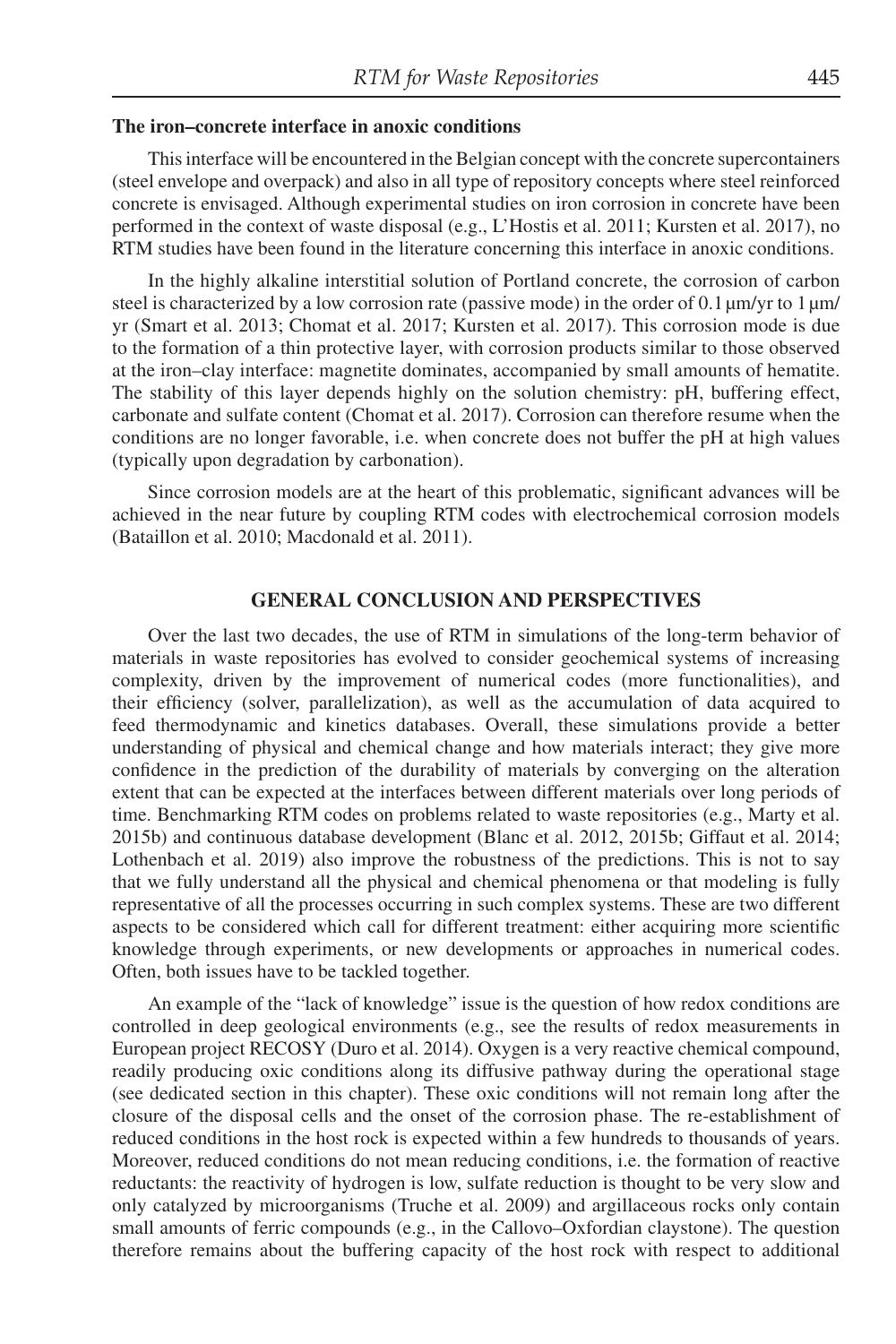oxidative perturbations once the hydrogen has diffused away from the cell disposal. Such perturbations could come from the alteration of glass that will release significant amounts of ferric species. This is of course a crucial issue for the concomitant migration of RNs. It is not clear whether the host rock will contain enough reactive reductants (ferrous and/or sulfide compounds, such as pyrite) to maintain reduced conditions at this stage. Most RTM codes are ready to simulate this type of situation, since redox couples can usually be deactivated to define only the reactive ones (even  $H^+/H_2$  in post-corrosion conditions).

Another recurrent issue in RTM is the value of reactive surface area that should be used for minerals in the simulation of these systems (see discussion in Li 2019, this volume). An example of assessment of the reactive surface of glass dissolving in water is given by Fournier et al. (2016), who demonstrated that the use of geometrical surface area provides a consistent approach whenever it can be easily calculated. When trying to apply this approach to porous media, and even more so to evolving porous media, the question is inevitably linked to the concepts of porosity network, accessibility to water, and physical and chemical heterogeneities (e.g., Landrot et al. 2012, Noiriel et al. 2012). Variable porosity is the result of the volume balance between mineral dissolution and precipitation (Seigneur et al. 2019, this volume); clogging phenomena are predicted at the interfaces between reactive materials in the repository because secondary minerals take up more volume than primary minerals. This is particularly true for metallic components, especially if technological gaps are rapidly filled by swelling clay upon rehydration (Wilson et al. 2015). This behavior is also predicted at the interface between concrete and clay. No consensus has been reached today about how the RT processes are affected by porosity clogging, i.e. how the macroscopic mineral reaction rate changes when porosity vanishes. This is a domain where RT simulations at the pore scale could help decipher the mechanisms controlling the dissolution and precipitation rate (Molins and Knabner 2019, this volume). A corollary aspect of this question brings us to the way we consider the evolution of transport properties in (strongly) altered zones. For instance, the diffusion properties in the corrosion layer, which controls the mineral sequence of corrosion products, had to be set to very low values to reproduce the observed paragenesis (Bildstein et al. 2016). In these situations, Kozeny–Carman and Archie's law fail to reproduce experimental observations and thermodynamic properties such as solubility are also modified if pores reach micrometric size (e.g. Emmanuel and Berkowitz 2007, Mürmann et al. 2013, Bergonzi et al. 2016, Rajyaguru et al. 2019). Although the precipitation of minerals, in general and in particular in this type of pores, should theoretically be described in RTM as a sequence of steps including nucleation, scavenging (or ripening), and growth, this approach has only been used by Savage et al. (2010) in the context of waste repositories. This type of model has been developed in the last decade and could be used more widely, providing that the necessary data are acquired (Fritz and Noguera 2009, Noguera et al. 2006, 2016). Combined with the thermodynamic approach in small pores, they may also shed new light on the processes controlling mineral reactivity during porosity clogging.

Recognizing that the combination of heat release in HLLW disposal cells and the production of hydrogen gas (also in the ILLW cells) will significantly delay the resaturation of the repository near field, more THC processes have been implemented to perform simulations with realistic temperature and water saturation changes during the lifetime of the repository. Multiphase RTM has been conducted, first looking at TH processes with a source of hydrogen (e.g., Xu et al. 2008, Zheng et al. 2008, Senger et al. 2011, Treille et al. 2012). It has progressively integrated more complex chemistry (e.g., pyrite oxidation in De Windt et al. 2014; bentonite illitization in Zheng et al. 2015), but full chemical treatment has been limited so far mainly to concrete carbonation (Trotignon et al. 2011, Thouvenot et al. 2013). The coupling between the fast diffusive transport of very reactive gas has proven to be a challenge for numerical codes. In this regard, the RTM of waste repositories could benefit from the experience return of modeling in other systems such as  $CO<sub>2</sub>$  sequestration (Sin and Corvisier 2019, this volume). Another aspect of unsaturated porous media that is not yet widely treated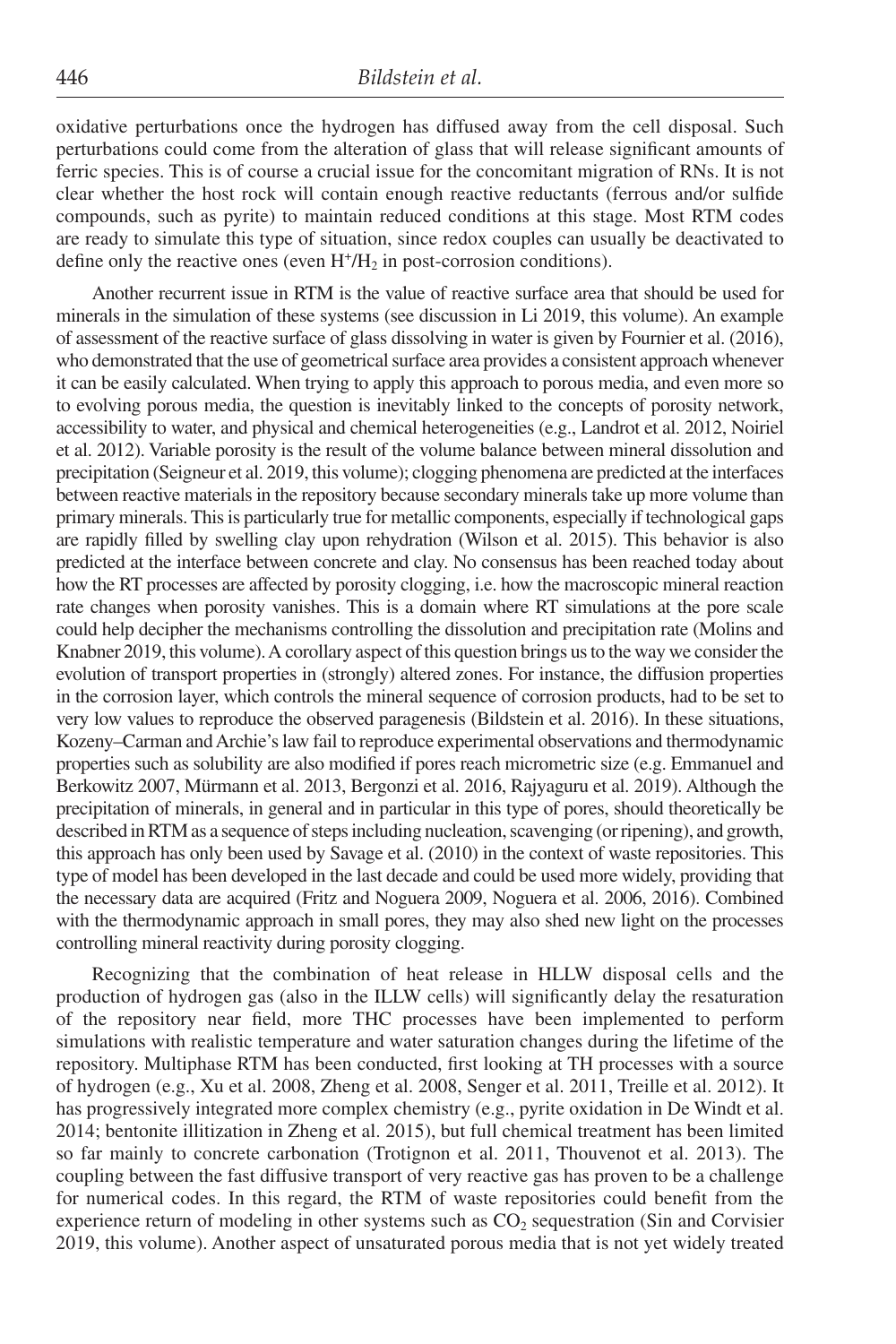in RTM relates to the dependence of chemical reactivity with regard to the water content, in particular looking at how the mineral and gas solubility and the aqueous speciation relate to capillary pressure at low water saturation (Lassin et al. 2005, 2011, 2016). This process may be enhanced by the fact that some chemical reactions, such as steel corrosion and glass alteration, consume water; this coupled effect is only starting to be fully integrated in RTM codes (Seigneur et al. 2018).

Finally, even though large-scale 3D RTM calculations started to be tractable very recently thanks to improvements in computer calculation capacity, studies looking at waste repositories in this way are scarce (Trinchero et al. 2017). The main reason remains the large scale of the problems considered: metric to kilometric spatial domain, time period of 100,000 to millions of years. This explains, at least partly, why numerical simulations in this context have not yet fully benefited from recent advancements in RTM such as the diffusion in charged porous media (Tournassat and Steefel 2019, this volume). This feature would be particularly appropriate for clay materials encountered in deep geological storage to account for different "porosities" accessible to anions and cations. The same statement is applicable for modeling at the pore scale, which could be combined with the macroscopic approach, for instance, for problems involving porosity clogging.

# **REFERENCES**

- Alexander WR, Dayal R, Eagleson K, Eikenberg J, Hamilton E, Linklater CM, McKinley IG, Tweed CJ (1992) A natural analogue of high pH cement pore waters from the Maqarin area of northern Jordan. II: Results of predictive geochemical calculations. J Geochem Explor 46:133–146
- Alexander WR, Reijonen HM, McKinley IG (2015) Natural analogues: studies of geological processes relevant to radioactive waste disposal in deep geological repositories. Swiss J Geosci 108:75–100
- Alonso MC, García Calvo JL, Hidalgo A, Fernández Luco L (2010) Development and application of low-pH concretes for structural purposes in geological repository systems. *In:* Geological Repository Systems for Safe Disposal of Spent Nuclear Fuels and Radioactive Waste. Ahn J, Apted MJ, (eds). Woodhead Publishing, p 286–322
- Altmann S, Tournassat C, Goutelard F, Parneix JC, Gimmi T, Maes N (2012) Diffusion-driven transport in clayrock formations. Appl Geochem 27:463–478
- Andra (2005) Dossier 2005: Argile Synthesis. Evaluation of the Feasibility of a Geological Repository in an Argillaceous Formation Meuse/Haute-Marne Site. National Agency for Radioactive Waste Management, Paris.
- Andra (2009) JALON 2009 HA-MAVL Options de conception du stockage en formation géologique profonde. Report C.NSY.ASTE.08.0429.A, National Agency for Radioactive Waste Management, Paris
- Apted M, Ahn J (2010) Multiple-barrier geological repository design and operation strategies for safe disposal of radioactive materials. *In:* Geological Repository Systems for Safe Disposal of Spent Nuclear Fuels and Radioactive Waste. Ahn J, Apted MJ, (eds). Woodhead Publishing, p 3–28
- Arcos D, Bruno J, Karnland O (2003) Geochemical model of the granite–bentonite–groundwater interaction at Äspö HRL (LOT experiment). Appl Clay Sci 23:219–228
- Arcos D, Grandia F, Domènech C, Fernandez AM, Villar MV, Muurinen A, Carlsson T, Sellin P, Hernan P (2008) Long-term geochemical evolution of the near field repository: Insights from reactive transport modelling and experimental evidences. J Contam Hydrol 102:196–209
- Aréna H, Godon N, Rebiscoul D, Podor R, Garces E, Cabie M, Mestre JP (2016) Impact of Zn, Mg, Ni and Co elements on glass alteration: Additive effects. J Nucl Mater 470:55–67
- Aréna H, Godon N, Rébiscoul D, Frugier P, Podor R, Garcès E, Cabie M, Mestre JP (2017) Impact of iron and magnesium on glass alteration: Characterization of the secondary phases and determination of their solubility constants. Appl Geochem 82:119–133
- Aréna H, Rébiscoul D, Podor R, Garcès E, Cabie M, Mestre JP, Godon N (2018) Impact of Fe, Mg and Ca elements on glass alteration: Interconnected processes. Geochim Cosmochim Acta 239:420–445
- Armand G, Leveau F, Nussbaum C, de La Vaissiere R, Noiret A, Jaeggi D, Landrein P, Righini C (2014) Geometry and Properties of the Excavation-Induced Fractures at the Meuse/Haute-Marne URL Drifts. Rock Mech Rock Eng 47:21–41
- Ashraf W (2016) Carbonation of cement-based materials: Challenges and opportunities. Constr Build Mater 120:558–570 Audoly R, Vogt-Schilb A, Guivarch C, Pfeiffer A (2018) Pathways toward zero-carbon electricity required for climate stabilization. Appl Energy 225:884–901
- Auroy M, Poyet S, Le Bescop P, Torrenti JM (2013) Impact of carbonation on the durability of cementitious materials: water transport properties characterization. EPJ Web of Conferences 56 01008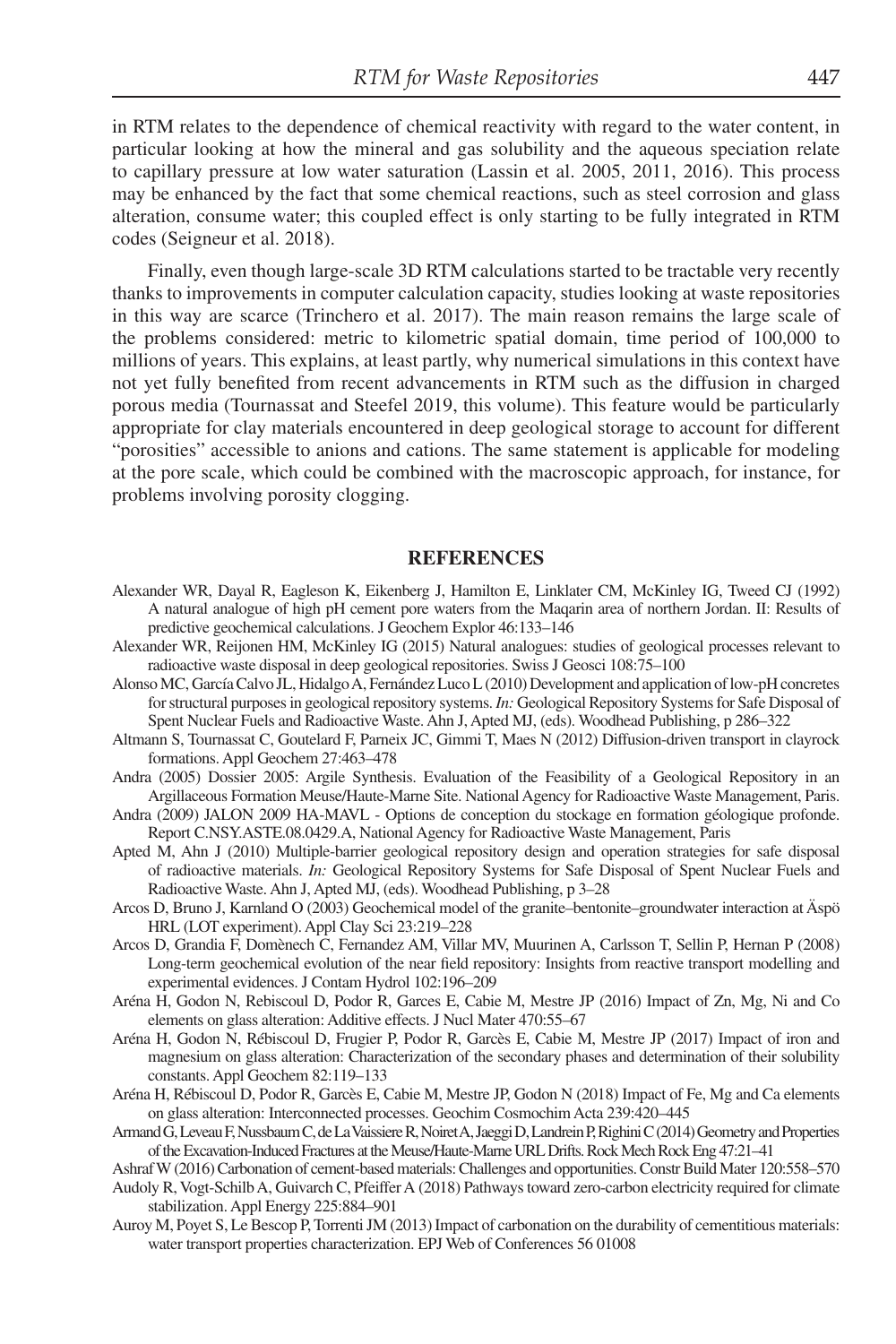- Auroy M, Poyet S, Le Bescop P, Torrenti J-M, Charpentier T, Moskura M, Bourbon X (2015) Impact of carbonation on unsaturated water transport properties of cement-based materials. Cem Concr Res74:44–58
- Auroy M, Poyet Sp, Le Bescop P, Torrenti J-M, Charpentier T, Moskura Ml, Bourbon X (2018) Comparison between natural and accelerated carbonation  $(3\% \text{ CO}_2)$ : Impact on mineralogy, microstructure, water retention and cracking. Cem Concr Res 109:64–80
- Avis J, Suckling P, Calder N, Walsh R, Humphreys P, King F (2013) T2GGM: A coupled gas generation model for deep geologic disposal of radioactive waste. Nucl Technol 187:175–187
- Bach TTH, Coumes CCD, Pochard I, Mercier C, Revel B, Nonat A (2012) Influence of temperature on the hydration products of low pH cements. Cem Concr Res 42:805–817
- Bamforth P, Baston G, Berry J, Glasser F, Heath T, Jackson C, Savage D, Sawanton S (2012) Cement materials for use as backfill, sealing and structural materials in geological disposal concepts. Report SERCO/005125/001, Serco, Harwell, Oxfordshire
- Barnichon JD, Dauzeres A, De Windt L (2018) Understanding oxidizing transient conditions in clayey rocks. Appl Geochem 98:435–447
- Bartier D, Techer I, Dauzères A, Boulvais P, Blanc-Valleron M-M, Cabrera J (2013) In situ investigations and reactive transport modelling of cement paste/argillite interactions in a saturated context and outside an excavated disturbed zone. Appl Geochem 31:94–108
- Bary B, Mügler C (2006) Simplified modelling and numerical simulations of concrete carbonation in unsaturated conditions. Revue Européenne Génie Civil 10:1049–1072
- Bary B, Sellier A (2004) Coupled moisture-carbon dioxide-calcium transfer model for carbonation of concrete. Cem Concr Res 34:1859–1872
- Baston G, Heath T, Hunter F, Swanton S (2017) Modelling of cementitious backfill interactions with vitrified intermediate-level waste. Phys Chem Earth, Parts A/B/C 99:121–130
- Bataillon C, Bouchon F, Chainais-Hillairet C, Desgranges C, Hoarau E, Martin F, Perrin S, Tupin M, Talandier J (2010) Corrosion modelling of iron based alloy in nuclear waste repository. Electrochim Acta 55:4451–4467
- Benbow S, Wilson J, Metcalfe R, Lehikoinen J (2019) Avoiding unrealistic behaviour in coupled reactive-transport simulations of cation exchange and mineral kinetics in clays. Clay Minerals:1–11
- Benet L-V, Bouillet C, Wendling J (2014a) Analysis of the ambient conditions in an IL-LLW storage cell in a deep clay repository during the waiting closure period. *In:* Clays in Natural and Engineered Barriers for Radioactive Waste Confinement. Vol 400. Norris S, Bruno J, Cathelineau M, Delage P, Fairhurst C, Gaucher EC, Hohn EH, Kalinichev A, Lalieux P, Sellin P, (eds). p 145–161
- Benet L-V, Tulita C, Calsyn L, Wendling J (2014b) Evolution of temperature and humidity in an underground repository over the operation period. *In:* Clays in Natural and Engineered Barriers for Radioactive Waste Confinement. Vol 400. Norris S, Bruno J, Cathelineau M, Delage P, Fairhurst C, Gaucher EC, Hohn EH, Kalinichev A, Lalieux P, Sellin P, (eds). Geol Soc Spec Publ, p 413–426
- Bergonzi I, Mercury L, Simon P, Jamme F, Shmulovich K (2016) Oversolubility in the microvicinity of solida $\mathfrak{E}^*$ solution interfaces. Phys Chem Chem Phys 18:14874–14885
- Berner U, Kulik DA, Kosakowski G (2013) Geochemical impact of a low-pH cement liner on the near field of a repository for spent fuel and high-level radioactive waste. Phys Chem Earth, Parts A/B/C 64:46–56
- Bernier F, Lemy F, De Cannière P, Detilleux V (2017) Implications of safety requirements for the treatment of THMC processes in geological disposal systems for radioactive waste. J Rock Mech Geotech Eng 9:428–434
- Bildstein O, Claret F (2015) Chapter 5—Stability of Clay Barriers Under Chemical Perturbations. *In:* Developments in Clay Science. Vol Volume 6. Tournassat C, Steefel CI, Bourg IC, Faiza B, (eds). Elsevier, p 155–188
- Bildstein O, Trotignon L, Perronnet M, Jullien M (2006) Modelling iron–clay interactions in deep geological disposal conditions. Phys Chem Earth, Parts A/B/C 31:618–625
- Bildstein O, Trotignon L, Pozo C, Jullien M (2007) Modelling glass alteration in an altered argillaceous environment. J Nucl Mater 362:493–501
- Bildstein O, Lartigue J, Pointeau I, Cochepin B, Munier I, Michau N (2012) Chemical evolution in the near field of HLW cells: interactions between glass, steel and clay-stone in deep geological conditions. 5th ANDRA International Meeting, 22–25 Oct 2012, Montpellier, France
- Bildstein O, Lartigue J-E, Schlegel ML, Bataillon C, Cochepin Bt, Munier I, Michau N (2016) Gaining insight into corrosion processes from numerical simulations of an integrated iron-claystone experiment. Geol Soc, London, Spec Publ 443:253–267
- Blanc P, Bourbon X, Lassin A, Gaucher EC (2010) Chemical model for cement-based materials: Temperature dependence of thermodynamic functions for nanocrystalline and crystalline C-S-H phases. Cem Concr Res 40:851–866
- Blanc P, Lassin A, Piantone P, Azaroual M, Jacquemet N, Fabbri A, Gaucher EC (2012) Thermoddem: A geochemical database focused on low temperature water/rock interactions and waste materials. Appl Geochem 27:2107–2116
- Blanc P, Vieillard P, Gailhanou H, Gaboreau S, Gaucher E, Fialips CI, Made B, Giffaut E (2015a) A generalized model for predicting the thermodynamic properties of clay minerals. American Journal of Science 315:734–780
- Blanc P, Vieillard P, Gailhanou H, Gaboreau S, Marty N, Claret F, Madé B, Giffaut E (2015b) ThermoChimie database developments in the framework of cement/clay interactions. Appl Geochem 55:95–107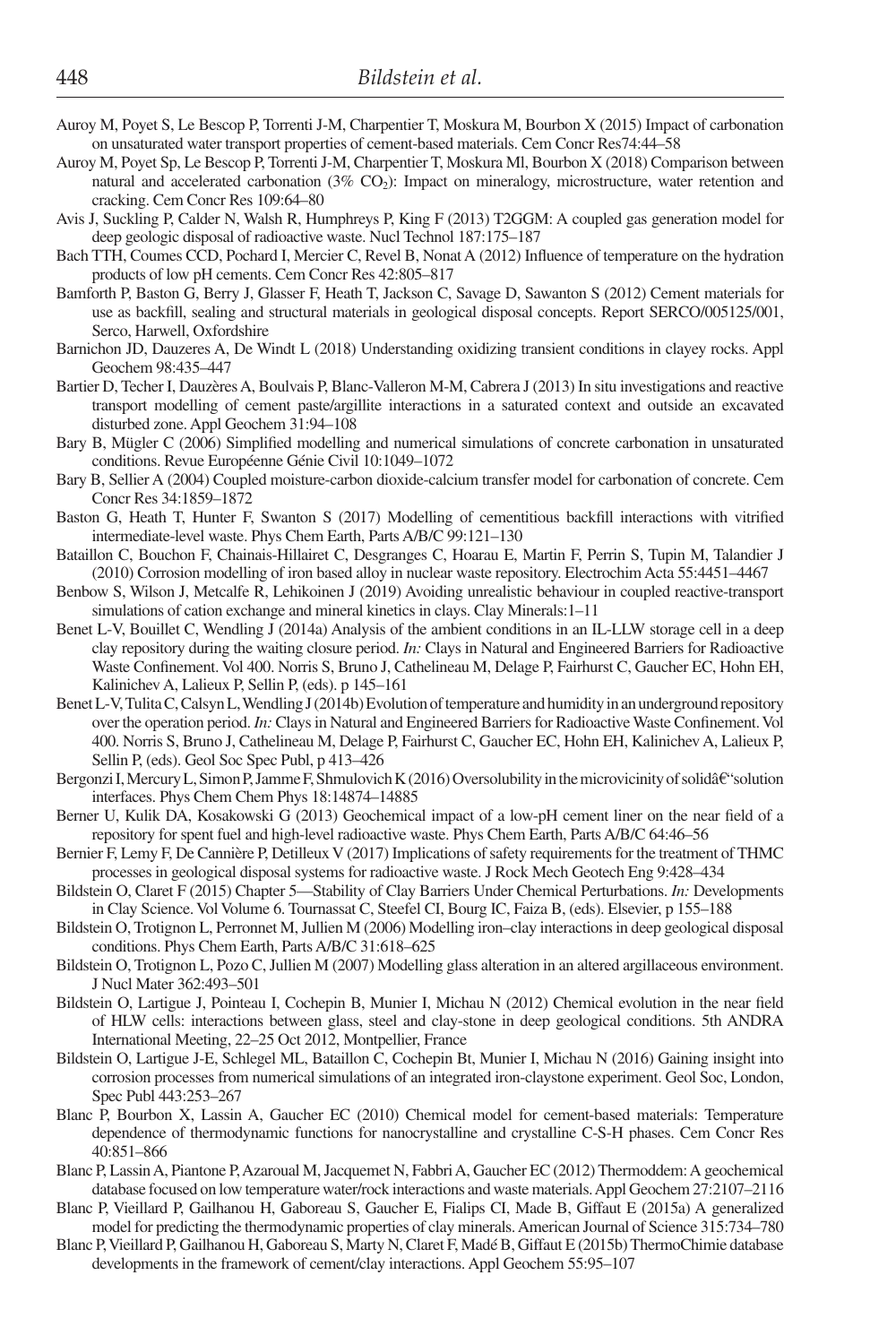- Bond A, Benbow S, Wilson J, Millard A, Nakama S, English M, McDermott C, Garitte B (2013) Reactive and non-reactive transport modelling in partially water saturated argillaceous porous media around the ventilation experiment, Mont Terri. J Rock Mech Geotech Eng 5:44–57
- Bourcier WL, Carroll SA, Phillips BL (1994) Constraints on the affinity term for modeling long-term glass dissolution rates. *In:* Scientific Basis for Nuclear Waste Management XVII. Vol 333. Barkatt A, Van Konynenburg RA, (eds). Mater. Res. Soc., Pittsburgh, PA, p 507–512
- Bourdelle F, Truche L, Pignatelli I, Mosser-Ruck R, Lorgeoux C, Roszypal C, Michau N (2014) Iron–clay interactions under hydrothermal conditions: Impact of specific surface area of metallic iron on reaction pathway. Chem Geol 381:194–205
- Bourdelle F, Mosser-Ruck R, Truche L, Lorgeoux C, Pignatelli I, Michau N (2017) A new view on iron-claystone interactions under hydrothermal conditions (90 °C) by monitoring in situ pH evolution and  $H_2$  generation. Chem Geol 466:600–607
- Bradbury MH, Baeyens B (2003) Porewater chemistry in compacted re-saturated MX-80 bentonite. J Contam Hydrol 61:329–338
- Bradbury MH, Baeyens B (2009) Experimental and modelling studies on the pH buffering of MX-80 bentonite porewater. Appl Geochem 24:419–425
- Brantley SL, Holleran ME, Jin L, Bazilevskaya E (2013) Probing deep weathering in the Shale Hills Critical Zone Observatory, Pennsylvania (USA): the hypothesis of nested chemical reaction fronts in the subsurface. Earth Surface Processes and Landforms 38:1280–1298
- Bredehoeft JD (2003) From models to performance assessment: the conceptualization problem. Groundwater 41:571–577
- Brendler V, Vahle A, Arnold T, Bernhard G, Fanghänel T (2003) RES3T-Rossendorf expert system for surface and sorption thermodynamics. J Contam Hydrol 61:281–291
- Brommundt J, Kaempfer TU, Enssle CP, Mayer G, Wendling J (2014) Full-scale 3D modelling of a nuclear waste repository in the Callovo–Oxfordian clay. Part 1: thermo-hydraulic two-phase transport of water and hydrogen. Geological Society, London, Special Publications 400:SP400.434
- Brook BW, Alonso A, Meneley DA, Misak J, Blees T, van Erp JB (2014) Why nuclear energy is sustainable and has to be part of the energy mix. Sustainable Mater Technol 1–2:8–16
- Burkan Isgor O, Razaqpur AG (2004) Finite element modeling of coupled heat transfer, moisture transport and carbonation processes in concrete structures. Cement and Concrete Composites 26:57–73
- Burnol A, Blanc P, Xu T, Spycher N, Gaucher EC (2006) Uncertainty in the reactive transport model response to an alkaline perturbation in a clay formation. TOUGH Symposium 2006, Berkeley, California
- Chaou A, Abdelouas A, Mendilia YE, Martin C (2017) The role of pH in the vapor hydration at 175 °C of the French SON68 glass. Appl Geochem 76:22–35
- Chaparro MC, Saaltink MW, Soler JM (2017) Reactive transport modelling of cement-groundwater–rock interaction at the Grimsel Test Site. Phys Chem Earth 99:64–76
- Chapman N, Hooper A (2012) The disposal of radioactive wastes underground. Proc Geol Assoc 123:46–63
- Chomat L, Amblard E, Varlet J, Blanc C, Bourbon X (2017) Passive corrosion of steel reinforcement in blended cement-based material in the context of nuclear waste disposal. Corrosion Eng Sci Technol 52:148–154
- Cici G, Cembalo L, Del Giudice T, Palladino A (2012) Fossil energy versus nuclear, wind, solar and agricultural biomass: Insights from an Italian national survey. Energy Policy 42:59–66
- Claret F, Sakharov BA, Drits VA, Velde B, Meunier A, Griffault L, Lanson B (2004) Clay minerals in the Meuse-Haute marne underground laboratory (France): Possible influence of organic matter on clay mineral evolution. Clays Clay Minerals 52:515–532
- Claret F, Marty N, Tournassat C (2018a) Modeling the long-term stability of multi-barrier systems for nuclear waste disposal in geological clay formations. *In:* Reactive Transport Modeling: Applications in Subsurface Energy and Environmental Problems. Yitian X, Fiona W, Tianfu X, Carl S, (eds). John Wiley & Sons Ltd., 395–451
- Claret F, Grangeon S, Loschetter A, Tournassat C, De Nolf W, Harker N, Boulahya F, Gaboreau S, Linard Y, Bourbon X, Fernandez-Martinez A (2018b) Deciphering mineralogical changes and carbonation development during hydration and ageing of a consolidated ternary blended cement paste. IUCrJ 5:150–157
- Codina M, Cau-dit-Coumes C, Le Bescop P, Verdier J, Ollivier JP (2008) Design and characterization of low-heat and low-alkalinity cements. Cem Concr Res38:437–448
- Craen MD, Geet MV, Honty M, Weetjens E, Sillen X (2008) Extent of oxidation in Boom Clay as a result of excavation and ventilation of the HADES URF: Experimental and modelling assessments. Phys Chem Earth, Parts A/B/C 33, Supplement 1:S350-S362
- Cronstrand P (2014) Evolution of pH in SFR 1. SKB report TR-14–01, Swedish Nuclear Fuel and Waste Management Company, Stockholm, Sweden
- Czarnecki L, Woyciechowski P (2015) Modelling of concrete carbonation; is it a process unlimited in time and restricted in space? Bull Polish Acad Sci Tech Sci 63:43–54
- Daux V, Guy C, Advocat T, Crovisier JL, Stille P (1997) Kinetic aspects of basaltic glass dissolution at 90°C : role of aqueous silicon and aluminium. Chem Geol 142:109–126
- Dauzeres A, Achiedo G, Nied D, Bernard E, Alahrache S, Lothenbach B (2016) Magnesium perturbation in low-pH concretes placed in clayey environment-solid characterizations and modeling. Cem Concr Res 79:137–150
- de Combarieu G, Barboux P, Minet Y (2007) Iron corrosion in Callovo–Oxfordian argilite: From experiments to thermodynamic/kinetic modelling. Phys Chem Earth, Parts A/B/C 32:346–358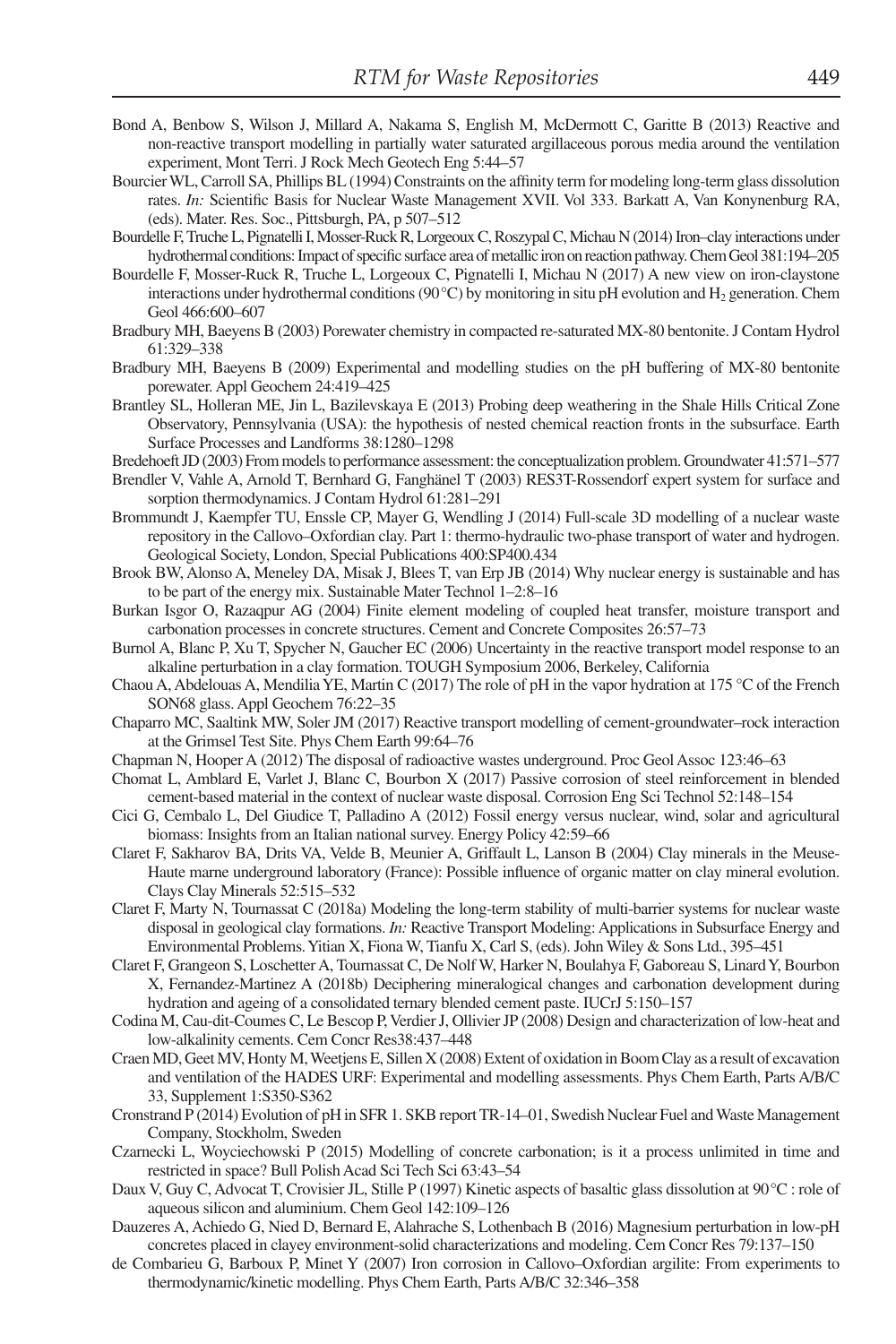- De Marsily G, Ledoux E, Barbreau A, Margat J (1977) Nuclear Waste Disposal: Can the Geologist Guarantee Isolation? Science 197:519–527
- De Windt L, Pellegrini D, van der Lee J (2004) Coupled modeling of cement/claystone interactions and radionuclide migration. J Contam Hydrol 68:165–182
- De Windt L, Marsal F, Tinseau E, Pellegrini D (2008) Reactive transport modeling of geochemical interactions at a concrete/argillite interface, Tournemire site (France). Phys Chem Earth 33:S295-S305
- De Windt L, Marsal F, Corvisier J, Pellegrini D (2014) Modeling of oxygen gas diffusion and consumption during the oxic transient in a disposal cell of radioactive waste. Appl Geochem 41:115–127
- De Windt L, Bertron A, Larreur-Cayol S, Escadeillas G (2015) Interactions between hydrated cement paste and organic acids: Thermodynamic data and speciation modeling. Cem Concr Res69:25–36
- Debure M, Frugier P, De Windt L, Gin S (2012) Borosilicate glass alteration driven by magnesium carbonates. J Nucl Mater 420:347–361
- Debure M, Frugier P, De Windt L, Gin S (2013) Dolomite effect on borosilicate glass alteration. Appl Geochem 33:237–251
- Debure M, De Windt L, Frugier P, Gin S (2018) Mechanisms involved in the increase of borosilicate glass alteration by interaction with the Callovian-Oxfordian clayey fraction. Appl Geochem 98:206–220
- Dillmann P, Neff D, Féron D (2014) Archaeological analogues and corrosion prediction: from past to future. A review. Corros Eng Sci Technol 49:567–576
- Drouet E (2010) Impact de la température sur la carbonatation des matériaux cimentaires—prise en compte des transferts hydriques, Thèse de Doctorat. ENS Cachan.
- Drouet E, Poyet Sp, Le Bescop P, Torrenti J-M, Bourbon X (2018) Carbonation of hardened cement pastes: Influence of temperature. Cem Concr Res115:445–459
- Duro L, Bruno J, Grivé M, Montoya V, Kienzler B, Altmaier M, Buckau G (2014) Redox processes in the safety case of deep geological repositories of radioactive wastes. Contribution of the European RECOSY Collaborative Project. Appl Geochem 49:206–217
- El Hajj H, Abdelouas A, El Mendili Y, Karakurt G, Grambow B, Martin C (2013) Corrosion of carbon steel under sequential aerobic-anaerobic environmental conditions. Corros Sci 76:432–440
- Emmanuel S, Berkowitz B (2007) Effects of pore-size controlled solubility on reactive transport in heterogeneous rock. Geophys Res Lett 34: L06404
- Enssle CP, Brommundt J, Kaempfer TU, Mayer G, Wendling J (2014) Full-scale 3D modelling of a nuclear waste repository in the Callovo–Oxfordian clay. Part 2: thermo-hydraulic two-phase transport of water, hydrogen, 14C and 129I. Geol Soc, London, Spec Publ 400:469–481
- Ewing RC (2015) Long-term storage of spent nuclear fuel. Nat Mater 14:252
- Fernandez R, Cuevas J, Mader UK (2010) Modeling experimental results of diffusion of alkaline solutions through a compacted bentonite barrier. Cem Concr Res 40:1255–1264
- Féron D, Crusset D, Gras J-M (2008) Corrosion issues in nuclear waste disposal. J Nucl Mater379:16–23
- Ferrand K, Lui S, Lemmens K (2013) The interaction between nuclear waste glass dans ordinary Portand cement. Int J Appl Glass Sci 4:328–340
- Ferrand K, Liu S, Lemmens K (2014) The effect of ordinary portland cement on nuclear waste glass dissolution. Procedia Mater Sci 7:223–229
- Fournier M, Ull A, Nicoleau E, Inagaki Y, Odorico M, Frugier P, Gin S (2016) Glass dissolution rate measurement and calculation revisited. J Nucl Mater 476:140–154
- Fournier M, Gin S, Frugier P, Mercado-Depierre S (2017) Contribution of zeolite-seeded experiments to the understanding of resumption of glass alteration. Mater Degradation 1:17
- Fritz B, Noguera C (2009) Mineral precipitation kinetics. Rev Mineral Geochem 70:371–410
- Frugier P, Godon N (2018) Effet de la stœchiométrie Si-Mg des produits d'altération sur la modélisation GRAAL. CEA report DTCD/SEVT/2018–20, 31 p.
- Frugier P, Gin S, Minet Y, Chave T, Bonin B, Godon N, Lartigue JE, Jollivet P, Ayral A, De Windt L, Santarini G (2008) SON68 Nuclear glass dissolution kinetics: Current state of knowledge and basis of the new GRAAL model. J Nucl Mater 380:8–21
- Frugier P, Chave T, Gin S, Lartigue JE (2009) Application of the GRAAL model to leaching experiments with SON68 nuclear glass in initially pure water. J Nucl Mater 392:552–567
- Frugier P, Fournier M, Gin S (2017) Modeling resumption of glass alteration due to zeolites precipitation. Procedia Earth Planet Sci 17:340–343
- Gaboreau S, Prêt D, Tinseau E, Claret F, Pellegrini D, Stammose D (2011) 15 years of in situ cement–argillite interaction from Tournemire URL: Characterisation of the multi-scale spatial heterogeneities of pore space evolution. Appl Geochem 26:2159–2171
- Gaboreau S, Prêt D, Montouillout V, Henocq P, Robinet J-C, Tournassat C (2017) Quantitative mineralogical mapping of hydrated low pH concrete. Cem Concr Compos 83:360–373
- Gailhanou H, van Miltenburg JC, Rogez J, Olives J, Amouric M, Gaucher EC, Blanc P (2007) Thermodynamic properties of anhydrous smectite MX-80, illite IMt-2 and mixed-layer illite-smectite ISCz-1 as determined by calorimetric methods. Part I: Heat capacities, heat contents and entropies. Geochim Cosmochim Acta 71:5463–5473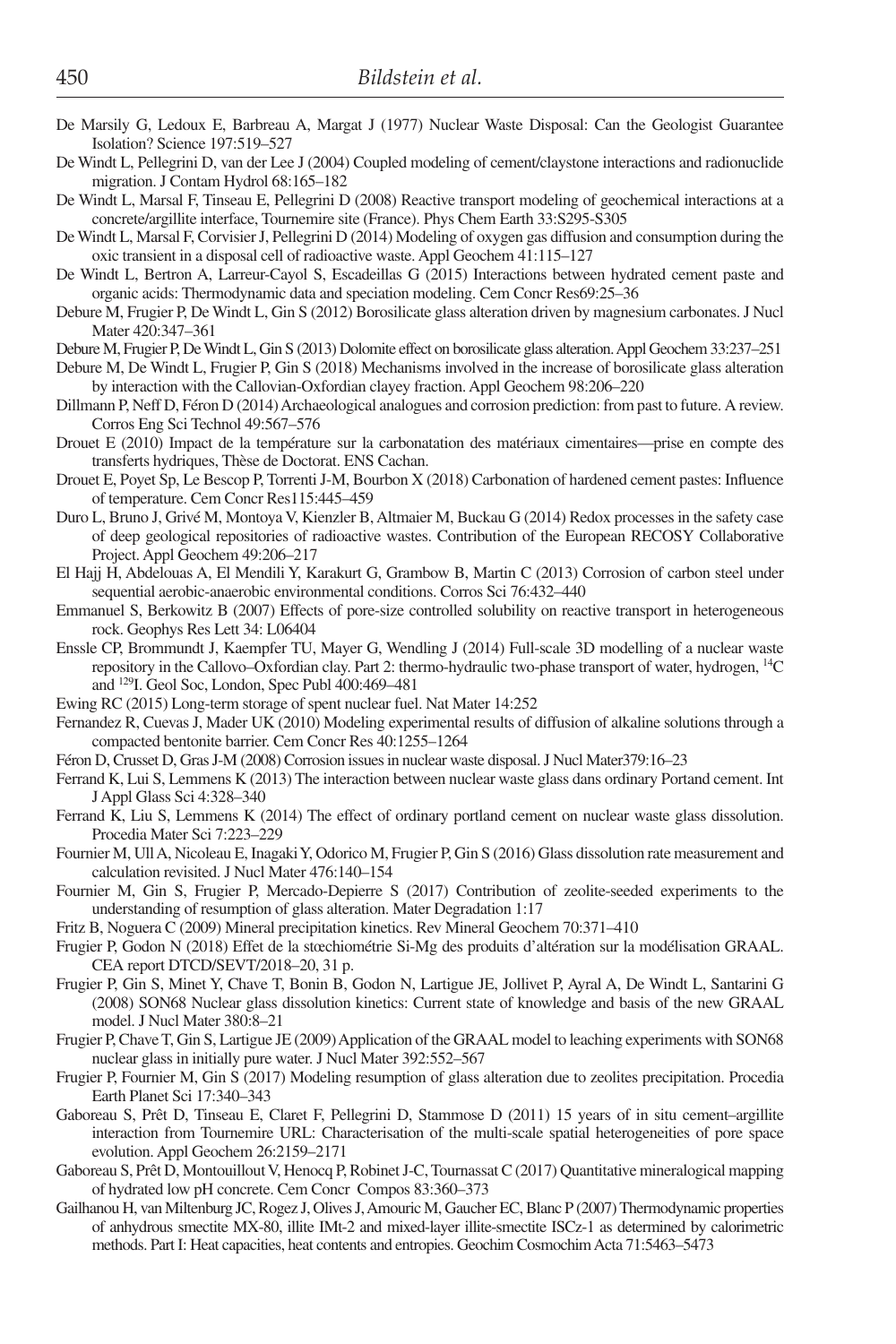- Gailhanou H, Rogez J, van Miltenburg JC, van Genderen ACG, Greneche JM, Gilles C, Jalabert D, Michau N, Gaucher EC, Blanc P (2009) Thermodynamic properties of chlorite CCa-2. Heat capacities, heat contents and entropies. Geochim Cosmochim Acta 73:4738–4749
- Gailhanou H, Blanc P, Rogez J, Mikaelian G, Kawaji H, Olives J, Amouric M, Denoyel R, Bourrelly S, Montouillout V, Vieillard P (2012) Thermodynamic properties of illite, smectite and beidellite by calorimetric methods: Enthalpies of formation, heat capacities, entropies and Gibbs free energies of formation. Geochim Cosmochim Acta 89:279–301
- Gailhanou H, Blanc P, Rogez J, Mikaelian G, Horiuchi K, Yamamura Y, Saito K, Kawaji H, Warmont F, Grenèche JM, Vieillard P (2013) Thermodynamic properties of saponite, nontronite, and vermiculite derived from calorimetric measurements. Am Mineral 98:1834–1847
- Gailhanou H, Vieillard P, Blanc P, Lassin A, Denoyel R, Bloch E, De Weireld G, Gaboreau S, Fialips CI, Madé B, Giffaut E (2017) Methodology for determining the thermodynamic properties of smectite hydration. Appl Geochem 82:146–163
- García Calvo JL, Hidalgo A, Alonso C, Fernández Luco L (2010) Development of low-pH cementitious materials for HLRW repositories: Resistance against ground waters aggression. Cem Concr Res 40:1290–1297
- Gaucher EC, Blanc P (2006) Cement/clay interactions—A review: Experiments, natural analogues, and modeling. Waste Manage 26:776–788
- Gaucher E, Robelin C, Matray JM, Negral G, Gros Y, Heitz JF, Vinsot A, Rebours H, Cassagnabere A, Bouchet A (2004a) ANDRA underground research laboratory: interpretation of the mineralogical and geochemical data acquired in the Callovian-Oxfordian formation by investigative drilling. Phys Chem Earth 29:55–77
- Gaucher EC, Blanc P, Matray JM, Michau N (2004b) Modeling diffusion of an alkaline plume in a clay barrier. Appl Geochem 19:1505–1515
- Geckeis H, Rabung T (2008) Actinide geochemistry: From the molecular level to the real system. J Contam Hydrol 102:187–195
- Giffaut E, Grivé M, Blanc P, Vieillard P, Colàs E, Gailhanou H, Gaboreau S, Marty N, Madé B, Duro L (2014) Andra thermodynamic database for performance assessment: ThermoChimie. Appl Geochem 49:225–236
- Gin S, Jollivet P, Mestre J, Jullien M, Pozo C (2001) French SON 68 nuclear glass alteration mechanisms on contact with clay media. Appl Geochem 16:861–881
- Gin S, Abdelouas A, Criscenti LJ, Ebert WL, Ferrand K, Geisler T, Harrison MT, Inagaki Y, Mitsui S, Mueller KT, Marra JC (2013) An international initiative on long-term behavior of high-level nuclear waste glass. Mater Today 16:243–248
- Gin S, Jollivet P, Fournier M, Angeli F, Frugier P, Charpentier T (2015) Origin and consequences of silicate glass passivation by surface layers. Nat Commun 6:6360
- Gin S, Neill L, Fournier M, Frugier P, Ducasse T, Tribet M, Abdelouas A, Parruzot B, Neeway J, Wall N (2016) The controversial role of inter-diffusion in glass alteration. Chem Geol 440:115–123
- Gin S, Collin M, Jollivet P, Fournier M, Minet Y, Dupuy L, Mahadevan T, Kerisit S, Du J (2018) Dynamics of selfreorganization explains passivation of silicate glasses. Nat Commun 9:2169
- Glassley WE, Nitao JJ, Grant CW (2003) Three-dimensional spatial variability of chemical properties around a monitored waste emplacement tunnel. J Contam Hydrol 62–63:495–507
- Godon N, Vernaz E, Thomassin JH, Touray JC (1989) Effect of environmental materials on aqueous corrosion of R7T7 glass. *In:* Scientific Basis for Nuclear Waste Management XII. Vol 127. Werner L, (ed) Mater Res Soc, Pittsburgh, PA, p 97–104
- Gong WL, Lutze W, Abdelouas A, Ewing RC (1999) Vitrification of radioactive waste by reaction sintering under pressure. J Nucl Mater 265:12–21
- Grambow B (2008) Mobile fission and activation products in nuclear waste disposal. J Contam Hydrol 102:180–186
- Grambow B, Bretesché S (2014) Geological disposal of nuclear waste: II. From laboratory data to the safety analysis—Addressing societal concerns. Appl Geochem 49:247–258
- Grenthe I (1991) Thermodynamics in migration chemistry. Radiochimica Acta 52–53:425–432
- Groves GW, Rodway DI, Richardson IG (1990) The carbonation of hardened cement pastes. Adv Cem Res 3:117–125
- Hess HH (1957) The Disposal of Radioactive Waste on Land: Report of the Committee on Waste Disponal of the Division of Earthsciences [chairman Harry H. Hess]. National Academy of Sciences, National Research Council
- Hoch A, Wendling J (2011) Migration of gases around a cell containing high-activity vitrified wastes during the operational phase. Phys Chem Earth, Parts A/B/C 36:1743–1753
- Hoerlé S, Mazaudier F, Dillmann P, Santarini G (2004) Advances in understanding atmospheric corrosion of iron. II. Mechanistic modelling of wet–dry cycles. Corros Sci 46:1431–1465
- Höglund L (2001) Modelling of long-term concrete degradation processes in the Swedish SFR repository. SKB report TR-01–08, Swedish Nuclear Fuel and Waste Management Company, Stockholm, Sweden
- Höglund L (2013) The impact of concrete degradation on the BMA barrier functions. SKB report TR-13–40, Swedish Nuclear Fuel and Waste Management Company, Stockholm, Sweden
- Huang Y, Shao H, Wieland E, Kolditz O, Kosakowski G (2018) A new approach to coupled two-phase reactive transport simulation for long-term degradation of concrete. Constr Build Mater 190:805–829
- Hummel W, Schneider JW (2005) Safety of nuclear waste repositories. Chimia 59:909–915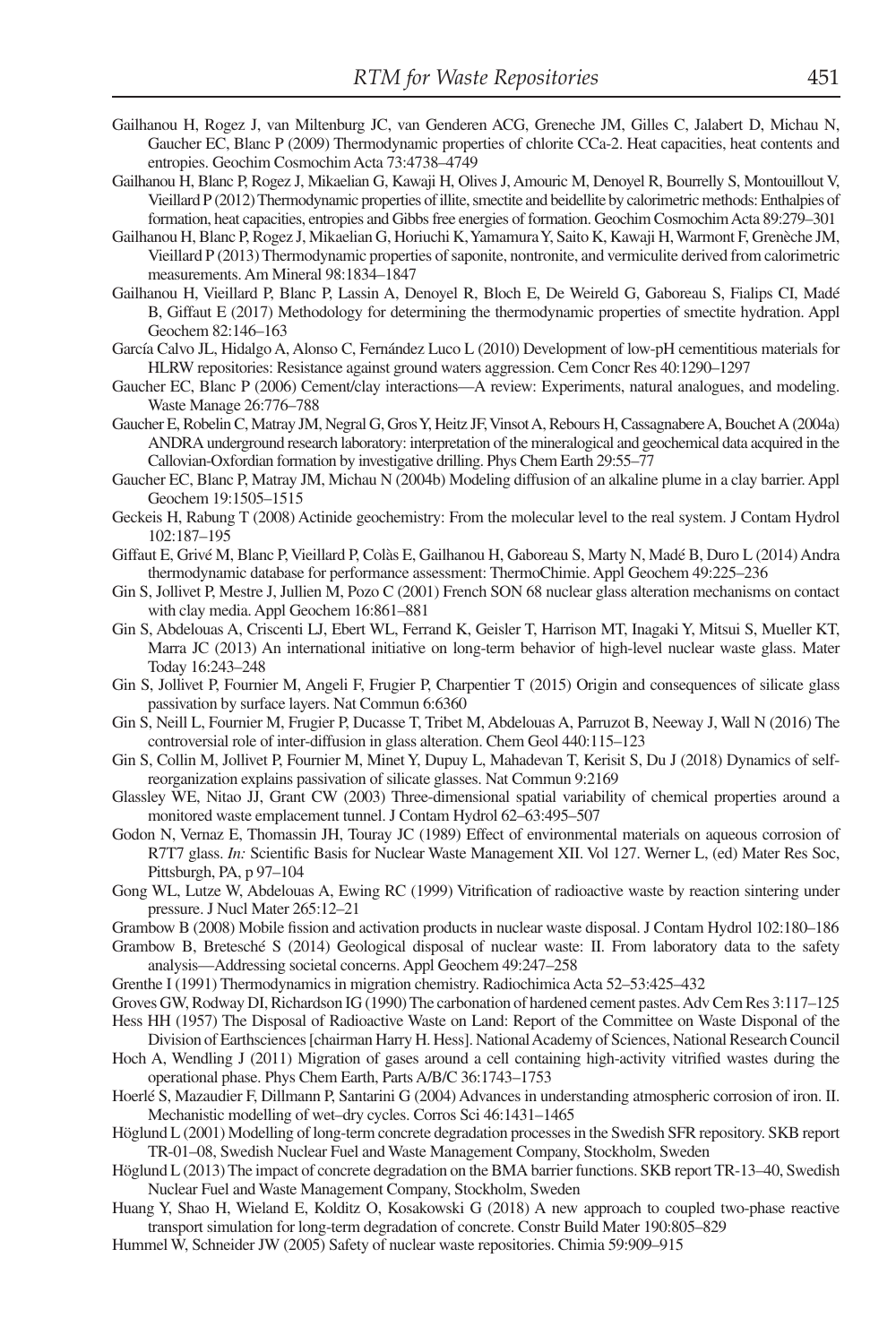- Hummel W, Berner U, Curti E, Pearson F, Thoenen T (2002) Nagra/PSI chemical thermodynamic data base 01/01. Radiochim Acta 90:805–813
- Hunter F, Bate F, Heath T, Hoch A (2007) Geochemical investigation of iron transport into bentonite as steel corrodes. SKB report TR-07–09
- Jenni A, Mäder U, Lerouge C, Gaboreau S, Schwyn B (2014) In situ interaction between different concretes and Opalinus Clay. Phys Chem Earth, Parts A/B/C
- Jenni A, Gimmi T, Alt-Epping P, Mader U, Cloet V (2017) Interaction of ordinary Portland cement and Opalinus Clay: Dual porosity modelling compared to experimental data. Phys Chem Earth 99:22–37
- Johnson L, King F (2008) The effect of the evolution of environmental conditions on the corrosion evolutionary path in a repository for spent fuel and high-level waste in Opalinus Clay. J Nucl Mater 379:9–15
- Johnson B, Newman A, King J (2017) Optimizing high-level nuclear waste disposal within a deep geologic repository. Ann Oper Res 253:733–755
- Jollivet P, Frugier P, Parisot G, Mestre JP, Brackx E, Gin S (2012) Effect of clayey groundwater on the dissolution rate of the simulated nuclear waste glass SON68. J Nucl Mater 420:508–518
- Khoury HN, Salameh E, Abdul-Jaber Q (1985) Characteristics of an unusual highly alkaline water from the Maqarin area, northern Jordan. J Hydrol 81:79–91
- Khoury HN, Salameh E, Clark ID, Fritz P, Bajjali W, Milodowski AE, Cave MR, Alexander WR (1992) A natural analogue of high pH cement pore waters from the Maqarin area of northern Jordan. I: introduction to the site. J Geochem Explor 46:117–132
- King F (2014) Predicting the lifetimes of nuclear waste containers. JOM 66:526–537
- King F, Shoesmith DW (2010) 13 Nuclear waste canister materials, corrosion behaviour and long-term performance in geological repository systems. *In:* Geological Repository Systems for Safe Disposal of Spent Nuclear Fuels and Radioactive Waste. Ahn J, Apted MJ, (eds). Woodhead Publishing, p 379–420
- King F, Kolar M, Keech PG (2014) Simulations of long-term anaerobic corrosion of carbon steel containers in Canadian deep geological repository. Corros Eng Sci Technol 49:455–459
- Knapp V, Pevec D (2018) Promises and limitations of nuclear fission energy in combating climate change. Energy Policy 120:94–99
- Kolditz O, Bauer S, Bilke L, Böttcher N, Delfs J, Fischer T, Görke U, Kalbacher T, Kosakowski G, McDermott C (2012) OpenGeoSys: an open-source initiative for numerical simulation of thermo-hydro-mechanical/chemical (THM/C) processes in porous media. Environ Earth Sci 67:589–599
- Kulik DA, Wagner T, Dmytrieva SV, Kosakowski G, Hingerl FF, Chudnenko KV, Berner UR (2013) GEM-Selektor geochemical modeling package: revised algorithm and GEMS3K numerical kernel for coupled simulation codes. Comput Geosci 17:1–24
- Kulik DA, Hummel W, Lützenkirchen J, Lefèvre G (2015) Preface: SI: Geochemical speciation codes and databases. Appl Geochem 55:1–2
- Kursten B, Druyts F (2008) Methodology to make a robust estimation of the carbon steel overpack lifetime with respect to the Belgian Supercontainer design. J Nucl Mater 379:91–96
- Kursten B, Macdonald DD, Smart NR, Gaggiano R (2017) Corrosion issues of carbon steel radioactive waste packages exposed to cementitious materials with respect to the Belgian supercontainer concept. Corros Eng Sci Technol 52:11–16
- L'Hostis V, Amblard E, Blanc C, Miserque F, Paris C, Bellot-Gurlet L (2011) Passive corrosion of steel in concrete in context of nuclear waste disposal. Corros Eng Sci Technol 46:177–181
- Lalan P, Dauzeres A, De Windt L, Bartier D, Sammaljarvi J, Barnichon JD, Techer I, Detilleux V (2016) Impact of a 70°C temperature on an ordinary Portland cement paste/claystone interface: An in situ experiment. Cem Concr Res 83:164–178
- Landais P, Aranyossy J-F (2011) Clays in natural and engineered barriers for radioactive waste confinement. Phys Chem Earth, Parts A/B/C 36:1437
- Landrot G, Ajo-Franklin JB, Yang L, Cabrini S, Steefel CI (2012) Measurement of accessible reactive surface area in a sandstone, with application to CO<sub>2</sub> mineralization. Chem Geol 318–319:113–125
- Lassin A, Azaroual M, Mercury L (2005) Geochemistry of unsaturated soil systems: Aqueous speciation and solubility of minerals and gases in capillary solutions. Geochim Cosmochim Acta 69:5187–5201
- Lassin A, Dymitrowska M, Azaroual M (2011) Hydrogen solubility in pore water of partially saturated argillites: Application to Callovo–Oxfordian clayrock in the context of a nuclear waste geological disposal. Phys Chem Earth, Parts A/B/C 36:1721–1728
- Lassin A, Marty NCM, Gailhanou H, Henry B, Trémosa J, Lerouge C, Madé B, Altmann S, Gaucher EC (2016) Equilibrium partial pressure of  $CO<sub>2</sub>$  in Callovian–Oxfordian argillite as a function of relative humidity: Experiments and modelling. Geochim Cosmochim Acta 186:91–104
- Lerouge C, Vinsot A, Grangeon S, Wille G, Flehoc C, Gailhanou H, Gaucher EC, Madé B, Altmann S, Tournassat C (2013) Controls of Ca/Mg/Fe activity ratios in pore water chemistry models of the Callovian–Oxfordian Clay formation. Procedia Earth Planet Sci 7:475–478
- Lerouge C, Gaboreau S, Grangeon S, Claret F, Warmont F, Jenni A, Cloet V, Mäder U (2017) In situ interactions between opalinus clay and low alkali concrete. Phys Chem Earth, Parts A/B/C 99:3–21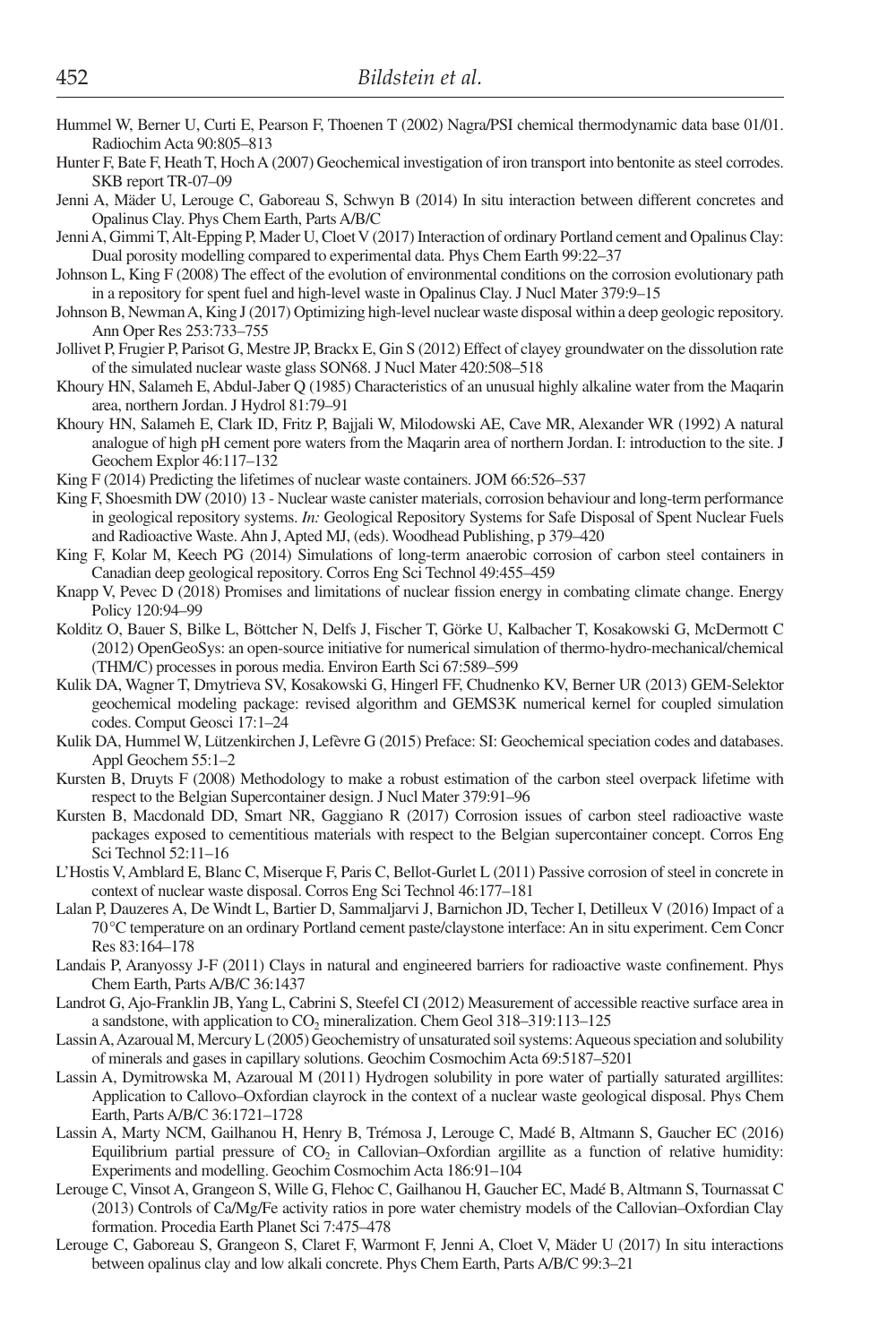- Lerouge C, Robinet JC, Debure M, Tournassat C, Bouchet A, Fernández AM, Flehoc C, Guerrot C, Kars M, Lagroix F, Landrein P (2018) A deep alteration and oxidation profile in a shallow clay aquitard: Example of the Tégulines Clay, East Paris Basin, France. Geofluids 2018:20
- Leterrier N, Bary B (2011) Fully Coupled Unsaturated Hydraulics and Reactive Transport Model for the Simulation of Concrete Carbonation. J Nucl Res Dev 2:11–18

Li L (2019) Watershed reactive transport. Rev Mineral Geochem 85:381–418

- Lichtner PC (1996) Continuum formulation of multicomponent-multiphase reactive transport. *In:* Reactive Transp Porous Media. Vol 34. Lichtner PC, Steefel CI, Oelkers EH, (eds). p 1–81
- Linsley G, Fattah A (1994) The interface between nuclear safeguards and radioactive waste disposal: Emerging issues. IAEA Bulletin 36:22–26
- Lisjak A, Garitte B, Grasselli G, Müller HR, Vietor T (2015) The excavation of a circular tunnel in a bedded argillaceous rock (Opalinus Clay): Short-term rock mass response and FDEM numerical analysis. Tunnelling and Underground Space Technol 45:227–248
- Liu S, Ferrand K, Lemmens K (2015) Transport and surface reaction-controlled SON68 glass dissolution at 30°C and 70°C and pH=13.7. Appl Geochem 61:302–311
- Lothenbach B (2010) Thermodynamic equilibrium calculations in cementitious systems. Mater Struct 43:1413–1433
- Lothenbach B, Wieland E (2006) A thermodynamic approach to the hydration of sulphate-resisting Portland cement. Waste Manage 26:706–719
- Lothenbach B, Winnefeld F (2006) Thermodynamic modelling of the hydration of Portland cement. Cem Concr Res 36:209–226
- Lothenbach B, Rentsch D, Wieland E (2014) Hydration of a silica fume blended low-alkali shotcrete cement. Phys Chem Earth 70–71:3–16
- Lothenbach B, Le Saout G, Ben Haha M, Figi R, Wieland E (2012) Hydration of a low-alkali CEM III/B–SiO<sub>2</sub> cement (LAC). Cem Concr Res 42:410–423
- Lothenbach B, Kulik DA, Matschei T, Balonis M, Baquerizo L, Dilnesa B, Miron GD, Myers RJ (2019) Cemdata 18: A chemical thermodynamic database for hydrated Portland cements and alkali-activated materials. Cem Concr Res 115:472–506
- Lu C, Samper J, Fritz B, Clement A, Montenegro L (2011) Interactions of corrosion products and bentonite: An extended multicomponent reactive transport model. Phys Chem Earth, Parts A/B/C 36:1661–1668
- Luke K, Lachowski E (2008) Internal composition of 20-year-old fly ash and slag-blended ordinary Portland cement Pastes. J Am Ceram Soc 91:4084–4092
- Macdonald DD, Urquidi-Macdonald M, Engelhardt GR, Azizi O, Saleh A, Almazooqi A, Rosas-Camacho O (2011) Some important issues in electrochemistry of carbon steel in simulated concrete pore water Part 1: Theoretical issues. Corros Eng Sci Technol 46:98–103
- Marschall P, Horseman S, Gimmi T (2005) Characterisation of gas transport properties of the Opalinus Clay, a potential host rock formation for radioactive waste disposal. Oil Gas Sci Technol – Rev IFP 60:121–139
- Martin FA, Bataillon C, Schlegel ML (2008) Corrosion of iron and low alloyed steel within a water saturated brick of clay under anaerobic deep geological disposal conditions: An integrated experiment. J Nucl Mater 379:80–90
- Martin LHJ, Leemann A, Milodowski AE, Mader UK, Munch B, Giroud N (2016) A natural cement analogue study to understand the long-term behaviour of cements in nuclear waste repositories: Maqarin (Jordan). Appl Geochem 71:20–34
- Marty NCM, Tournassat C, Burnol A, Giffaut E, Gaucher EC (2009) Influence of reaction kinetics and mesh refinement on the numerical modelling of concrete/clay interactions. J Hydrol 364:58–72
- Marty NCM, Fritz B, Clément A, Michau N (2010) Modelling the long term alteration of the engineered bentonite barrier in an underground radioactive waste repository. Appl Clay Sci 47:82–90
- Marty NM, Munier I, Gaucher E, Tournassat C, Gaboreau S, Vong C, Giffaut E, Cochepin B, Claret F (2014) Simulation of Cement/Clay Interactions: Feedback on the Increasing Complexity of Modelling Strategies. Transp Porous Media 104:385–405
- Marty NCM, Claret F, Lassin A, Tremosa J, Blanc P, Madé B, Giffaut E, Cochepin B, Tournassat C (2015a) A database of dissolution and precipitation rates for clay-rocks minerals. Appl Geochem 55:108–118
- Marty NC, Bildstein O, Blanc P, Claret F, Cochepin B, Gaucher EC, Jacques D, Lartigue JE, Liu S, Mayer KU, Meeussen JC (2015b) Benchmarks for multicomponent reactive transport across a cement/clay interface. Comput Geosci 19:635–653
- Matray JM, Savoye S, Cabrera J (2007) Desaturation and structure relationships around drifts excavated in the wellcompacted Tournemire's argillite (Aveyron, France). Eng Geol 90:1–16
- Mayer KU, Frind EO, Blowes DW (2002) Multicomponent reactive transport modeling in variably saturated porous media using a generalized formulation for kinetically controlled reactions. Water Resour Res 38:13–11-13–21
- McGrail BP, Chick LA (1984) Initial resultats for the experimental evaluation of a nuclear waste reposity source term model. Nucl Technol 69:114–118
- Meeussen JCL (2003) ORCHESTRA: An object-oriented framework for implementing chemical equilibrium models. Environ Sci Technol 37:1175–1182
- Mercado-Depierre S, Angeli F, Frizon F, Gin S (2013) Antagonist effects of calcium on borosilicate glass alteration. J Nucl Mater 441:402–410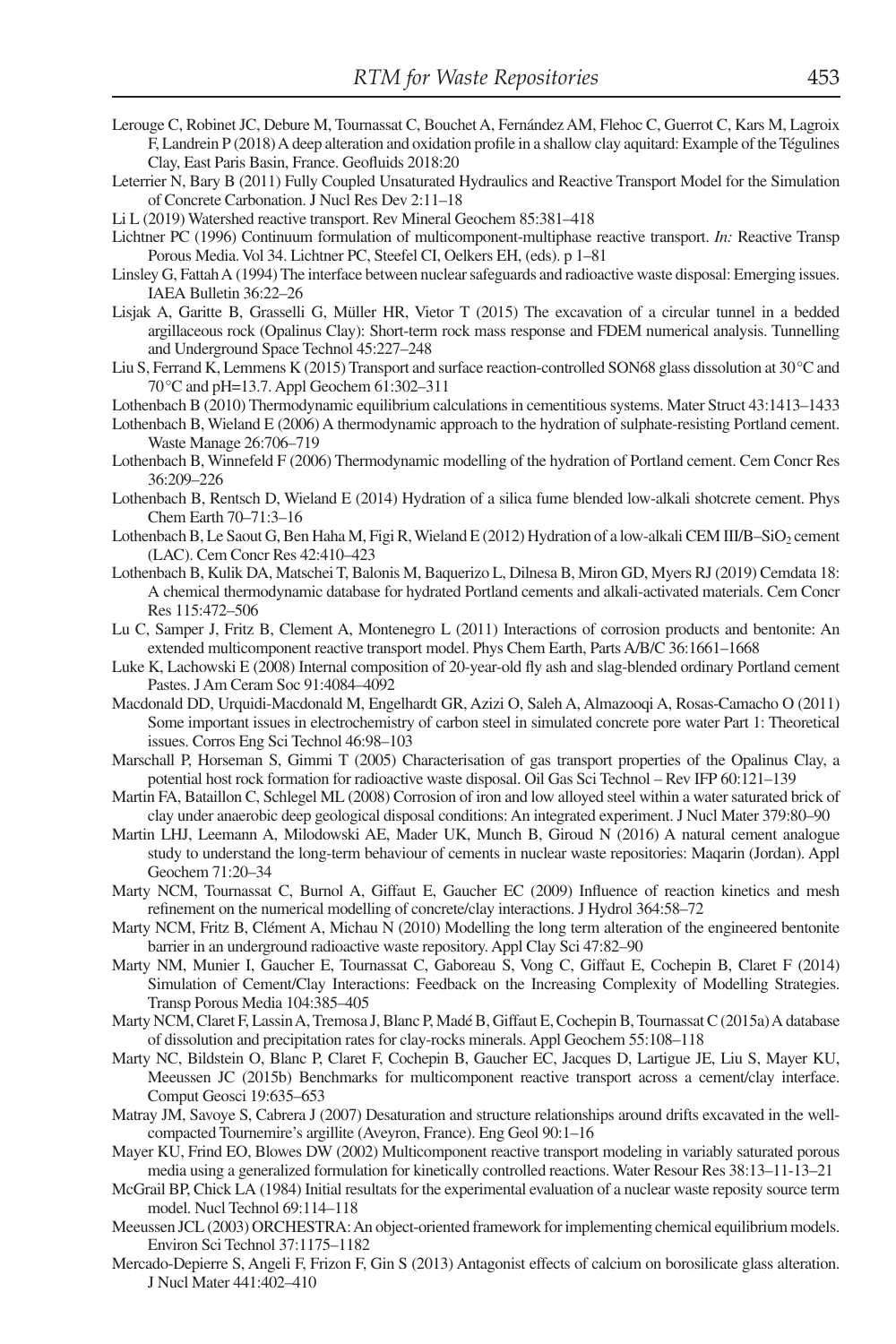- Mercado-Depierre S, Fournier M, Gin S, Angeli F (2017) Influence of zeolite precipitation on borosilicate glass alteration under hyperalkaline conditions. J Nucl Mater 491:67–82
- Meserve RA (2004) Global warming and nuclear power. Science 303:433
- Molins S, Knabner P (2019) Multiscale approaches in reactive transport modeling. Rev Mineral Geochem 85:27–48 Mon A, Samper J, Montenegro L, Naves A, Fernandez J (2017) Long-term non-isothermal reactive transport model of
- compacted bentonite, concrete and corrosion products in a HLW repository in clay. J Contam Hydrol 197:1–16
- Montarnal P, Mugler C, Colin J, Descostes M, Dimier A, Jacquot E (2007) Presentation and use of a reactive transport code in porous media. Phys Chem Earth 32:507–517
- Montes-H G, Fritz B, Clement A, Michau N (2005) Modeling of transport and reaction in an engineered barrier for radioactive waste confinement. Appl Clay Sci29:155–171
- Mosser-Ruck R, Cathelineau M, Guillaume D, Charpentier D, Rousset D, Barres O, Michau N (2010) Effects of temperature, ph, and iron/clay and liquid/clay ratios on experimental conversion of dioctahedral smectite to berthierine, chlorite, vermiculite, or saponite. Clays Clay Miner 58:280–291
- Müller HR, Garitte B, Vogt T, Köhler S, Sakaki T, Weber H, Spillmann T, Hertrich M, Becker JK, Giroud N, Cloet V (2018) Implementation of the full-scale emplacement (FE) experiment at the Mont Terri rock laboratory. Swiss J Geosci 110:287–306
- Mürmann M, Kühn M, Pape H, Clauser C (2013) Numerical simulation of pore size dependent anhydrite precipitation in geothermal reservoirs. Energy Proced 40:107–116
- Nagra (2002) Project Opalinus Clay. Models, Codes and Data for Safety Assessment. Demonstration of disposal feasibility for spent fuel, vitrified high-level waste and long-lived intermediate-level waste. NAGRA Technical Report 02–06
- Necib S, Linard Y, Crusset D, Michau N, Daumas S, Burger E, Romaine A, Schlegel ML (2016) Corrosion at the carbon steel-clay borehole water and gas interfaces at 85°C under anoxic and transient acidic conditions. Corrosion Science 111:242–258
- Ngo VV, Delalande M, Clément A, Michau N, Fritz B (2014) Coupled transport-reaction modeling of the long-term interaction between iron, bentonite and Callovo–Oxfordian claystone in radioactive waste confinement systems. Appl Clay Sci101:430–443
- Ngo VV, Clément A, Michau N, Fritz B (2015) Kinetic modeling of interactions between iron, clay and water: Comparison with data from batch experiments. Appl Geochem 53:13–26
- Noguera C, Fritz B, Clément A, Baronnet A (2006) Nucleation, growth and ageing scenarios in closed systems I: A unified mathematical framework for precipitation, condensation and crystallization. J Cryst Growth 297:180–186
- Noguera C, Fritz B, Clément A (2016) Kinetics of precipitation of non-ideal solid-solutions in a liquid environment. Chem Geol 431:20–35
- Noiriel C, Steefel CI, Yang L, Ajo-Franklin J (2012) Upscaling calcium carbonate precipitation rates from pore to continuum scale. Chem Geol 318–319:60–74
- Odorowski M, Jegou C, De Windt L, Broudic V, Jouan G, Peuget S, Martin C (2017) Effect of metallic iron on the oxidative dissolution of UO<sub>2</sub> doped with a radioactive alpha emitter in synthetic Callovian-Oxfordian groundwater. Geochim Cosmochim Acta 219:1–21
- Ondraf/Niras (2009) The long-term safety strategy for the geological disposal of radioactive waste, SFC1 level 4 report: second full draft', Report no. NIROND-TR 2009–12E, Ondraf/Niras, Brussels, Belgium.
- Park DC (2008) Carbonation of concrete in relation to CO<sub>2</sub> permeability and degradation of coatings. Construction and Building Materials 22:2260–2268
- Parkhurst DL, Appelo C (1999) User's guide to PHREEQC (Version 2): A computer program for speciation, batchreaction, one-dimensional tansport, and inverse geochemical calculations.
- Peña J, Torres E, Turrero MJ, Escribano A, Martin PL (2008) Kinetic modelling of the attenuation of carbon steel canister corrosion due to diffusive transport through corrosion product layers. Corrosion Science 50:2197–2204
- Pfingsten W, Paris B, Soler J, Mäder U (2006) Tracer and reactive transport modelling of the interaction between highpH fluid and fractured rock: Field and laboratory experiments. Journal of Geochemical Exploration 90:95–113
- Poinssot C, Gin S (2012) Long-term Behavior Science: The cornerstone approach for reliably assessing the long-term performance of nuclear waste. J Nucl Mater420:182–192
- Poinssot C, Fillet C, Gras JM (2010) 14 Post-containment performance of geological repository systems: sourceterm release and radionuclide migration in the near- and far-field environments. *In:* Geological Repository Systems for Safe Disposal of Spent Nuclear Fuels and Radioactive Waste. Ahn J, Apted MJ, (eds). Woodhead Publishing, p 421–493
- Poller A, Enssle CP, Mayer G, Croisé J, Wendling J (2011) Repository-scale modeling of the long-term hydraulic perturbation induced by gas and heat generation in a geological repository for high-and intermediate-level radioactive waste: methodology and example of application. Transp Porous Media 90:77–94
- Pozo C, Bildstein O, Raynal J, Jullien M, Valcke E (2007) Behaviour of silicon released during alteration of nuclear waste glass in compacted clay. Appl Clay Sci 35:258–267
- Ragoussi M-E, Costa D (2019) Fundamentals of the NEA Thermochemical database and its influence over national nuclear programs on the performance assessment of deep geological repositories. J Environ Radioact 196:225–231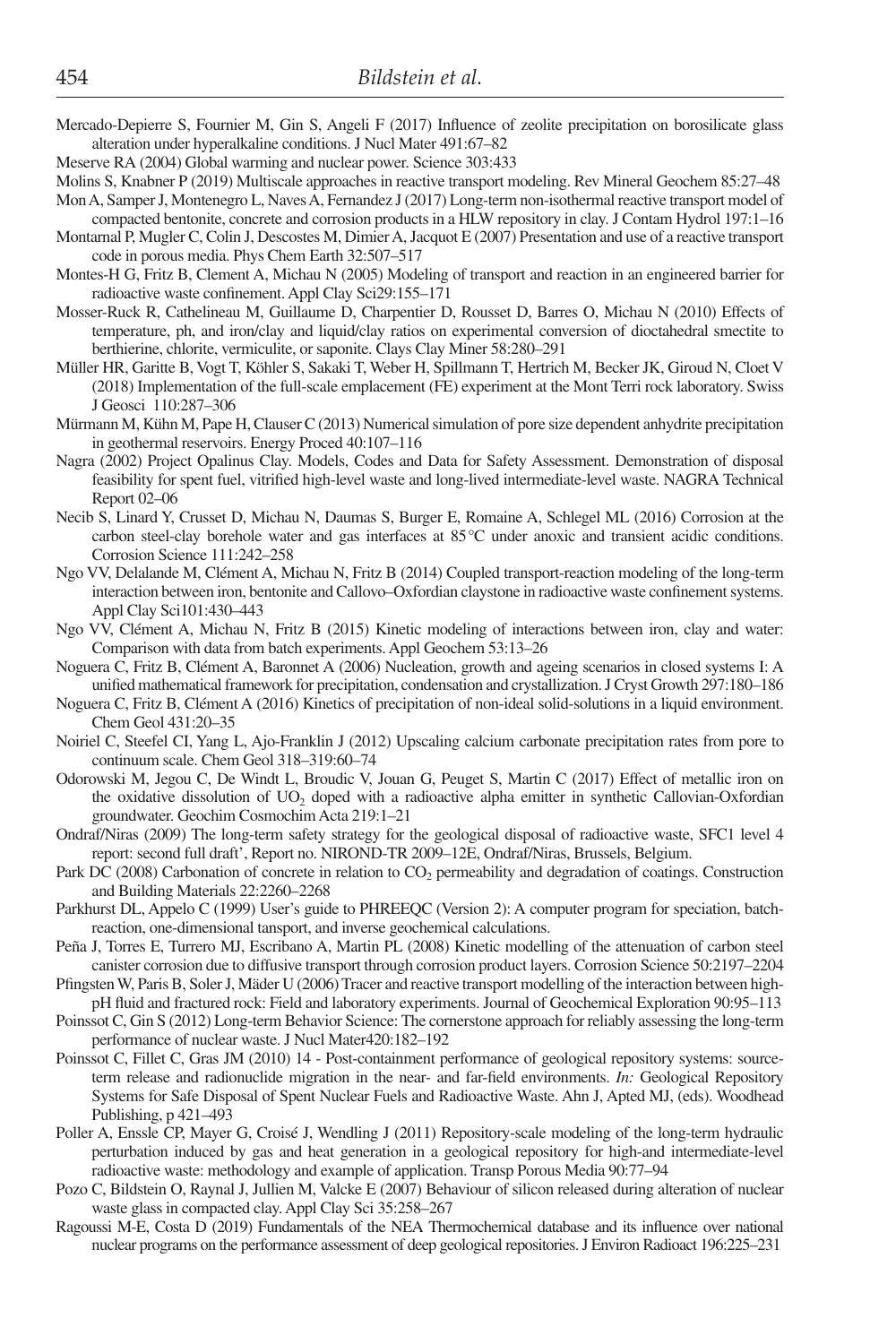- Rajmohan N, Frugier P, Gin S (2010) Composition effects on synthetic glass alteration mechanisms: Part 1. Experiments. Chem Geol 279:106–119
- Rajyaguru A, L'Hôpital E, Savoye S, Wittebroodt C, Bildstein O, Arnoux P, Detilleux V, Fatnassi I, Gouze P, Lagneau V (2019) Experimental characterization of coupled diffusion reaction mechanisms in low permeability chalk. Chem Geol 503:29–39
- Rebiscoul D, Tormos V, Godon N, Mestre JP, Cabie M, Amiard G, Foy E, Frugier P, Gin S (2015) Reactive transport processes occurring during nuclear glass alteration in presence of magnetite. Appl Geochem 58:26–37
- Ribet S, Gin S (2004) Role of neoformed phases on the mechanisms controlling the resumption of SON68 glass alteration in alkaline media. J Nucl Mater324:152–164
- Roosz C, Vieillard P, Blanc P, Gaboreau S, Gailhanou H, Braithwaite D, Montouillout V, Denoyel R, Henocq P, Made B (2018) Thermodynamic properties of C-S-H, C-A-S-H and M-S-H phases: Results from direct measurements and predictive modelling. Appl Geochem 92:140–156
- Saheb M, Berger P, Raimbault L, Neff D, Dillmann P (2012) Investigation of iron long-term corrosion mechanisms in anoxic media using deuterium tracing. J Nucl Mater 423:61–66
- Samper J, Yang C, Montenegro L (2003) User's manual of CORE2D Version 4: A code for ground-water flow and reactive solute transport: La Coruña. Universidad de A Coruña, Spain
- Samper J, Lu C, Montenegro L (2008) Reactive transport model of interactions of corrosion products and bentonite. Phys Chem Earth, Parts A/B/C 33:S306-S316
- Samper J, Naves A, Montenegro L, Mon A (2016) Reactive transport modelling of the long-term interactions of corrosion products and compacted bentonite in a HLW repository in granite: Uncertainties and relevance for performance assessment. Appl Geochem 67:42–51
- Samper J, Mon A, Montenegro L, Cuevas J, Turrero MJ, Naves A, Fernandez R, Torres E (2018) Coupled THCM model of a heating and hydration concrete-bentonite column test. Appl Geochem 94:67–81
- Savage D, Cloet V (2018) A review of cement–clay modelling, Nagra Working Report NAB 18-24, Nagra, Wettingen, Switzerland.
- Savage D, Noy D, Mihara M (2002) Modelling the interaction of bentonite with hyperalkaline fluids. Appl Geochem 17:207–223
- Savage D, Walker C, Arthur R, Rochelle C, Oda C, Takase H (2007) Alteration of bentonite by hyperalkaline fluids: A review of the role of secondary minerals. Phys Chem Earth 32:287–297
- Savage D, Watson C, Benbow S, Wilson J (2010) Modelling iron-bentonite interactions. Appl Clay Sci 47:91–98
- Savija B, Lukovic M (2016) Carbonation of cement paste: Understanding, challenges, and opportunities. Construction and Building Materials 117:285–301
- Schlegel ML, Bataillon C, Blanc C, Prêt D, Foy E (2010) Anodic activation of iron corrosion in clay media under watersaturated conditions at 90°C: Characterization of the corrosion interface. Environ Sci Technol 44:1503–1508
- Schlegel ML, Bataillon C, Brucker F, Blanc C, Prêt D, Foy E, Chorro M (2014) Corrosion of metal iron in contact with anoxic clay at 90°C: Characterization of the corrosion products after two years of interaction. Appl Geochem 51:1–14
- Schlegel ML, Necib S, Daumas S, Blanc C, Foy E, Trcera N, Romaine A (2016) Microstructural characterization of carbon steel corrosion in clay borehole water under anoxic and transient acidic conditions. Corros Sci 109:126–144
- Schlegel ML, Necib S, Daumas S, Labat M, Blanc C, Foy E, Linard Y (2018) Corrosion at the carbon steel-clay borehole water interface under anoxic alkaline and fluctuating temperature conditions. Corros Sci 136:70–90
- Sedighi M, Thomas HR, Al Masum S, Vardon PJ, Nicholson D, Chen Q (2015) Geochemical modelling of hydrogen gas migration in an unsaturated bentonite buffer. Geol Soc , London, Spec Publ 415:189
- Seigneur N, Lagneau V, Corvisier J, Dauzères A (2018) Recoupling flow and chemistry in variably saturated reactive transport modelling - An algorithm to accurately couple the feedback of chemistry on water consumption, variable porosity and flow. Adv Water Resour 122:355–366
- Seigneur N, Mayer KU, Steefel CI (2019) Reactive transport in evolving porous media. Rev Mineral Geochem 85:197–238
- Sellin P, Leupin OX (2013) The use of clay as an engineered barrier in radioactive-waste management a review. Clays Clay Miner 61:477–498
- Sena C, Salas J, Arcos D (2010) Aspects of geochemical evolution of the SKB near field in the frame of SR-Site. SKB report TR-10–59, Swedish Nuclear Fuel and Waste Management Company, Stockholm, Sweden
- Senger R, Ewing J, Zhang K, Avis J, Marschall P, Gaus I (2011) Modeling approaches for investigating gas migration from a deep low/intermediate level waste repository (Switzerland). Transp Porous Media 90:113–133
- Sercombe J, Gwinner B, Tiffreau C, Simondi-Teisseire B, Adenot F (2006) Modelling of bituminized radioactive waste leaching. Part I: Constitutive equations. J Nucl Mater 349:96–106
- Shao HB, Kosakowski G, Berner U, Kulik DA, Mader U, Kolditz O (2013) Reactive transport modeling of the clogging process at Maqarin natural analogue site. Phys Chem Earth 64:21–31
- Sherar BWA, Keech PG, Shoesmith DW (2011) Carbon steel corrosion under anaerobic-aerobic cycling conditions in near-neutral pH saline solutions. Part 2: Corrosion mechanism. Corros Sci 53:3643–3650
- Sin I, Corvisier J (2019) Multiphase multicomponent reactive transport and flow modeling. Rev Mineral Geochem 85:143–195
- SKB (2006) Long-term safety for KBS-3 repositories at Forsmark and Laxemar a first evaluation Main Report of the SR-Can project, Technical Report TR-06–09, Svensk Kärnbränslehantering AB, Sweden.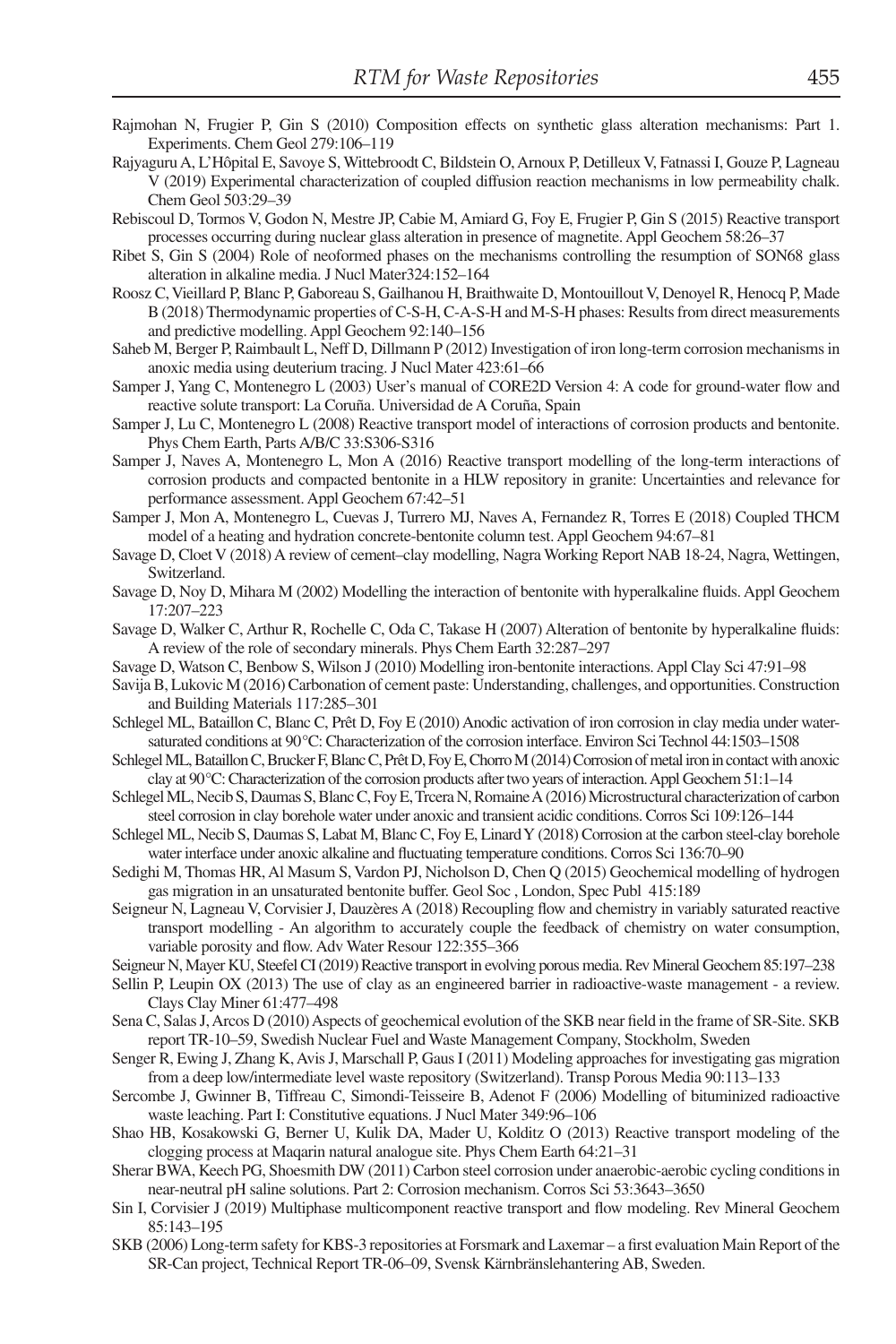- Smart NR, Rance AP, Carlson L, Werme LOC (2006) Further studies of the anaerobic corrosion of steel in bentonite. MRS Proceedings 932:32.31
- Smart NR, Rance AP, Fennell PAH, Kursten B (2013) The anaerobic corrosion of carbon steel in alkaline media: Phase 2 results. EPJ Web of Conferences 56
- Soler JM (2003) Reactive transport modeling of the interaction between a high-pH plume and a fractured marl: the case of Wellenberg. Appl Geochem 18:1555–1571
- Soler JM (2016) Two-dimensional reactive transport modeling of the alteration of a fractured limestone by hyperalkaline solutions at Maqarin (Jordan). Appl Geochem 66:162–173
- Soler JM, Mader UK (2007) Mineralogical alteration and associated permeability changes induced by a high-pH plume: Modeling of a granite core infiltration experiment. Appl Geochem 22:17–29
- Spycher NF, Sonnenthal EL, Apps JA (2003) Fluid flow and reactive transport around potential nuclear waste emplacement tunnels at Yucca Mountain, Nevada. J Contam Hydrol 62–63:653–673
- Steefel CI, Vancappellen P (1990) A new kinetic approach to modeling water–rock interaction—the role of nucleation, precursors, and Ostwald ripening. Geochim Cosmochim Acta 54:2657–2677
- Steefel CI, Lichtner PC (1998) Multicomponent reactive transport in discrete fractures: II: Infiltration of hyperalkaline groundwater at Maqarin, Jordan, a natural analogue site. J Hydrol 209:200–224
- Steefel CI, DePaolo DJ, Lichtner PC (2005) Reactive transport modeling: An essential tool and a new research approach for the Earth sciences. Earth Planet Sci Lett 240:539–558
- Steefel CI, Appelo CA, Arora B, Jacques D, Kalbacher T, Kolditz O, Lagneau V, Lichtner PC, Mayer KU, Meeussen JC, Molins S (2014) Reactive transport codes for subsurface environmental simulation. Comput Geosci:1–34
- Steefel C, Beckingham L, Landrot G (2015a) Micro-continuum approaches for modeling pore–scale geochemical processes. Rev Mineral Geochem 80:217–246
- Steefel CI, Appelo CA, Arora B, Jacques D, Kalbacher T, Kolditz O, Lagneau V, Lichtner PC, Mayer KU, Meeussen JC, Molins S (2015b) Reactive transport codes for subsurface environmental simulation. Comput Geosci 19:445–478
- Talandier J, Mayer G, Croisé J (2006) Simulations of the hydrogen migration out of intermediate-level radioactive waste disposal drifts using tough2. TOUGH Symposium, May 15–17, 2006, Lawrence Berkeley National Laboratory, Berkeley, California
- Thatcher KE, Bond AE, Norris S (2016) Engineered damage zone sealing during a water injection test at the Tournemire URL. Environ Earth Sci 75:933
- Thiery M (2005) Modelling of atmospheric carbonation of cement based materials considering the kinetic effects and modifications of the microstructure and the hydric state. PhD thesis, Ecole des Ponts ParisTech, Paris
- Thiery M, Villain G, Dangla P, Platret G (2007) Investigation of the carbonation front shape on cementitious materials: Effects of the chemical kinetics. Cem Concr Res 37:1047–1058
- Thiery M, Dangla P, Belin P, Habert G, Roussel N (2013) Carbonation kinetics of a bed of recycled concrete aggregates: A laboratory study on model materials. Cem Concr Res 46:50–65
- Thouvenot P, Bildstein O, Munier I, Cochepin B, Poyet S, Bourbon X, Treille E (2013) Modeling of concrete carbonation in deep geological disposal of intermediate level waste. EPJ Web of Conferences 56:05004
- Tinseau E, Bartier D, Hassouta L, Devol-Brown I, Stammose D (2006) Mineralogical characterization of the Tournemire argillite after in situ interaction with concretes. Waste Manage 26:789–800
- Tournassat C, Steefel CI (2019) Reactive transport modeling of coupled processes in nanoporous media. Rev Mineral Geochem 85:75–109
- Treille E, Wendling J, Trenty L, Loth L, Pépin G, Plas F (2012) Probabilistic analysis based on simulations of the long-term gas migration at repository-scale in a geological repository for high and intermediate level radioactive waste disposal in a deep clay formation. Proceedings TOUGH Symposium, Lawrence Berkeley National Laboratory, Berkeley, California, September 17–19, 2012
- Trotignon L, Peycelon H, Bourbon X (2006) Comparison of performance of concrete barriers in a clayey geological medium. Phys Chem Earth 31:610–617
- Trotignon L, Devallois V, Peycelon H, Tiffreau C, Bourbon X (2007) Predicting the long term durability of concrete engineered barriers in a geological repository for radioactive waste. Phys Chem Earth 32:259–274
- Trotignon L, Thouvenot P, Munier I, Cochepin B, Piault E, Treille E, Bourbon X, Mimid S (2011) Numerical simulation of atmpspheric carbonation of concrete components in a deep geological radwaste disposal during operating period. Nucl Technol 174:424–437
- Trinchero P, Puigdomenech I, Molinero J, Ebrahimi H, Gylling B, Svensson U, Bosbach D, Deissmann G (2017) Continuum-based DFN-consistent numerical framework for the simulation of oxygen infiltration into fractured crystalline rocks. J Contam Hydrol 200:60–69
- Truche L, Berger G, Destrigneville C, Pages A, Guillaume D, Giffaut E, Jacquot E (2009) Experimental reduction of aqueous sulphate by hydrogen under hydrothermal conditions: Implication for the nuclear waste storage. Geochim Cosmochim Acta 73:4824–4835
- Tsang C-F, Gelhar L, de Marsily G, Andersson J (1994) Solute transport in heterogeneous media: A discussion of technical issues coupling site characterization and predictive assessment. Adv Water Resour 17:259–264